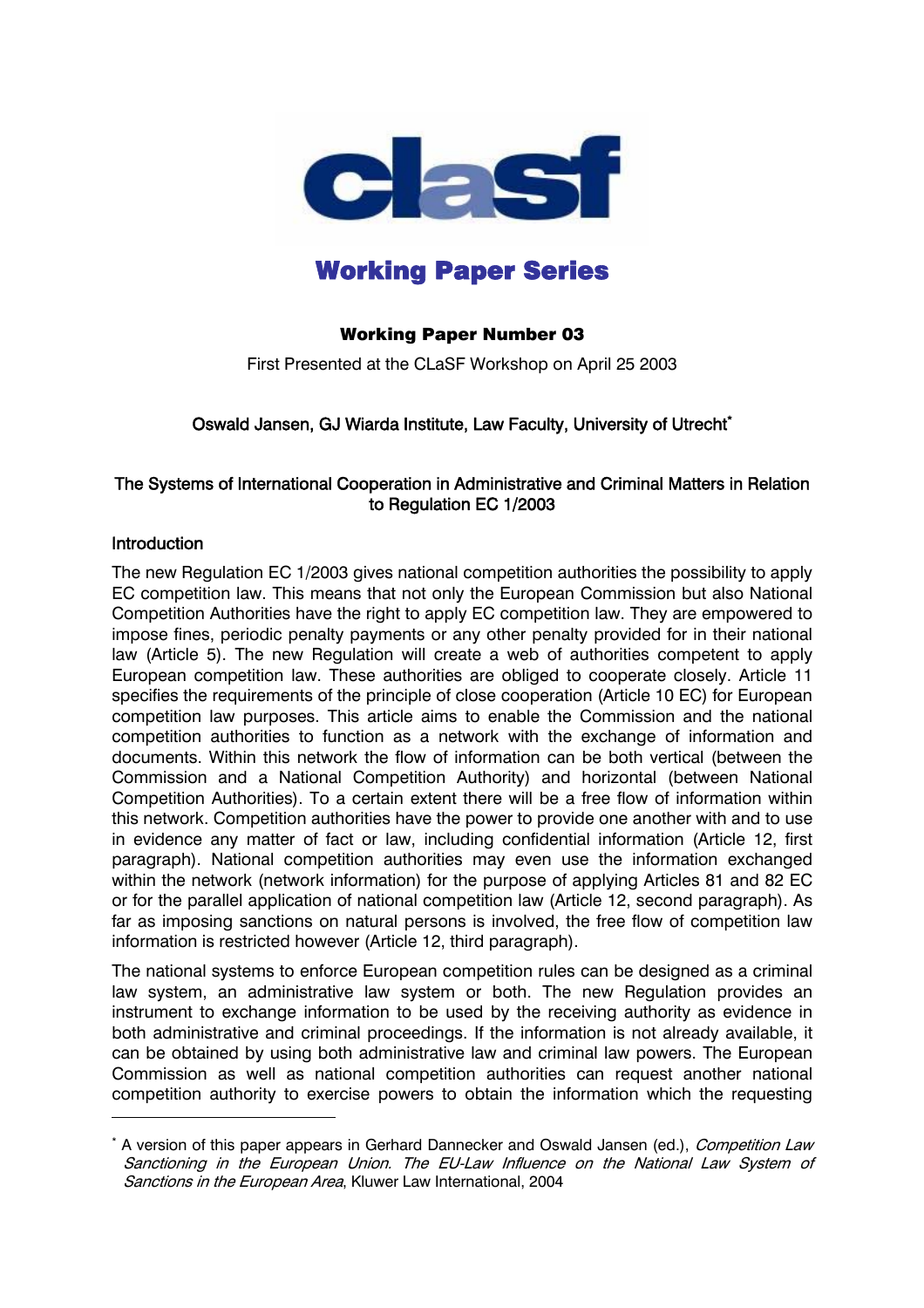authority needs (Article 22). Member States can designate both national administrative and judicial authorities, including courts, as the responsible authority (Article 35). In short, Regulation 1/2003 recognises the wide variation which exists in the public enforcement systems of Member States.<sup>1</sup>

If I am not mistaken, in most cases the provisions of Regulation EC 1/2003 will be sufficient to exchange information. The new regulation does not have any provisions on the powers which Member States should give their competition authorities in order to be able to assist competition authorities from other Member States (Article 22, first paragraph). Powers such as wire-tapping in hard-core cartel cases will only be available in a criminal procedure. Therefore, additional provisions will be needed to make these powers available in a transnational context. I assume that they will only be found in instruments of mutual assistance in criminal matters. In their national legislation most EU Member States will preserve these kinds of powers for criminal investigation.

#### Article 12 Regulation EC 1/2003

There are some interesting differences between the text of Article 12 that will apply from 1 May 2004 and the version in the Proposal.<sup>2</sup>

The current version:

1. For the purpose of applying Articles 81 and 82 of the Treaty the Commission and the competition authorities of the Member States shall have the power to provide one another with and use in evidence any matter of fact or of law, including confidential information.

2. Information exchanged shall only be used in evidence for the purpose of applying Article 81 or Article 82 of the Treaty and in respect of the subject-matter for which it was collected by the transmitting authority. However, where national competition law is applied in the same case and in parallel to Community competition law and does not lead to a different outcome, information exchanged under this Article may also be used for the application of national competition law.

3. Information exchanged pursuant to paragraph 1 can only be used in evidence to impose sanctions on natural persons where:

– the law of the transmitting authority foresees sanctions of a similar kind in relation to an infringement of Article 81 or Article 82 of the Treaty or, in the absence thereof,

– the information has been collected in a way which respects the same level of protection of the rights of defence of natural persons as provided for under the national rules of the receiving authority. However, in this case, the information exchanged cannot be used by the receiving authority to impose custodial sanctions.

The former version:

1. Notwithstanding any national provision to the contrary, the Commission and the competition authorities of the Member States may provide one another with and use in evidence any matter of fact or of law, including confidential information.

2. Information provided under paragraph 1 may be used only for the purpose of applying Community competition law. Only financial penalties may be imposed on the basis of information provided.

Two of the most important differences are that the information can also be used for parallel national competition law procedures and the possibility to use this information as evidence in procedures that can lead to custodial sanctions. Both versions provide for the exchange of information for evidence in a criminal procedure. The former version of Article 12 restricted this possibility to financial sanctions only.

<sup>&</sup>lt;sup>1</sup> See consideration 35.

<sup>2</sup> COM (2000) 582 final.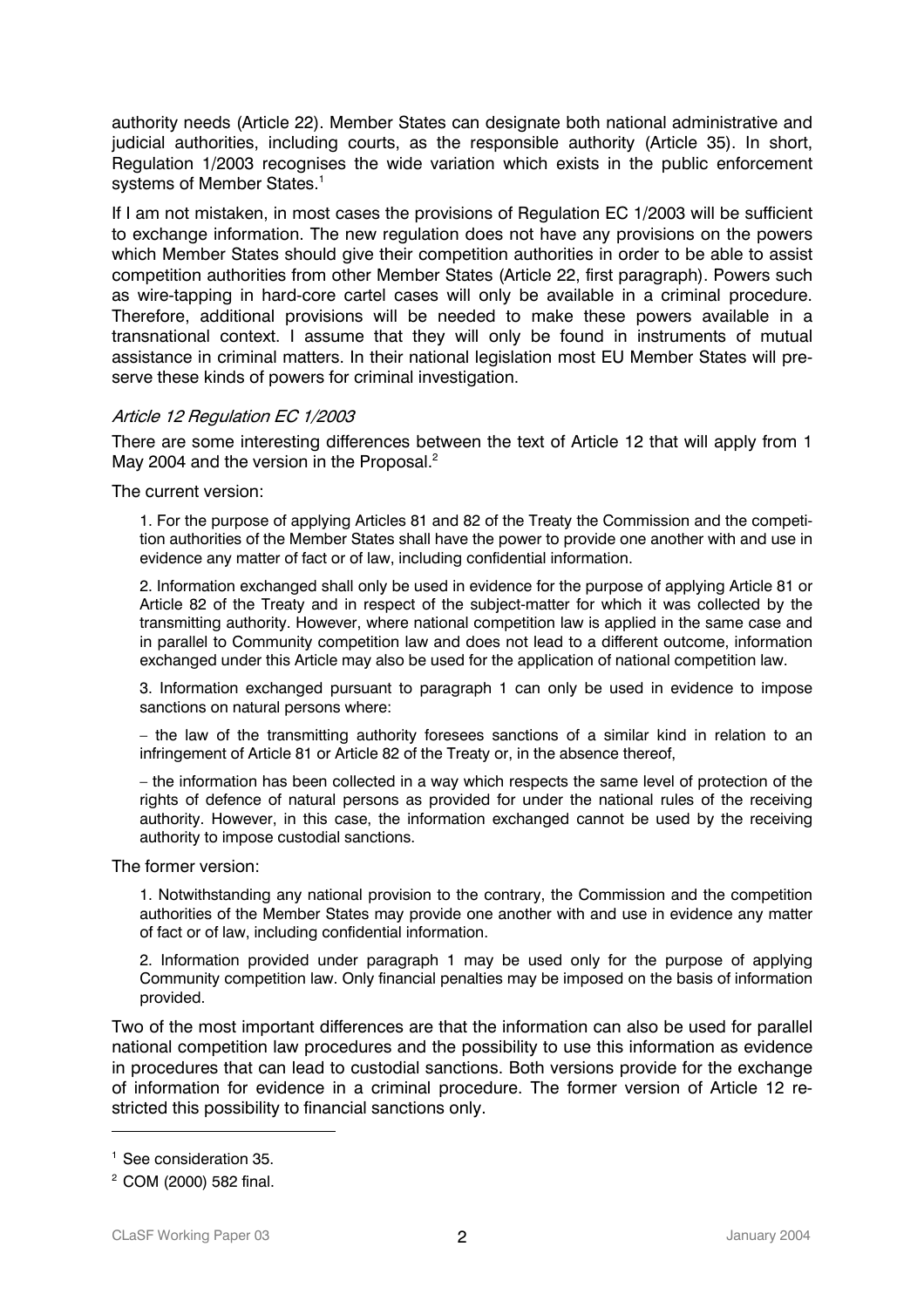Again, additional provisions may be necessary to enable Member States to exchange information for evidence or to apply certain powers on the request of another Member State in cases where the conditions mentioned in the third paragraph of Article 12 are not met. To give two examples:

(i) Competition authority A based in a Member State where European competition law is enforced on natural persons with a criminal law system and custodial sanctions wants to use as evidence the information exchanged with the European Commission and competition authority B based in a Member State where European competition law is enforced only with an administrative law system without custodial sanctions.

(ii) Competition authority A wants to use as evidence the information exchanged with competition authority B in order to enforce national competition law in another case (see Article 12, second paragraph, second sentence).

These additional provisions should be found in instruments of international cooperation in administrative and criminal matters. I will restrict myself to the description of general European multilateral provisions.

#### Effective recovery

One of the aims of the new regulation appears to be the effective recovery of the fines imposed.<sup>3</sup> As far as the design of sanctioning powers is involved, the provisions of Regulation 1/2003 are restricted to specific rules on the imposition of sanctions by the European Commission and the general entrustment of sanctioning powers to national competition authorities in order to enforce European competition law. The Regulation does not have any provisions on the recovery of fines and periodic penalty payments.

The private international law possibilities to recover sums of money transnationally, such as the Brussels II convention,<sup>4</sup> do not apply, as debts deriving from fines (as well as periodic penalty payments or astreintes) imposed are debts which arise from an act of a public authority and they are therefore not a civil and commercial matter. In the Judgment of the Court of Justice of 16 December 1980 Netherlands State v Reinhold Rüffer, a decision applying the Brussel I convention, the Court stated:

'The fact that in recovering those costs the administering agent acts pursuant to a debt which arises from an act of public authority is sufficient for its action, whatever the nature of the proceedings afforded by national law for that purpose, to be treated as being outside the ambit of the Brussels convention.'5

Thus, in order to recover fines and astreintes transnationally international or European public law provisions are needed.

As far as financial sanctions imposed by the European Commission are concerned, there is a general provision in Article 256 EC Treaty.<sup>6</sup>

<sup>&</sup>lt;sup>3</sup> Consideration 30: 'In order to ensure effective recovery of fines imposed on associations of undertakings for infringements that they have committed, it is necessary….'

<sup>4</sup> Regulation EC 44/2001 on jurisdiction and the recognition and enforcement of judgments in civil and commercial matters, OJ, 2001, L12/1.

<sup>5</sup> Case 814/79, [1980] ECR 3087.

<sup>&</sup>lt;sup>6</sup> See on this Article for example Ingolf Pernice, Vollstreckung gemeinschaftsrechtlicher Zahlungstitel und Grundrechtsschutz, RIW (Recht der internationalen Wirtschaft) 1986, p. 353-357; Hans-Heinrich Rupp, Materielles Prüfungsrecht bei Erteilung der europarechtlichen Vollstreckungsklauseln?, NJW 1986, p. 640-641; M. Ruffert, Kommentar des vertrages über die Europäische Union und des Vertrages zur Gründung der Europäische Gemeinschaft, Luchterhand 2002, p. 2262-2263; Hans van der Groeben, Kommentar zum EU-, EG-Vertrag, Baden-Baden, p. 1142- 1156 (Gudrun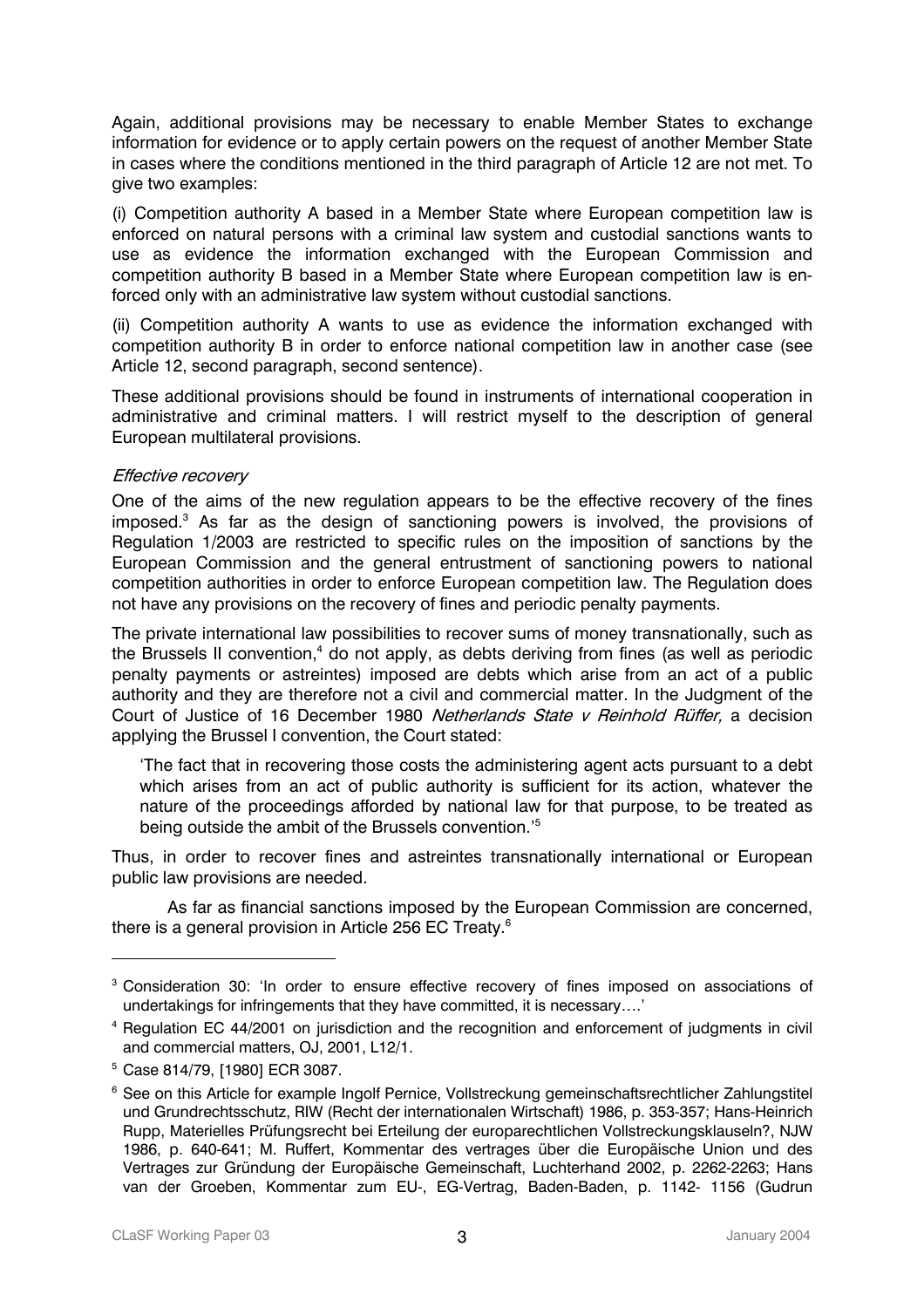This Article reads:

Decisions of the Council or of the Commission which impose a pecuniary obligation on persons other than States, shall be enforceable.

Enforcement shall be governed by the rules of civil procedure in force in the State in the territory of which it is carried out. The order for its enforcement shall be appended to the decision, without other formality than verification of the authenticity of the decision, by the national authority which the government of each Member State shall designate for this purpose and shall make known to the Commission and to the Court of Justice.

When these formalities have been completed on application by the party concerned, the latter may proceed to enforcement in accordance with the national law, by bringing the matter directly before the competent authority.

Enforcement may be suspended only by a decision of the Court of Justice. However, the courts of the country concerned shall have jurisdiction over complaints that enforcement is being carried out in an irregular manner.

Regulation EC 2003/1 has some additional provisions on limitation periods in Article 25 and 26. The Regulation does not contain any provisions on the service of documents, such as the Commissions's decision to impose a fine or an astreinte.

Article 256 EC Treaty does not apply to the recovery of pecuniary sanctions imposed by national competition authorities enforcing European competition law. This leads us to the question whether Regulation 1/2003 should contain a provision on the recovery of these sanctions. Assumably, the biggest problems could arise from situations where the best placed authority is not the one with the same nationality as the person who has committed the infringement. Provisions are needed if sanctions have to be recovered transnationally. They cannot be found in private international law, nor in the new Regulation, so we have to find them somewhere else. Therefore we will have to analyse international or European instruments in the fields of criminal law and administrative law.

## General European Instruments of Mutual Cooperation in Administrative Matters

European instruments of mutual cooperation in administrative matters can be found within organisations such as the OECD, the Council of Europe and the European Union.

## OECD

 $\overline{a}$ 

The OECD has published the Recommendation of the Council concerning Cooperation between Member Countries on Anticompetitive Practices affecting International Trade.<sup>7</sup> In this recommendation the OECD recognises that with the continuing growth in the internationalisation of business activities the likelihood increases that the interests of more than one Member State will be affected by firms. The unilateral application of national legislation, in cases where business operations in other countries are involved, raises questions as to the respective spheres of sovereignty of the countries concerned. Investigations into anticompetitive practices and resulting proceedings by one Member country may, in certain cases, affect important interests of other Member countries.

Schmidt); Fausto Pocar (ed.), Commentario breve ai Trattati della comunità e dell'unione europea, CEDAM, Milan 2002, p. 256-257 (A. Pietrobon); Rolando Quadri, Riccardo Monaco and Alberto Trabucchi (eds.), Trattato institutivo della comunità economica europea, Giuffrè, Milan 1965, p. 1433-1443 (R. Quadri).

 $7$  27 July 1995 - C(95)130/FINAL. This recommendation repeals and replaces the Recommendation of the Council of 21st May 1986, C (86) 44 (final).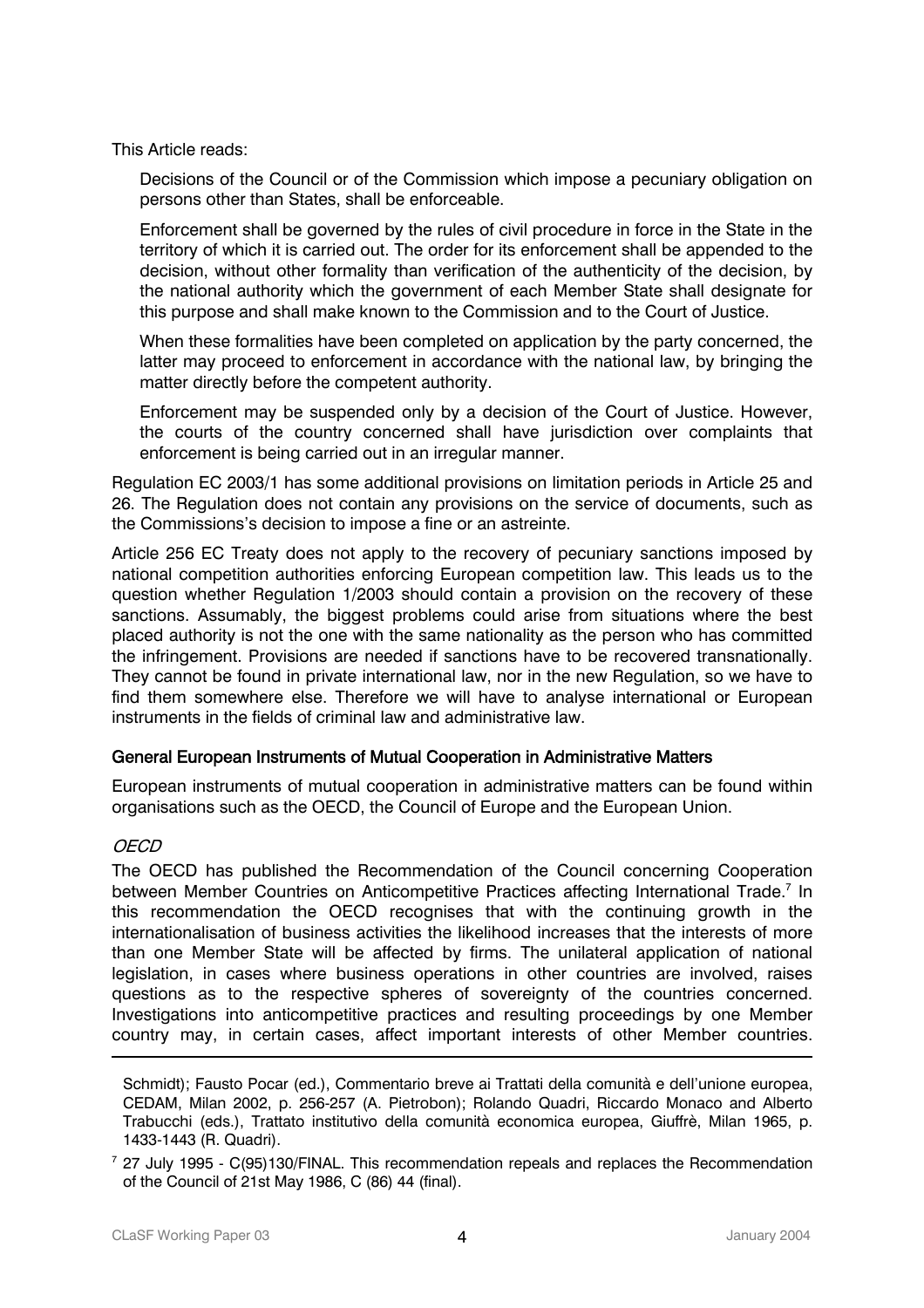Therefore the OECD considers that Member countries should co-operate in the implementation of their respective legislation in order to combat the harmful effects of anticompetitive practices. Closer co-operation between Member countries is needed in order to deal effectively with anticompetitive practices operated by enterprises situated in Member countries when they affect the interests of one or more other Member countries and have a harmful effect on international trade. The closer co-operation between Member countries in the form of notification, exchange of information, co-ordination of action, consultation and conciliation, on a completely voluntary basis, should be encouraged, 'it being understood that such co-operation should not, in any way, be construed to affect the legal positions of Member countries with regard to questions of sovereignty, and in particular, the extra-territorial application of laws concerning anticompetitive practices, as may arise.'

According to the OECD Council Member countries should supply each other with such relevant information on anticompetitive practices as their legitimate interests permit them to disclose. They should also allow, subject to appropriate safeguards, including those relating to confidentiality, the disclosure of information to the competent authorities of Member countries by the other parties concerned, whether this is accomplished unilaterally or in the context of bilateral or multilateral understandings, unless such cooperation or disclosure would be contrary to significant national interests.

A Member country which considers that an investigation or proceeding being conducted by another Member country under its competition laws or that one or more enterprises situated in one or more other Member countries are or have been engaged in anticompetitive practices may request consultation with the other Member country or Member countries. The latter should give full and sympathetic consideration to the request of the other Member country.

'The Member country addressed which agrees that enterprises situated in its territory are engaged in anticompetitive practices harmful to the interests of the requesting country should attempt to ensure that these enterprises take remedial action, or should take whatever remedial action it considers appropriate, including actions under its legislation on anticompetitive practices or administrative measures, on a voluntary basis and considering its legitimate interests.'

When a Member country undertakes under its competition laws an investigation or proceeding which may affect important interests of another Member country or countries, it should notify such Member country or countries. The Member Country should notify if possible in advance, and, in any event, at a time that would facilitate comments and consultations. The advance notification enables the proceeding Member country, 'while retaining full freedom and ultimate decision,' to take account of such views as the other Member country may wish to express and of such remedial action as the other Member Country may find it feasible to take under its own laws. Where two or more Member countries proceed against an anticompetitive practice in international trade, they will endeavour to coordinate their action as appropriate and practicable.

The Member countries should cooperate in developing or applying mutually satisfactory and beneficial measures. They should supply each other with such relevant information as their legitimate interests permit them to disclose, and should allow 'subject to appropriate safeguards, including those relating to confidentiality,' the disclosure of information to the competent authorities of Member countries by other parties concerned, 'whether accomplished unilaterally or in the context of bilateral or multilateral understandings, unless such cooperation or disclosure would be contrary to significant national interests.'

A Member country which considers that an investigation or proceeding being conducted by another Member country under its competition laws may affect its important interests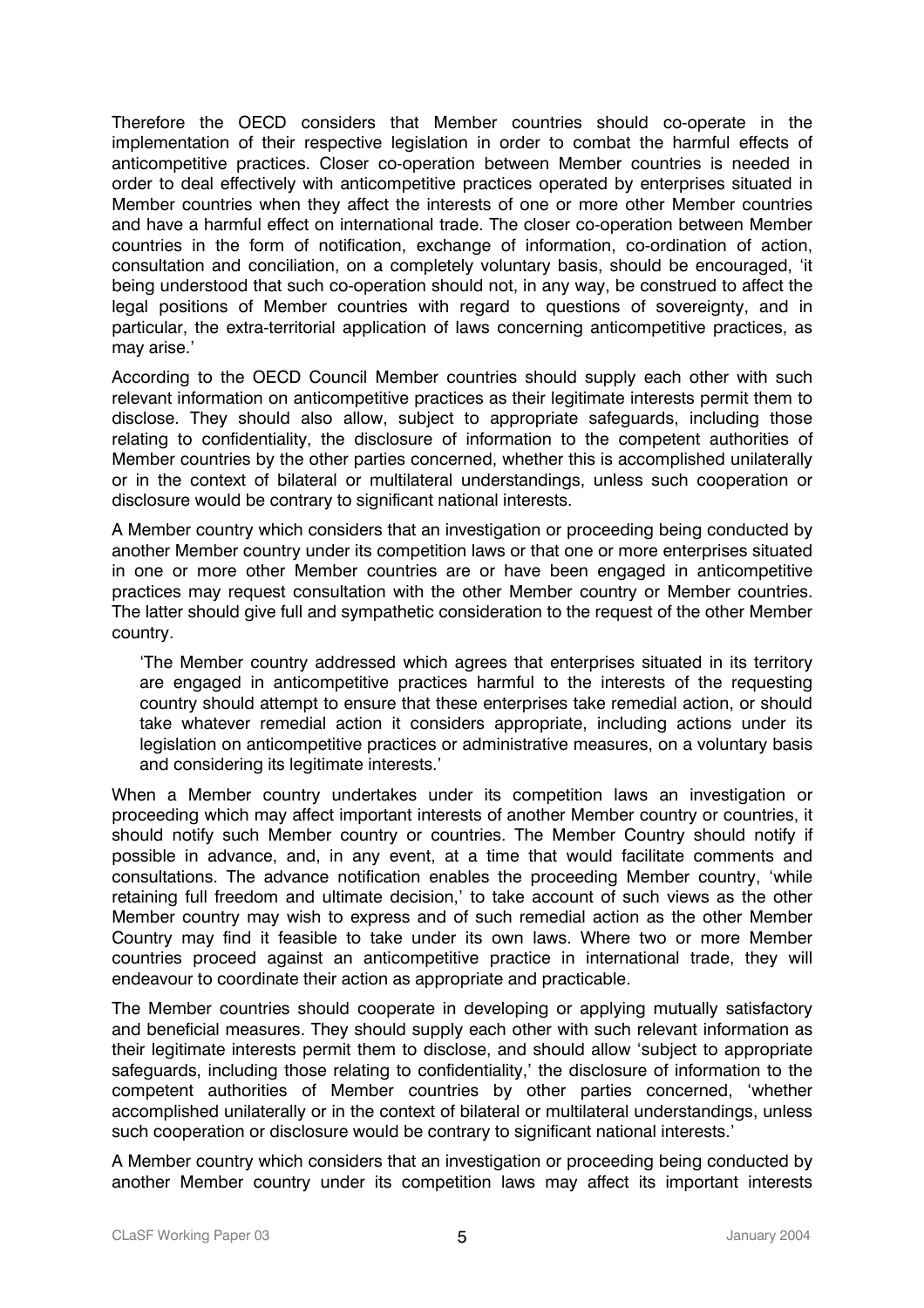should transmit its views on the matter to or request consultation with the other Member country. 'Without prejudice to the continuation of its action under its competition law and its full freedom of ultimate decision' the addressed Member country should give full and sympathetic consideration to the views expressed by the requesting country, and in particular to any suggestions as to alternative means of fulfilling the needs or objectives of the competition investigations or proceeding. A Member country which considers that one or more enterprises situated in one or more other Member countries are or have been engaged in anticompetitive practices of whatever origin that are substantially and adversely affecting its interests, may request consultation with such other Member country or countries recognising that entering into such consultations is without prejudice to any action under its competition law and to the full freedom of ultimate decision of the Member countries concerned. Any addressed Member country should give full and sympathetic consideration to such views and factual materials as may be provided by the requesting country and, in particular, to the nature of the anticompetitive practices in question, the enterprises involved and the alleged harmful effects on the interests of the requesting country.

The addressed Member country which agrees that enterprises situated in its territory are engaged in anticompetitive practices harmful to the interests of the requesting country should attempt to ensure that these enterprises take remedial action, or should itself take whatever remedial action it considers appropriate, including actions under its legislation on anticompetitive practices or administrative measures 'on a voluntary basis and considering its legitimate interests.'

The appendix to the recommendation contains many guiding principles for exchanges of information and cooperation in investigations and proceedings. Their purpose is to clarify the procedures laid down in the Recommendation. 'It is recognised that implementation of the Recommendation herein is fully subject to the national laws of Member countries, as well as in all cases to the judgment of national authorities that cooperation in a specific matter is consistent with the Member country's national interests. Member countries may wish to consider appropriate legal measures, consistent with their national policies, to give effect to this Recommendation in appropriate cases.'

In short, this recommendation contains many suggestions to cooperate, to notify and to consult, but there is nothing on the recovery of fines. The recommendation only suggests that Member countries should create provisions in their legislation to enable their authorities to undertake the suggested forms of cooperation, notification, consultation and exchange of information.

## Council of Europe

The only relevant Council of Europe instruments I could find are the European Convention on the service abroad of documents relating to administrative matters<sup>8</sup> and the European Convention on the obtaining abroad of information and evidence in administrative matters.<sup>9</sup> They have entered into force, but have only been ratified by a few States. Moreover, not all of them are EU Member States, so their relevance within the European Union is limited. I should also discuss the Draft Recommendation of the Committee of Ministers of Member

<sup>&</sup>lt;sup>8</sup> Council of Europe, Strasbourg, 24 November 1977, European Treaty Series no. 94 (see: http: //conventions.coe.int).

<sup>9</sup> Council of Europe, Strasbourg, 15 March 1978 (entry into force 1 January 1983). Ratified by Azerbaijan, Belgium, Germany, Italy, Luxembourg and Portugal.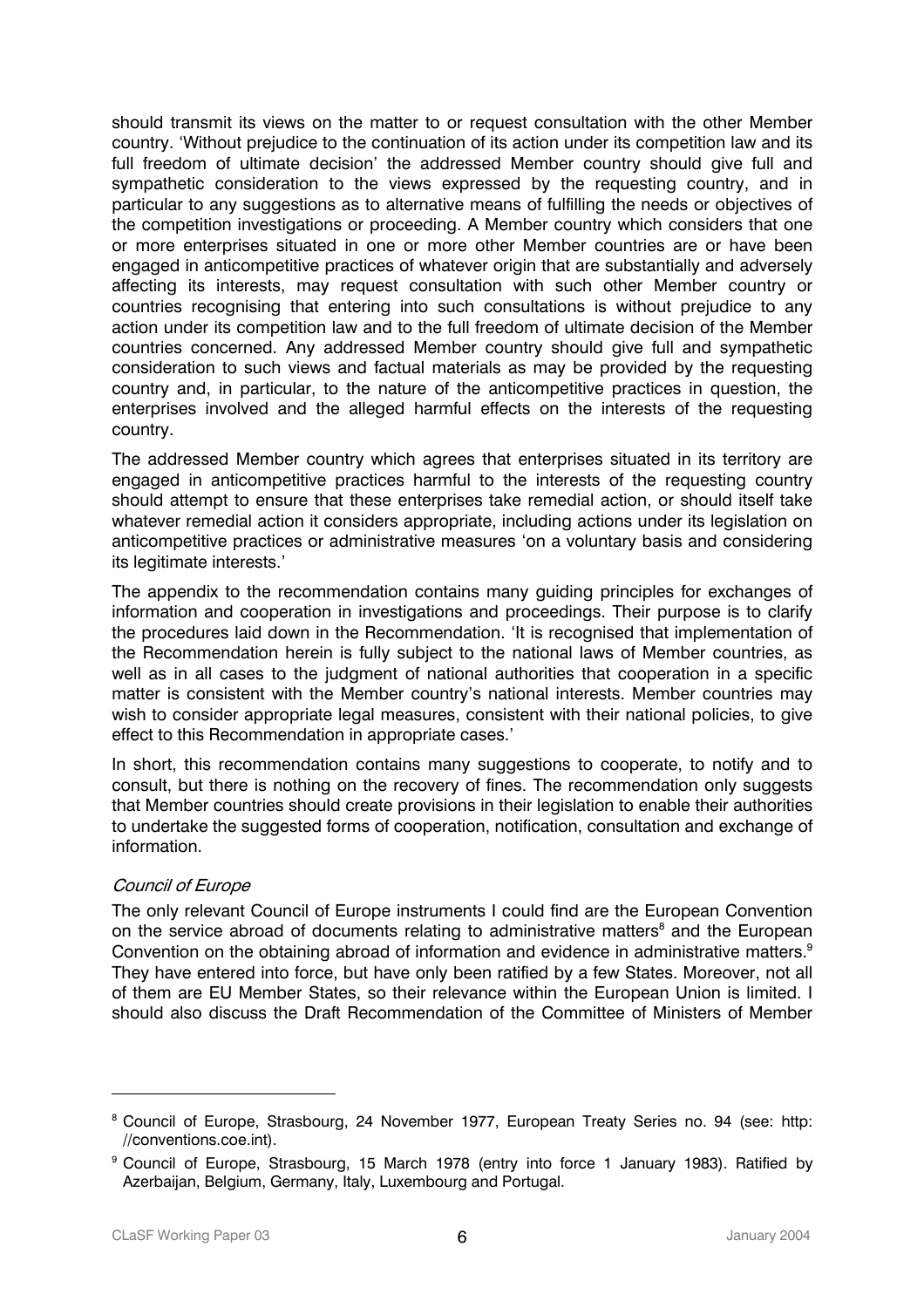States on Execution of Administrative and judicial decisions in the field of Administrative Law developed within the Council of Europe Project Group on Administrative Law (CJ-DA).<sup>10</sup>

## European Convention on the Service Abroad of Documents Relating to Administrative Matters'<sup>1</sup>

The European Convention on the Service Abroad of Documents Relating to Administrative Matters<sup>12</sup> obliges Contracting States to afford each other mutual assistance with regard to the service of documents relating to administrative matters (Article 1, first paragraph). A request for service shall be forwarded to the central authority of the requested State (Article 3). The Central Authority of this State shall effect service by a method prescribed by its internal law for the service of documents in domestic actions upon persons who are within its territory, unless such a method is incompatible with the law of the requested State. The document may always be served by such a particular method if an addressee accepts it voluntarily (Article 6).

#### Article 7

1. When a foreign document is to be served in accordance with Article 6, paragraph 1, sub-paragraph a and paragraph 2 of the present Convention, it need not be accompanied by a translation.

2. However, in the event of the service of a document being refused by the addressee on the ground that he cannot understand the language in which it is drawn up, the central authority of the requested State shall arrange to have it translated into the official language, or one of the official languages, of this State. Alternatively, it may ask the requesting authority to have the document either translated into or accompanied by a translation in the official language or one of the official languages of the requested State.

3. When service of a foreign document is to be effected according to Article 6, paragraph 1, sub-paragraph b, and the central authority of the requested State so requires, the document must be translated or accompanied by a translation into the official language or one of the official languages of the requested State.

Each Contracting State may effect the service of documents directly through the post on a person within the territory of other Contracting States (Article 11, first paragraph).<sup>13</sup> The Central Authority of the requested State to which a request for service is addressed may refuse to comply with the request on the grounds mentioned in Article 14.

Article 14

 $10$  The German representative withdrew her proposal to develop a draft Convention on administrative aid and legal assistance to enforce writs of execution.

<sup>&</sup>lt;sup>11</sup> This convention entered into force on 1 November 1982. On 22 July 2003 it was ratified by 8 States: Austria, Belgium, Estonia, France, Germany, Italy, Luxembourg and Spain.

<sup>&</sup>lt;sup>12</sup> See on this convention for example Robert Walter and Rudolf Thienel, Verwaltungsverfahren, Manz, Wien 2001, pp. 344-359, Göhler, OwiG, Vor § 59, comment nr. 24a; O.J.D.M.L. Jansen, Country analysis – Germany, in: John Vervaele and Andre Klip (ed.), European Cooperation between Tax, Customs and Judicial Authorities, Kluwer Law International, The Hague/ London/ New York 2001, p. 115-180, especially p. 175-179 and Karlheinz Boujong, Karlsruher Kommentar zum Gesetz über Ordnungswidrigkeiten, C.H. Beck'sche Verlagsbuchhandlung, München 2000, Einleitung, Jellinek, NVwZ 1982, 537.

<sup>&</sup>lt;sup>13</sup> Each Contracting State has the possibility, though, to object by a declaration in a general manner or partially, either because of the nationality of the addressee or for defined categories of documents, to such service within its territory. Any other Contracting State may claim reciprocity (Article 11, second paragraph. See also the third paragraph of this Article).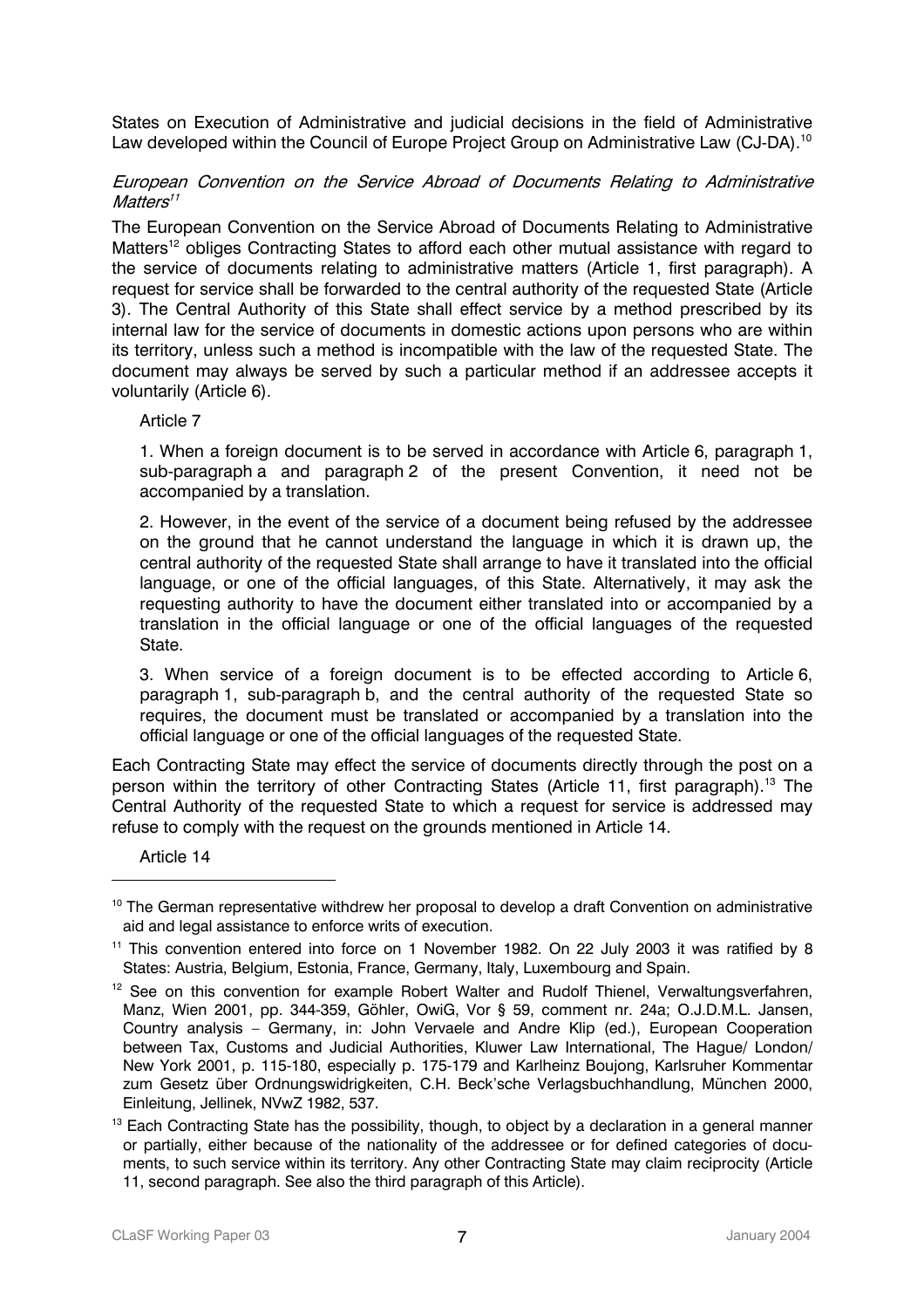1. The central authority of the requested State to which a request for service is addressed may refuse to comply with it:

a if it considers that the matter to which the document to be served relates is not an administrative matter in the sense of Article 1 of this Convention;

b if it considers that compliance would interfere with the sovereignty, security, public policy or other essential interests of that State;

c if the addressee cannot be found at the address indicated by the requesting authority and his whereabouts cannot be easily determined.

2. In the event of refusal, the central authority of the requested State shall promptly inform the requesting authority and state the reasons for such refusal.

When a document is transmitted for service within the territory of another Contracting State the addressee shall be allowed, in the event that such service implies a time-limit effecting him, reasonable time, to be determined by the requesting State, from the moment he has received the document, to attend the proceedings or to be represented or to make representations, as the case may be (Article 15).

One of the elements of an effective system of transnational exchange of information and recovery of public law claims, such as administrative fines and periodic penalty payments or astreintes, is a provision on the service of documents. The convention provides for the service of documents by the central authority of the requested State at the request of another State. The service of a document by the requesting State directly to the addressee is a subsidiary method of transmission.

Another element of an effective system of the transnational service of documents is the rule that the document shall be translated. The convention does not have a general rule that documents should be translated. When the document is served by the central authority of the requested State by a method prescribed by its internal law or by delivery to an addressee who accepts it voluntarily a translation is not needed. In the explanatory report it is stated:

'The basic principle underlying paragraph 1, which has also been recognised by other conventions on international mutual assistance, is the presumption that the addressee of the document knows the language of the requesting authority. Consequently, the central authority has no reason to ask for a translation, especially since, at least so far as it is concerned, it should be able to know the tenor of the contents of the document with the aid of the request form, which provides for a summary of the essential points of the document in its language or in one of the official languages of the Council of Europe (Article 9, paragraph 2). However, an exception in favour of the addressee of the document is provided for in paragraph 2, according to which he may refuse service of the document if he does not understand the language. It is understood that the requested state should see to it that the addressee is informed about his rights and particularly the possibility to refuse the document because he does not understand the language. In case of refusal the central authority should normally have the document translated at its cost into the language or one of the official languages of the requested state. It may also ask for such a translation from the requesting authority.'

I will discuss the applicability of this convention on administrative fines later when describing the European Convention on the Obtaining Abroad of Information and Evidence in Administrative Matters. Here I would like to add that as far as the service of documents concerned with administrative fines are involved the principle of fair trial embodied in Article 6 ECHR would demand a translation of important parts of the relevant documents into a language that the addressee understands. Although one can imagine that this would only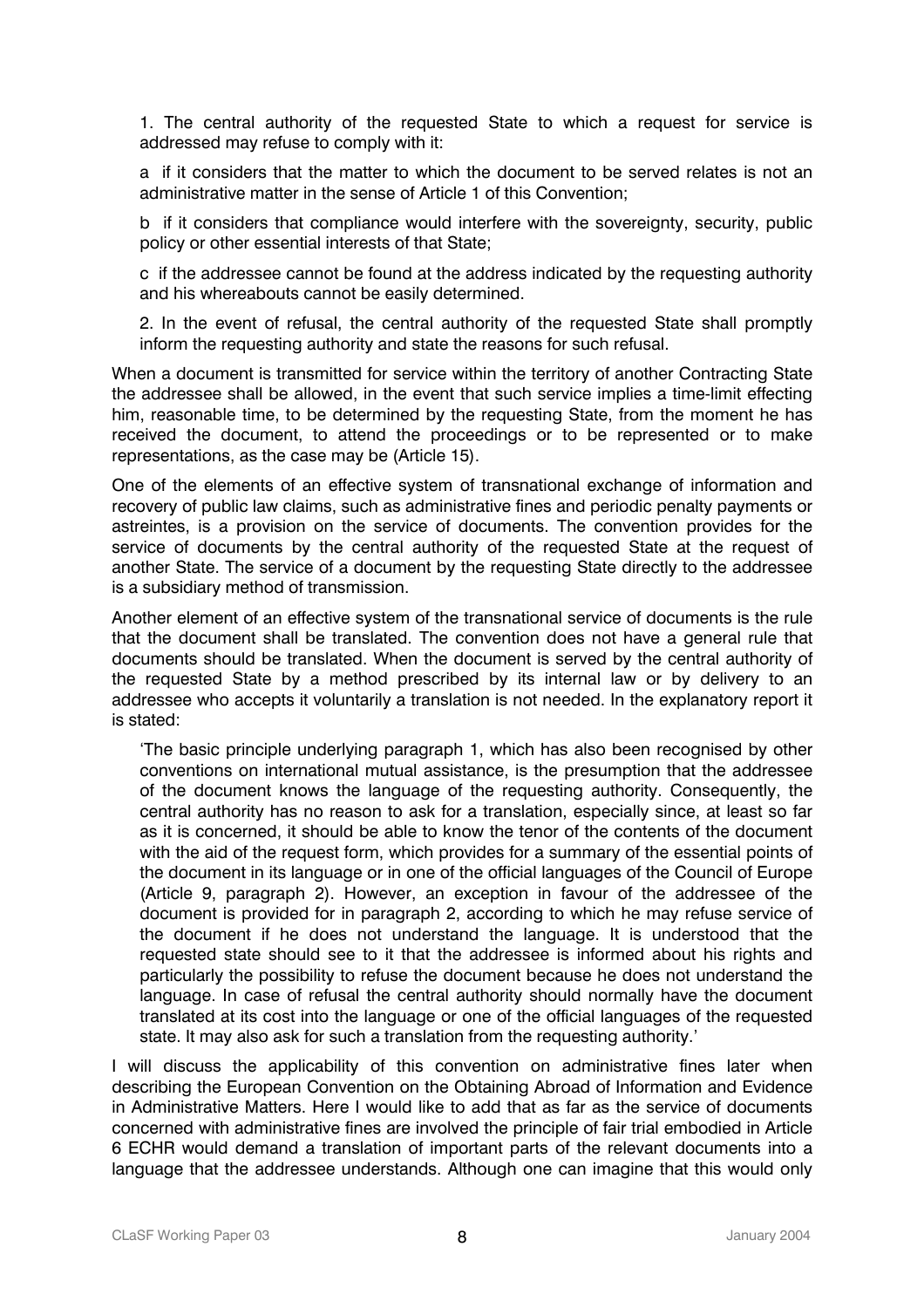be necessary at the addressee's request, I would think a general rule that a translation of the important parts is needed. Although periodic penalty payments do not have a criminal character, I would argue that the principle of fair trial requires the same.

The convention has not been ratified by all the EU Member States. As far as EU Member States are concerned it can only be used by Austria, Belgium, France, Germany, Italy, Luxembourg and Spain. As the convention has a general aim these States can also use it in competition law cases.

The European Convention on the obtaining abroad of information and evidence in administrative matters (15 March 1978)<sup>14</sup>

The European Convention on the obtaining abroad of information and evidence in administrative matters obliges Contracting States to afford each other mutual assistance in administrative matters whenever a request for assistance is received in accordance with the provisions of this Convention (Article 1, first paragraph). The request for assistance and appendices thereto shall be exempt from legislation, apostille or any equivalent formality (Article 3). The designated central authority of the requested State which has received a request for assistance, shall be obliged to take action thereon (Article 4).

Article 7 regulates the possibilities for Contracting States to refuse to comply with a request for assistance:

1. The central authority of the requested State to which a request for assistance is addressed may refuse to comply with it if it considers:

a) that the matter to which the request relates is not an administrative matter in the sense of Article 1 of this Convention;

b) that compliance with the request might interfere with the sovereignty, security, public policy or other essential interests of that State;

c) that compliance might prejudice the fundamental rights or essential interests of the person to whom the requested information pertains, or that the request concerns information held in confidence, which may not be disclosed;

d) that its domestic law or customs prevent the assistance requested.

2. In cases of refusal the central authority of the requested State shall so inform the requesting authority without delay, giving the reasons for its refusal.

Chapter II, Articles 13 to 18, provide rules for requests for information, documents and enquiries. Chapter III, Articles 19 to 22, provide rules for letters of request to obtain evidence.

The Contracting States shall furnish each other with information on their law, regulations and customs in administrative matters whenever a request is made by an authority of the requesting State for an administrative purpose (Article 13), and with factual information in administrative matters which is in their possession, and to issue certified copies, ordinary copies or extracts of administrative documents whenever a request is made by an authority of the requesting State for an administrative purpose (Article 14). When a request is made for administrative purposes by an authority of the requesting State, the Contracting States undertake to comply with it by enquiries or any other procedures according to the form prescribed or permitted by the legislation or customs of the requested State, but without the

<sup>&</sup>lt;sup>14</sup> This convention entered into force on 1 January 1983. On 22 July 2003 it was ratified by 6 States: Azerbaijan, Belgium, Germany, Italy, Luxembourg and Portugal.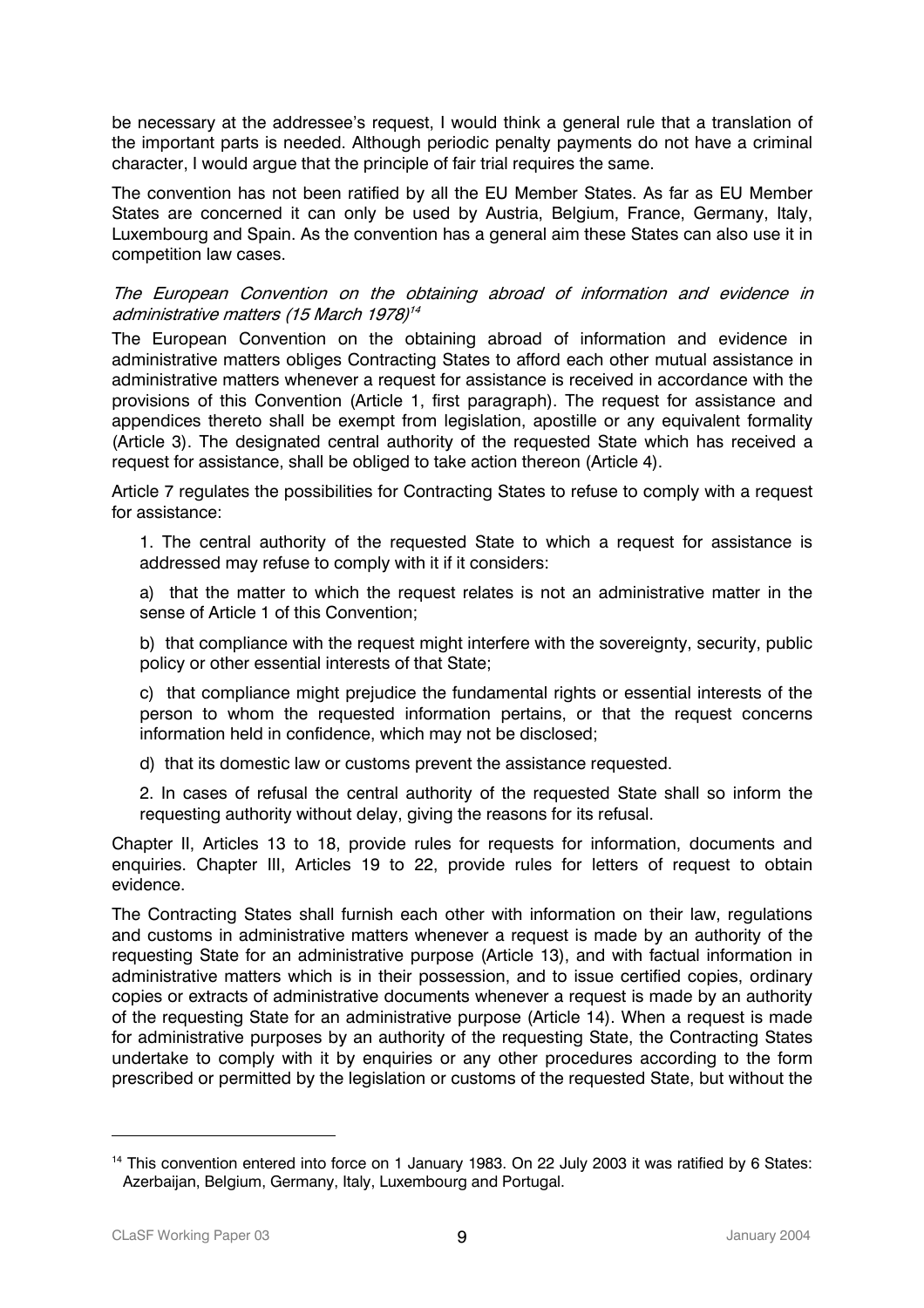use of compulsory powers (Article 15). Article 16 provides for the possibility to restrict the use of the information or documents:

1. Upon a stipulation by the central authority of the requested State the requesting authority may not use the information or documents furnished pursuant to this Convention for purposes other than those specified in its request for assistance.

2. Any State may, at any time, formulate a reservation to the provisions of paragraph 1 of this Article in so far as its legislation on access of the public to administrative records does not permit it to comply.

3. The central authority of the requested State may, in respect of each case, refuse to comply with any request emanating from an authority of a State which has formulated such a reservation.

An administrative tribunal or any other authority exercising judicial functions in administrative matters in one of the Contracting States may, in accordance with the provisions of the law of that State, request the designated Central Authority of another Contracting State by letters of request to obtain, through the authority, evidence in an administrative matter to the extent that a procedure for obtaining such evidence may be employed for the case in question in the requested State (Article 19, first paragraph).

This Article continues:

2. A letter of request shall not be used to obtain evidence which is not intended for use in judicial proceedings, commenced or contemplated.

3. The execution of the letter of request may be refused to the extent that in the requested State, the execution of the letter does not fall within the functions of an administrative tribunal or any other authority exercising judicial functions in administrative matters.

The authority responsible for the execution of letters of request shall apply its domestic law as to the methods and procedures to be followed and the means of compulsion to be applied (Article 20, first paragraph).

The following paragraphs of this Article are:

2. However, deference shall be made to the wish of the requesting authority for the procedure to follow a special form if such form is not incompatible with the law and customs of the requested State, particularly with regard to the notification of the parties concerned of the date and place the enquiry will be carried out.

3. In the execution of a letter of request the person concerned may refuse to give evidence in so far as he has a privilege or duty to refuse to give evidence:

a) under the law of the requested State; or

b) under the law of the requesting State, and the privilege or duty has been specified in the letter, or, at the instance of the requested authority, has been otherwise confirmed to that authority by the requesting authority.

This convention involves another important element of an effective system of the transnational exchange of information and the recovery of public law claims: the exchange of information, documents and requests to carry out enquiries. The convention does not provide for the duty of a Contracting State to use compulsory powers in order to comply with a request to carry out enquiries, however.<sup>15</sup> As long as national law provides for these

<sup>&</sup>lt;sup>15</sup> The explanatory report states: 'The action which the requested authority may have to take under this article may consist of an enquiry, which by definition means "search for information", or any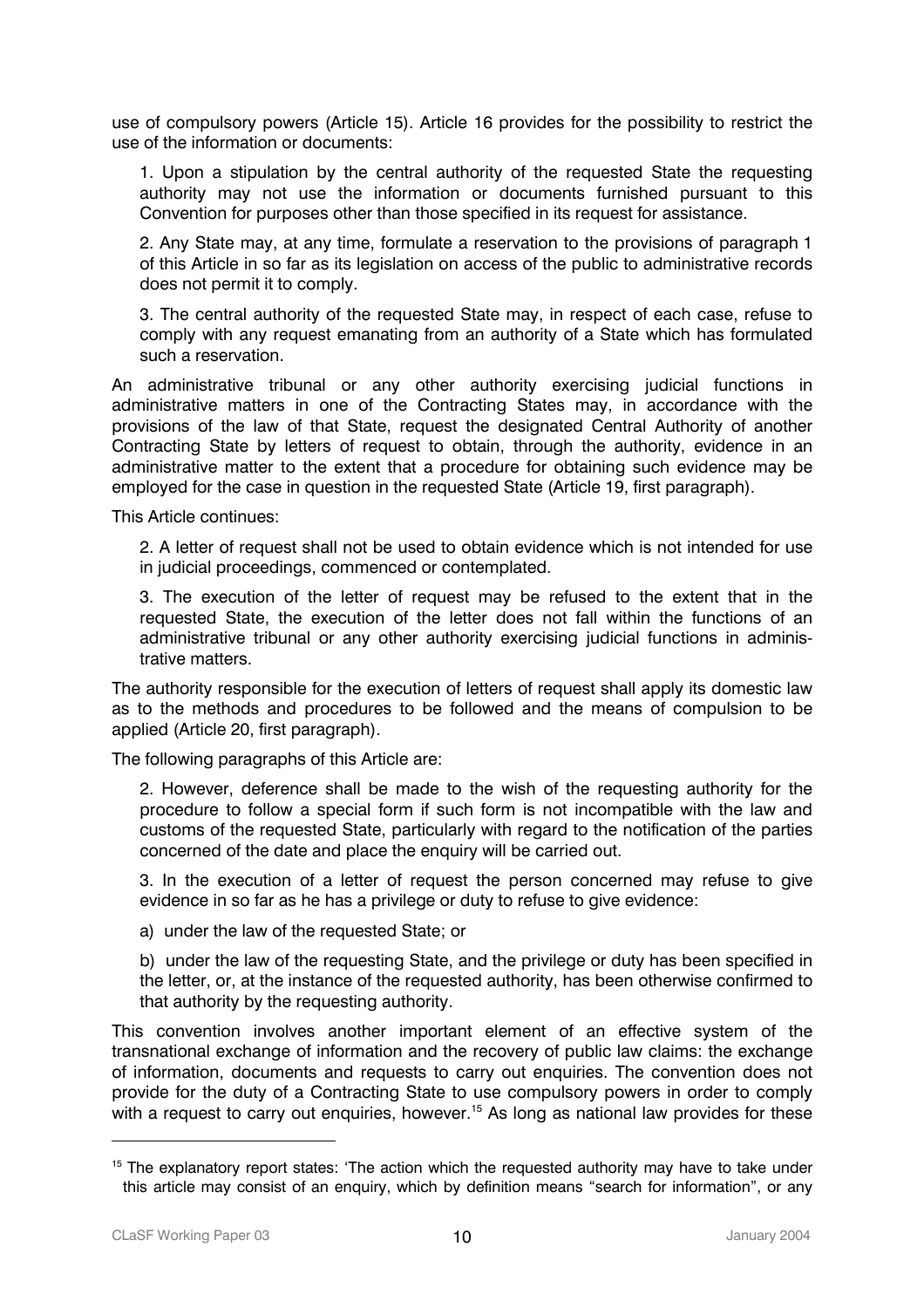powers they can be used, but there is no obligation to do so. This Convention can be used for cases where periodic penalty payments are involved and it has a provision to use it for cases where administrative fines are involved.

The convention has not been ratified by all the EU Member States. As far as EU Member States are concerned it can only be used by Belgium, Germany, Italy, Luxembourg and Portugal. As the convention has a general aim they can also use it in competition law cases.

#### Administrative criminal law

Article 1, second paragraph of both conventions sets the general rule that the convention shall not apply to tax or criminal matters. There is an interesting exception though: each state may declare that it shall apply to fiscal matters or to any proceedings in respect of offences the punishment of which does not fall within the jurisdiction of its judicial authorities at the time of the request for assistance. As we will see, this clause is complementary to the comparable clause in the convention on mutual assistance in administrative matters.

In the Explanatory Report to the European Convention on the Obtaining Abroad of Information and Evidence in Administrative Matters, it was stated that the expression 'proceedings in respect of offences the punishment of which does not fall within the jurisdiction of its judicial authorities at the time of the request for assistance' denotes the area between administrative and criminal matters, which in certain States is classified as 'administrative criminal law' (such as, for instance, the Ordnungswidrigkeit in German law). The expression just cited, which was borrowed mutatis mutandis from the European Convention on Mutual Assistance in Criminal Matters, was chosen to avoid the risk of creating gaps and also in order to ensure complete compatibility between the two Conventions. It refers not only to proceedings which include, after an administrative phase, a judicial phase, but also to proceedings concerning punishable offences which take place exclusively before administrative authorities.

Germany, Italy and Luxembourg declared with respect to both conventions that they shall apply to proceedings in respect of offences the punishment of which does not fall within the jurisdiction of the judicial authorities at the time of the request for assistance. They all reserved the right to refuse to comply with requests for assistance on grounds of nonreciprocity (see Article 1, second paragraph of both conventions). Austria only ratified the Convention on the Service Abroad of Documents relating to Administrative Matters and declared that this convention shall also apply to fiscal matters and criminal matters on the basis of reciprocity. This means that both conventions can be used between Germany, Italy, and Luxembourg if administrative fines are involved. Austria joins these three as far as the Convention on the Service Abroad of Documents relating to Administrative Matters is concerned.16

other appropriate procedure without, however, using any compulsory powers. The latter term covers any procedures which in some States are not considered as "enquiries" in the traditional sense of the term, for example, visits to the premises, enquiries about moral or social behaviour, certain administrative verifications, etc. For a requested State to be bound to give effect to a request, the procedure to be followed in order to obtain the information must be provided for or at least permissible under its domestic law. Put another way, it is not necessary that the procedure be provided for expressly in its legislation for the case in point. On the other hand, pursuant to paragraph 1. d of Article 7, the requested State may refuse to comply with the request should it be contrary to its domestic law or customs.'

<sup>&</sup>lt;sup>16</sup> There is also a convention between Austria and Germany on mutual assistance in administrative matters (Vertrag zwischen der Republik Österreich und der Bundesrepublik Deutschland über Amts- und Rechtshilfe in Verwaltungssachen BGBl. 526/1990) with general provisions on assis-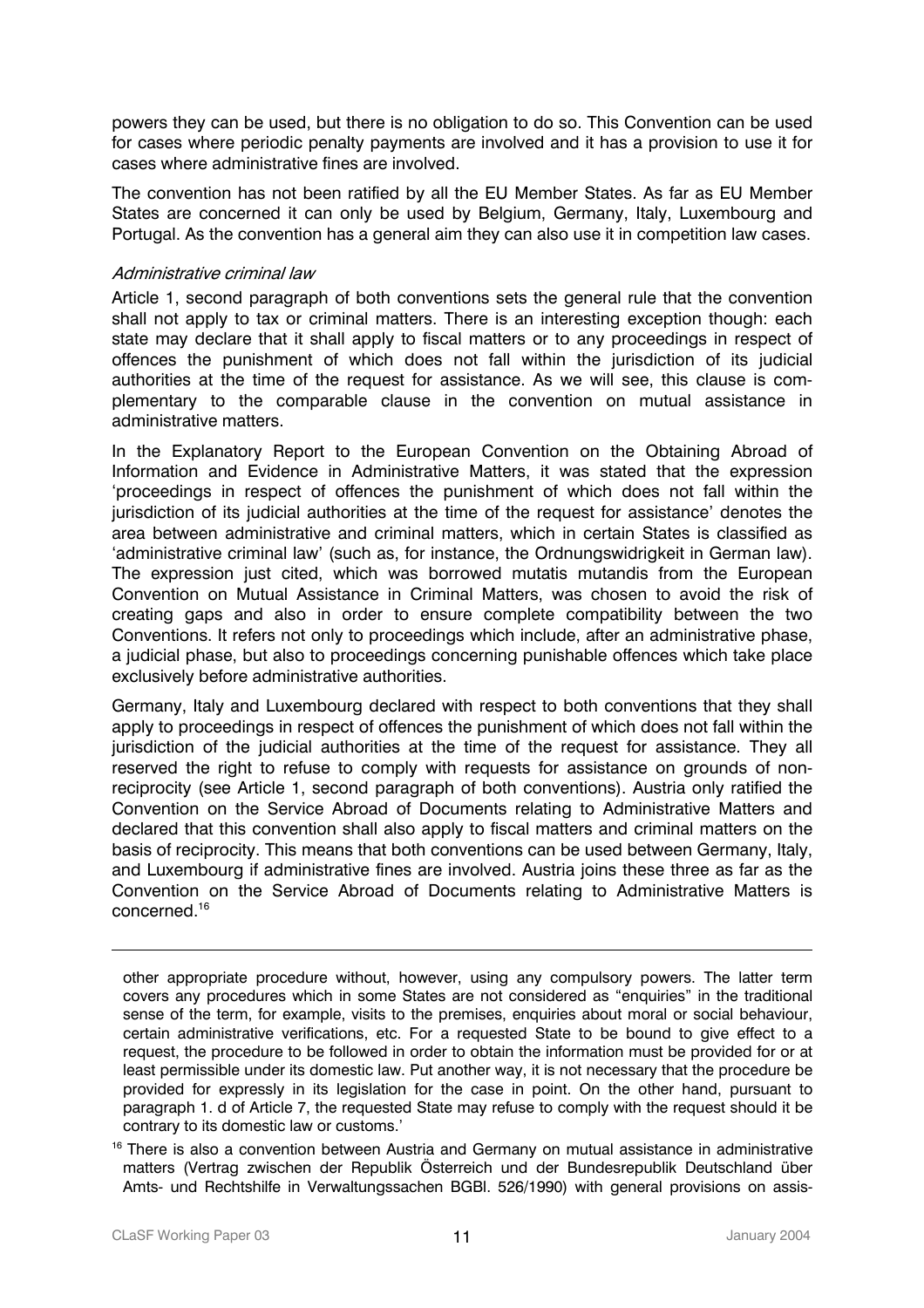#### Draft Recommendation on Execution of Administrative and Judicial Decisions<sup>17</sup>

The Draft Recommendation of the Committee of Ministers of the Member States on the Execution of Administrative and judicial decisions in the field of Administrative Law only has recommendations and a judicial design for the enforcement of administrative decisions. These recommendations are concerned with the execution of administrative decisions regarding private persons, and the execution of judicial decisions regarding administrative authorities. As far as the recommendations regarding private persons are concerned, Member States should provide an appropriate legal framework to ensure that private persons comply with administrative decisions that have been brought to their knowledge, notwithstanding the protection by judicial authorities of their rights and interests. Where it is not provided for by law that the introduction of an appeal against a decision does entail automatic suspension, private persons should be able to request an administrative or judicial authority to suspend the implementation of the contested decision in order to ensure the protection of their rights and interests. The use of enforcement by administrative authorities should be expressly provided for by law. Private persons against whom the decision is to be enforced should have the possibility to comply with the administrative decision within a reasonable time except in duly justified cases. The use of and the justification for enforcement shall be brought to the attention of the private persons against whom the decision is to be enforced. The enforcement measures, including the monetary sanctions, should respect the principle of proportionality. Private persons should be able to lodge an appeal before a judicial authority against the enforcement procedure in order to protect their rights and interests.

There are no provisions on international mutual assistance in the enforcement of administrative decisions. The German representative in the Project Group on administrative law withdrew a proposal to design a draft Convention on administrative aid and legal assistance to enforce writs of execution.<sup>18</sup> Nevertheless, the Draft Recommendation offers a set or rules which can be an example to design a general regulation on the transnational recovery of public law claims.

## European Union

 $\overline{a}$ 

The Council Directive of 15 March 1976 on mutual assistance for the recovery of claims relating to certain levies, duties, taxes and other measures (76/308/EEC) is an EC instrument (first pillar) which is of interest to our subject.

The general considerations of the Directive clearly describe the problem we are addressing in this contribution and some important general features of a regulation to resolve this problem:

'Whereas it is not at present possible to enforce in one Member State a claim for recovery substantiated by a document drawn up by the authorities of another Member State;

Whereas the fact that national provisions relating to recovery are applicable only within national territories is in itself an obstacle to the establishment and functioning of the

tance in administrative proceedings as well as in their administrative fining procedures (Verwaltungsstrafverfahren in Austria and Bußgeldverfahren in Germany).

<sup>17</sup> See http://www.coe.int/T/E/Legal\_Affairs/Legal\_co-

operation/Steering\_Committees/CDCJ/Documents/2003/CDCJ%20\_2003\_%2021%20Addendum% 20III%20E-1.pdf

<sup>18</sup> See the Draft meeting report of the Project Group on administrative law within the European Committee on legal cooperation at their 15th meeting (27, 18 and 29 November 2002) to be obtained via www.coe.int/cj-da.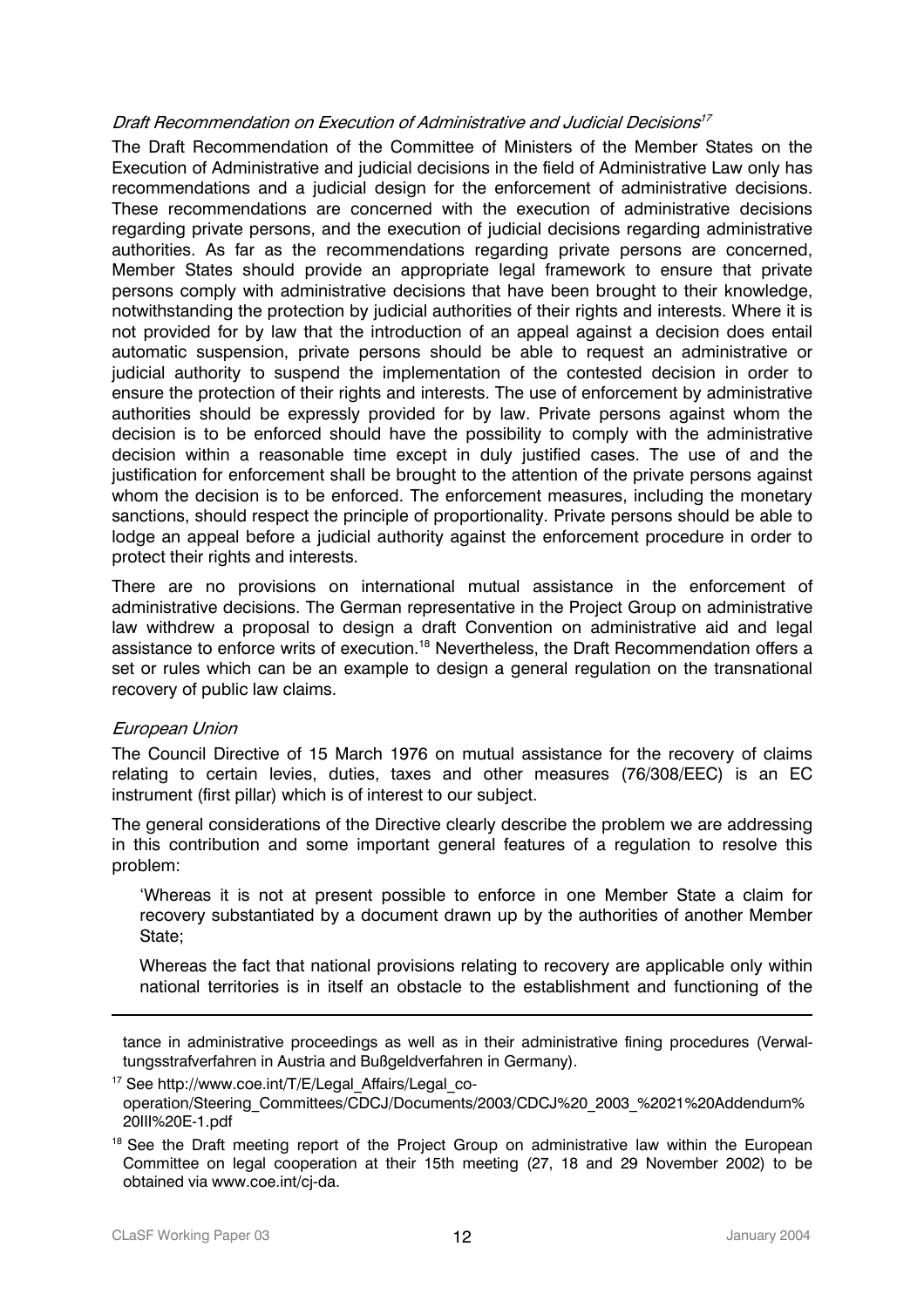common market; whereas this situation prevents Community rules from being fully and fairly applied, particularly in the area of the common agricultural policy, and facilitates fraudulent operations;

Whereas it is therefore necessary to adopt common rules on mutual assistance for recovery;

 $(\ldots)$ 

Whereas mutual assistance must consist of the following: the requested authority must on the one hand supply the applicant authority with the information which the latter needs in order to recover claims arising in the Member State in which it is situated and notify the debtor of all instruments relating to such claims emanating from that Member State, and on the other hand it must recover, at the request of the applicant authority, the claims arising in the Member State in which the latter is situated;

Whereas these different forms of assistance must be afforded by the requested authority in compliance with the laws, regulations and administrative provisions governing such matters in the Member State in which it is situated;'

The scope of this directive is quite broad. Its provisions apply to refunds, interventions and other measures that are part of the system of financing the European Agricultural Guidance and Guarantee Fund (EAGGF), levies and other duties under the common organisation for the sugar sector, duties, export duties, value added tax (VAT), excise duties, taxes on income and capital, and taxes on insurance premiums. The provisions of this directive also apply to the administrative penalties and fines that are incidental to the claims which I have just mentioned. Sanctions of a criminal nature are excluded though.

At the request of the applicant authority the requested authority shall provide any information which would be useful to the applicant authority in the recovery of its claim. In order to obtain this information the requested authority must have the same powers as the powers provided for in the law of the requested Member State to recover similar national claims (Article 4, first paragraph).<sup>19</sup>

The requested authority is not obliged to supply information which it would not be able to obtain for the purpose of similar national claims, or which would disclose commercial, industrial or professional secrets. If supplying the information would be liable to prejudice the security of the State or would be contrary to its public policy, the requested authority is not obliged to supply the information either (Article 4, third paragraph).

The addressee is not to be notified directly by the requested authority, but by the requested authority. The latter will notify in accordance with the domestic rules of law for the notification of similar instruments or decisions. It will notify all instruments and decisions, including those of a judicial nature, which emanate from the Member State in which the applicant authority is situated and which relate to a claim and/or to its recovery (Article 5, second paragraph). The request for notification shall indicate the name, address, and other relevant information relating to the identification (to which the applicant authority normally has access) of the addressee and the debtor concerned, the nature and the subject of the instrument or decision to be notified, and any other useful information.

<sup>&</sup>lt;sup>19</sup> The request will indicate the name, address, and any other relevant information relating to the identification to which the applicant authority normally has access of the person to whom the information to be provided relates and the nature and amount of the claim in respect of which the request is made (Article 4, second paragraph).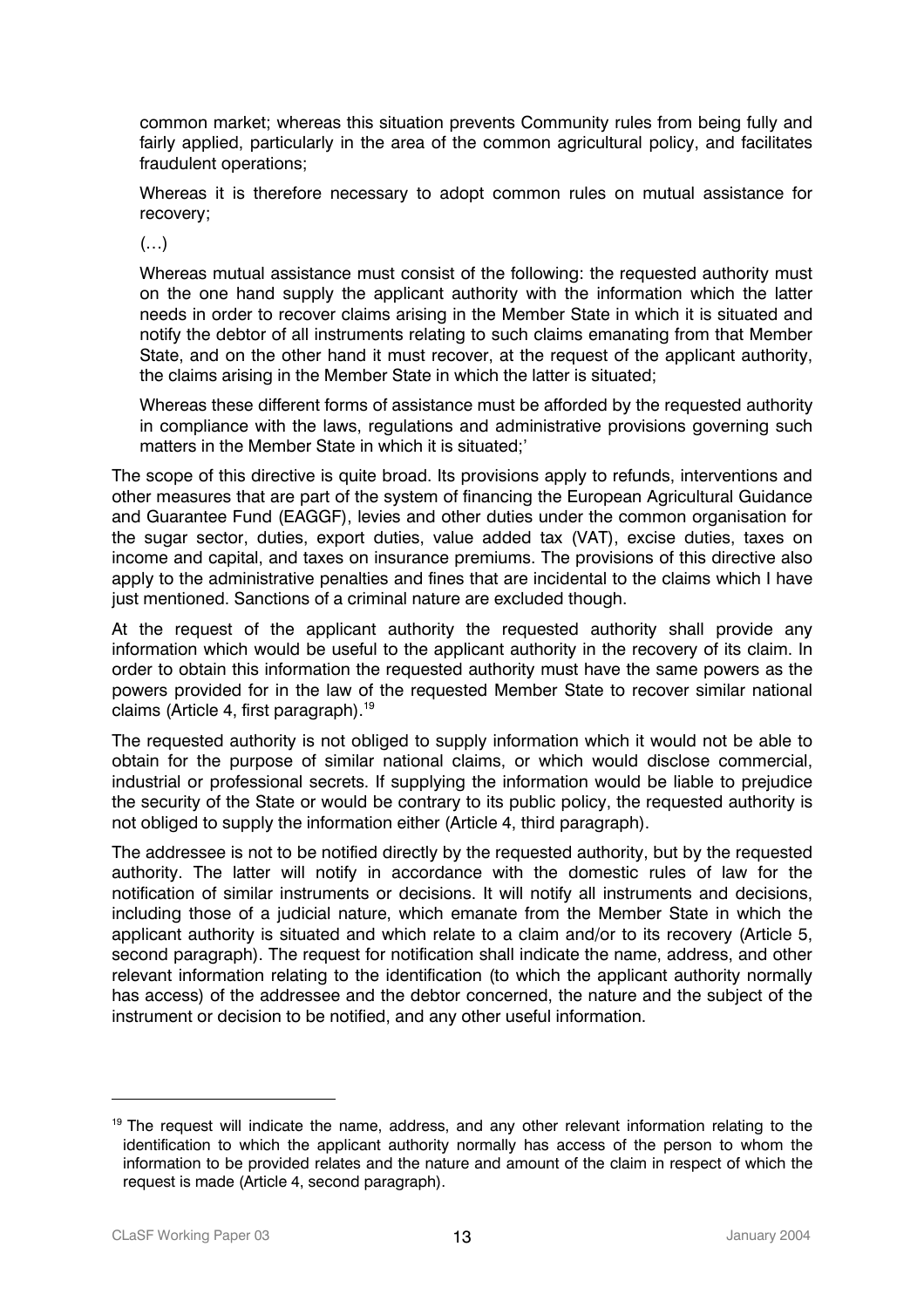At the request of the applicant authority<sup>20</sup> the requested authority can recover claims which are the subject of an instrument permitting their enforcement. This will be done in accordance with the laws, regulations or administrative provisions applying to the recovery of similar domestic claims. For this purpose any claim shall be treated as a claim of the Member State in which the requested authority is situated (Article 6).<sup>21</sup> The applicant authority may not make a request for recovery if the claim is contested,<sup>22</sup> it has applied appropriate recovery procedures available to it and the measures taken will not result in the payment of the claim in full (Article 7, second paragraph).

The instrument permitting enforcement of the claim will be directly recognised and automatically treated as an instrument permitting enforcement of a claim of the Member State in which the requested authority is situated (Article 8, first paragraph).

The second paragraph of Article 8 continues:

Notwithstanding the first paragraph, the instrument permitting enforcement of the claim may, where appropriate and in accordance with the provisions in force in the Member State in which the requested authority is situated, be accepted as, recognised as, supplemented with, or replaced by an instrument authorising enforcement in the territory of that Member State.

Within three months of the date of receipt of the request for recovery, Member States shall endeavour to complete such acceptance, recognition, supplementing or replacement, except in cases where the third subparagraph is applied. They may not be refused if the instrument permitting enforcement is properly drawn up. The requested authority shall inform the applicant authority of the grounds for exceeding the period of three months. If any of these formalities should give rise to contestation in connection with the claim and/or the instrument permitting enforcement issued by the applicant authority, Article 12 shall apply.

Claims shall be recovered in the currency of the Member State in which the requested authority is situated. The entire amount of the claim that is recovered by the requested authority shall be remitted by the requested authority to the applicant authority. The requested authority may, where the laws, regulations or administrative provisions in force in the Member State in which it is situated so permit, and after consultations with the applicant authority, allow the debtor time to pay or authorise payment by instalments. Any interest charged by the requested authority in respect of such extra time to pay shall also be remitted to the Member State in which the applicant authority is situated (Article 9).

Article 12 plays a crucial role in safeguarding the legal position of the addressee:

 $20$  The request for recovery shall indicate: (a) the name, address and any other relevant information relating to the identification of the person concerned and/or to the third party holding his or her assets; (b) the name, address and any other relevant information relating to the identification of the applicant authority; (c) a reference to the instrument permitting its enforcement issued in the Member State in which the applicant authority is situated; (d) the nature and the amount of the claim, including the principal, the interest, and any other penalties, fines and costs due indicated in the currencies of the Member States in which both authorities are situated; (e) the date of notification of the instrument to the addressee by the applicant authority and/or by the requested authority; (f) the date from which and the period during which enforcement is possible under the laws in force in the Member State in which the applicant authority is situated; (g) any other relevant information (Article 7, third paragraph). The request for recovery also has to contain a declaration by the applicant authority that the conditions set out in Article 7, second paragraph, have been fulfilled.

<sup>&</sup>lt;sup>21</sup> Except where Article 12 applies.

 $22$  Except in cases where the second subparagraph of Article 12 (2) is applied.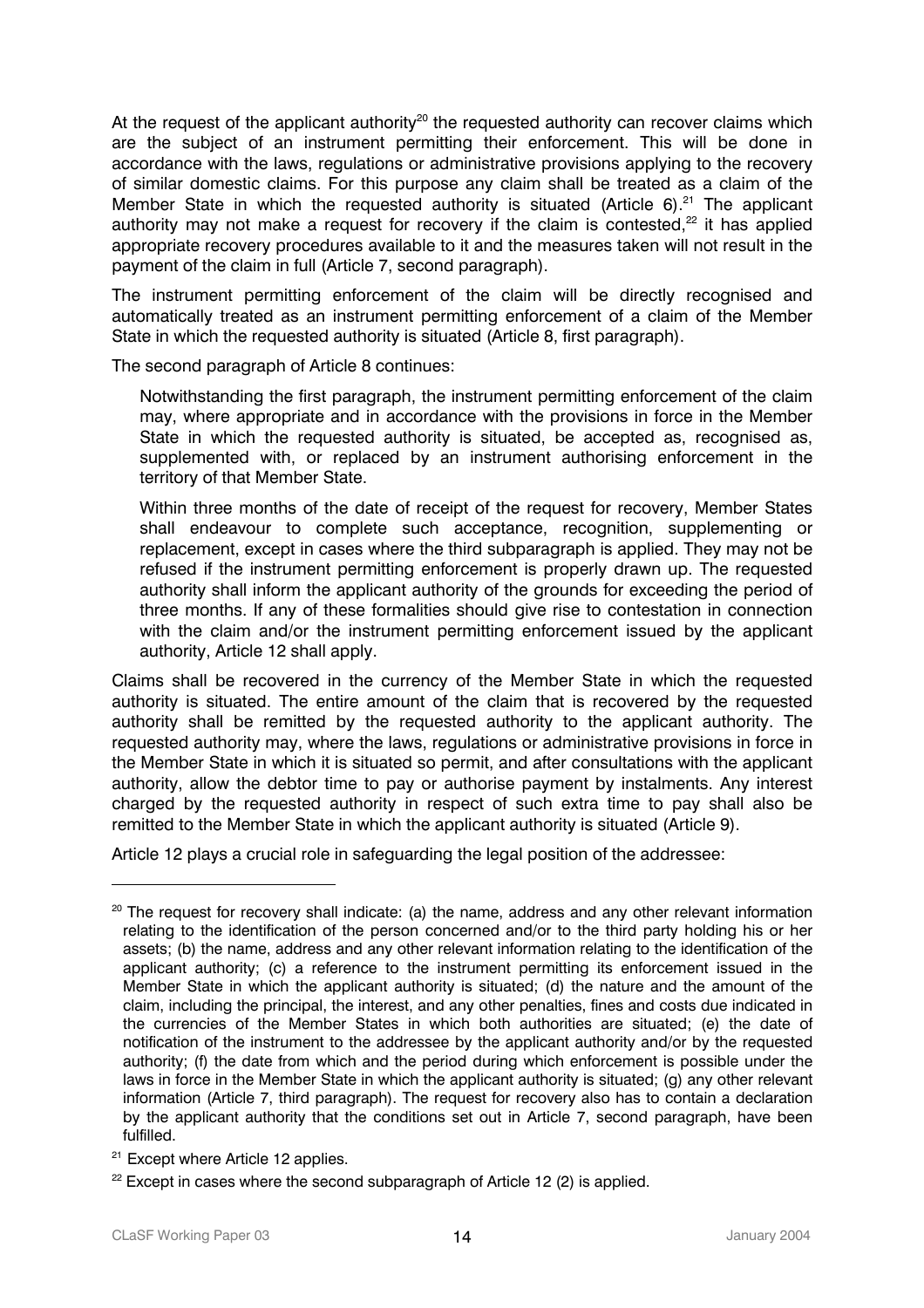1. If, in the course of the recovery procedure, the claim and/or the instrument permitting its enforcement issued in the Member State in which the applicant authority is situated are contested by an interested party, the action shall be brought by the latter before the competent body of the Member State in which the applicant authority is situated, in accordance with the laws in force there. This action must be notified by the applicant authority to the requested authority. The party concerned may also notify the requested authority of the action.

2. As soon as the requested authority has received the notification referred to in paragraph 1 either from the applicant authority or from the interested party, it shall suspend the enforcement procedure pending the decision of the body competent in the matter, unless the applicant authority requests otherwise in accordance with the second subparagraph. Should the requested authority deem it necessary, and without prejudice to Article 13, that authority may take precautionary measures to guarantee recovery in so far as the laws or regulations in force in the Member State in which it is situated allow such action for similar claims.

Notwithstanding the first subparagraph of paragraph 2, the applicant authority may in accordance with the law, regulations and administrative practices in force in the Member State in which it is situated, request the requested authority to recover a contested claim, in so far as the relevant laws, regulations and administrative practices in force in the Member State in which the requested authority is situated allow such action. If the result of contestation is subsequently favourable to the debtor, the applicant authority shall be liable for the reimbursement of any sums recovered, together with any compensation due, in accordance with the laws in force in the Member State in which the requested authority is situated.

3. Where it is the enforcement measures taken in the Member State in which the requested authority is situated that are being contested the action shall be brought before the competent body of that Member State in accordance with its laws and regulations.

4. Where the competent body before which the action has been brought in accordance with paragraph 1 is a judicial or administrative tribunal, the decision of that tribunal, in so far as it is favourable to the applicant authority and permits recovery of the claim in the Member State in which the applicant authority is situated shall constitute the 'instrument permitting enforcement' within the meaning of Articles 6, 7 and 8 and the recovery of the claim shall proceed on the basis of that decision.

Upon a reasoned request by the applicant authority, the requested authority shall take precautionary measures to ensure recovery of a claim in so far as the laws or regulations in force in the Member State in which it is situated so permit (Article 13, first paragraph).<sup>23</sup>

Article 14 provides for the possibilities of a Member State not to comply with a request to recover claims:

The requested authority shall not be obliged: (a) to grant the assistance provided for in Articles 6 to 13 if recovery of the claim would, because of the situation of the debtor, create serious economic or social difficulties in the Member State in which that authority is situated, in so far as the laws, regulations and administrative practices in force in the Member State in which the requested authority is situated allow such action for similar national claims;

 $23$  In order to give effect to the provisions of the first paragraph, Articles 6, 7 (1), (3) and (5), 8, 11, 12 and 14 shall apply mutatis mutandis (Article 13, second paragraph).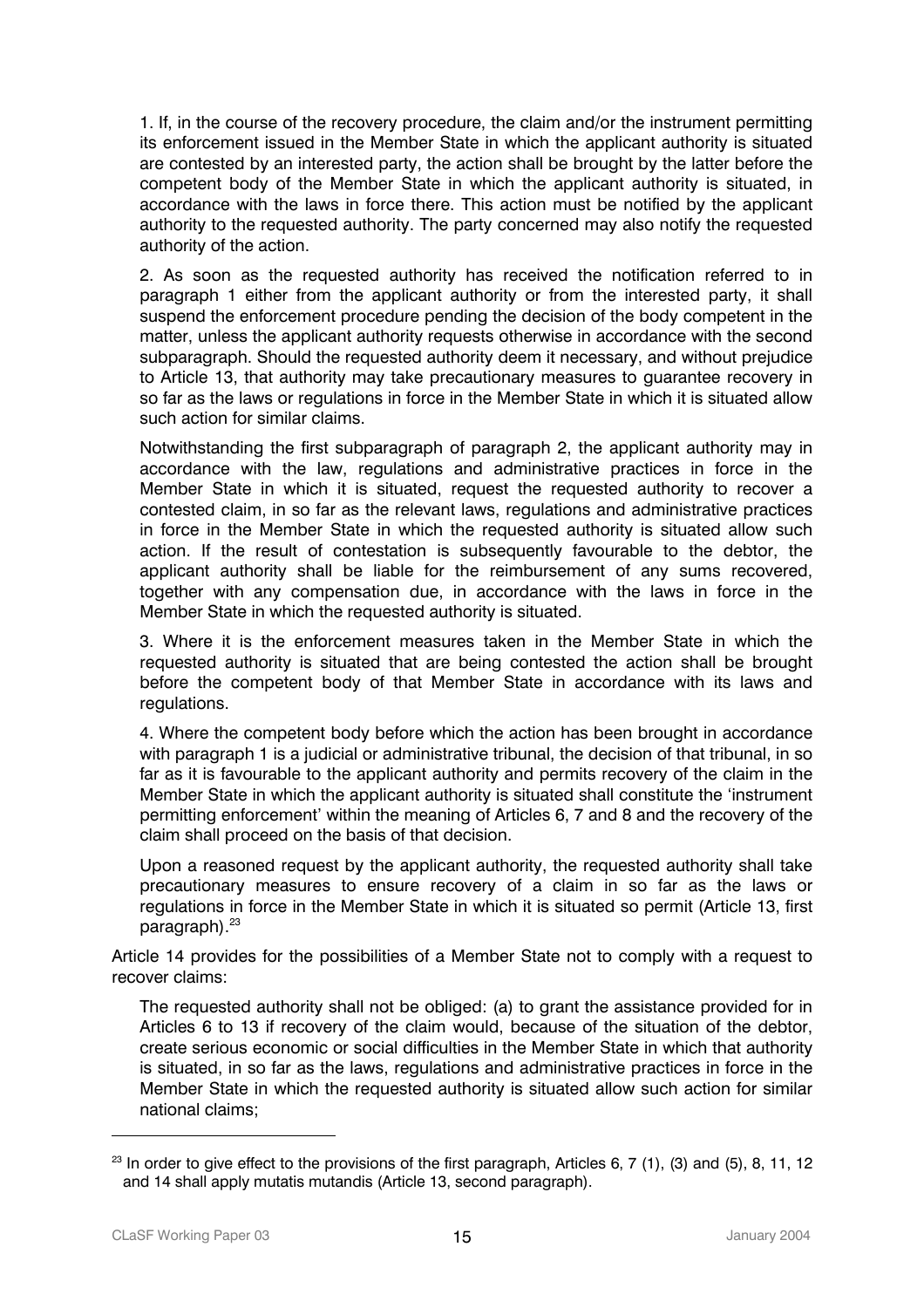(b) to grant the assistance provided for in Articles 4 to 13, if the initial request under Article 4, 5 or 6 applies to claims more than five years old, dating from the moment the instrument permitting the recovery is established in accordance with the laws, regulations or administrative practices in force in the Member State in which the applicant authority is situated, to the date of the request. However, in cases where the claim or the instrument is contested, the time limit begins from the moment at which the applicant State establishes that the claim or the enforcement order permitting recovery may no longer be contested.

The requested authority shall inform the applicant authority of the grounds for refusing a request for assistance. Such reasoned refusal shall also be communicated to the Commission.

Questions concerning periods of limitation shall be governed solely by the laws in force in the Member State in which the applicant authority is situated. Steps taken in the recovery of claims by the requested authority in pursuance of a request for assistance, which, if they had been carried out by the applicant authority, would have had the effect of suspending or interrupting the period of limitation according to the laws in force in the Member State in which the applicant authority is situated, shall be deemed to have been taken in the latter State, in so far as that effect is concerned (Article 15). Documents and information sent to the requested authority pursuant to the Directive may only be communicated by the latter to the person mentioned in the request for assistance, those persons and authorities responsible for the recovery of the claims, and solely for that purpose, and the judicial authorities dealing with matters concerning the recovery of the claims (Article 16). The instrument permitting the enforcement and other relevant documents shall be accompanied by a translation in the official language, or one of the official languages of the Member State in which the requested authority is situated, without prejudice to the latter authority's right to waive the translation (Article 17).

The requested authority shall recover from the person concerned and retain any costs linked to recovery which it incurs, in accordance with the laws and regulations of the Member State in which it is situated that apply to similar claims (Article 18, first paragraph).

Article 18 continues:

2. Member States shall renounce all claims on each other for the refund of costs resulting from mutual assistance which they grant each other pursuant to this Directive.

3. Where recovery poses a specific problem, concerns a very large amount in costs or relates to the fight against organised crime, the applicant and requested authorities may agree reimbursement arrangements specific to the cases in question.

4. The Member State in which the applicant authority is situated shall remain liable to the Member State in which the requested authority is situated for any costs and any losses incurred as a result of actions held to be unfounded, as far as either the substance of the claim or the validity of the instrument issued by the applicant authority are concerned.

Although the scope of this directive is quite broad, it does not apply to public law claims deriving from financial sanctions in competition law. Nevertheless, it sets an interesting example for the design of a general regulation on mutual assistance for the recovery of claims relating to financial sanctions.

#### **Summary**

In conformity with the OECD recommendation the Competition authorities of most EU Member States can exchange information with other Competition authorities. The European Convention on the Obtaining Abroad of Information and Evidence in Administrative Matters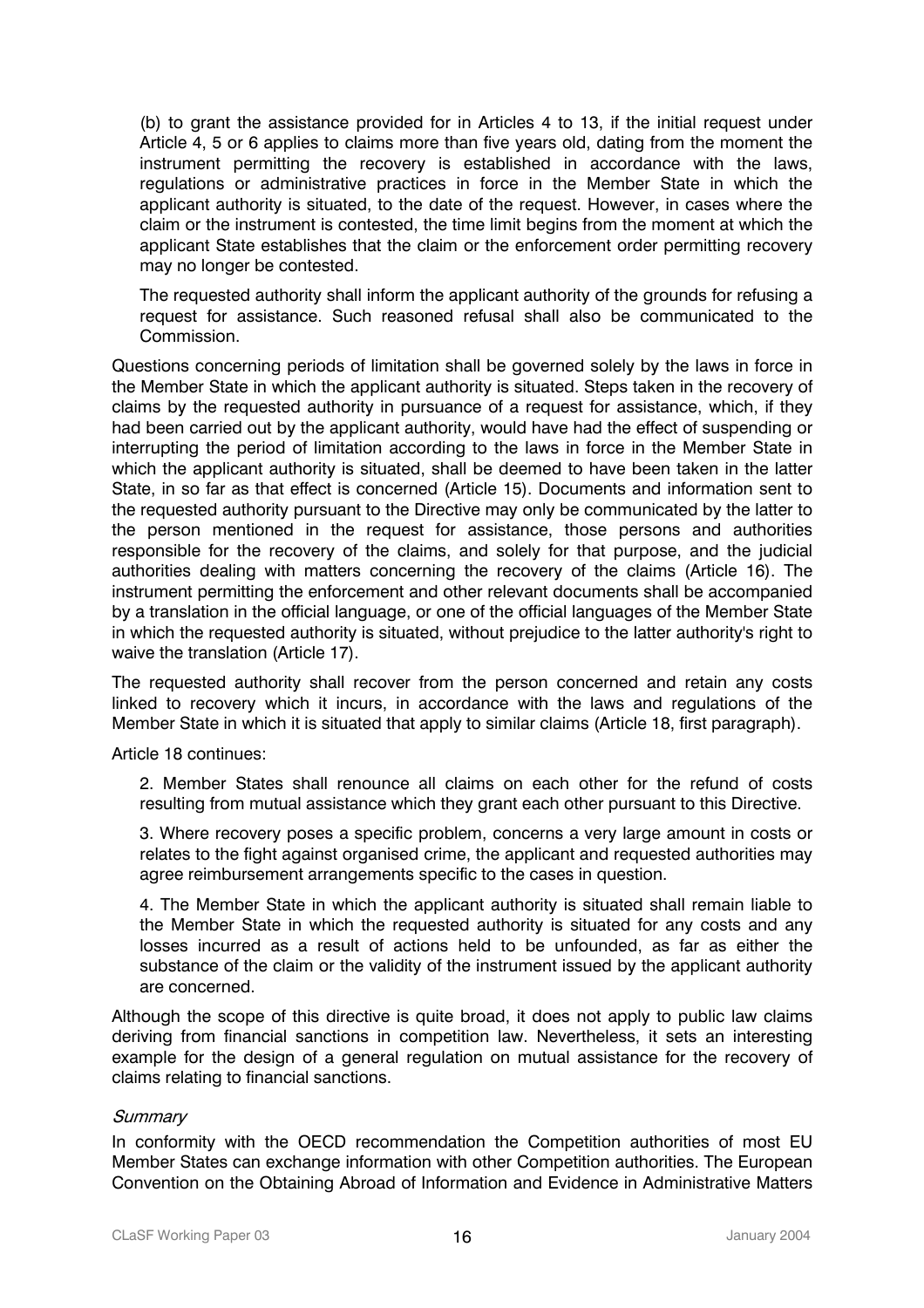has been ratified by only very few EU Member States (Belgium, Germany, Italy, Luxembourg, and Portugal). Therefore, this Convention can only be used as a tool to exchange information between these States. It can be used if the exchange concerns the preparation of both periodic penalty payments and administrative fines. As we have seen, this Convention can only apply to administrative fines if the proceedings in order to impose them do not fall within the jurisdiction of judicial authorities at the time of the request for assistance and if a Member State declares that it will apply this Convention to these fines. Germany, Italy and Luxembourg have done so. The idea is that as soon as these proceedings fall within the jurisdiction of judicial authorities the instruments of mutual assistance in criminal matters will apply. As we will see, this system fails as many EU Member States have systems where administrative authorities have the power to impose pecuniary sanctions in administrative law, such as periodic penalty payments and administrative fines, and administrative courts instead of criminal courts offer legal protection. Unfortunately, the Convention does not contain the obligation for Member States to use compulsory powers in order to assist another Member State.

From the point of view of legal protection and the safeguarding of the right to defend oneself embedded in Article 6 ECHR, an effective system to service official documents is required. The European Convention on the Service Abroad of Documents Relating to Administrative Matters can only be used between the EU Member States of Austria, Belgium, France, Germany, Italy, Luxembourg and Spain. The provisions of this Convention can be used in proceedings where both periodic penalty payments are involved and administrative fines. For this Convention the same remarks apply as those which I have just made at this point concerning the possibilities of the Convention on the Obtaining Abroad of Information and Evidence in Administrative Matters.

As we have seen, in the field of mutual assistance in administrative matters the only effective instrument to recover public claims deriving from administrative law sanctions, such as periodic penalty payments and administrative fines, is EC directive 76/308/EC. It has rather advanced provisions and legal safeguards. Unfortunately, it does not apply to competition law sanctions. Its provisions can be an example, though, for the design of an instrument which will be applicable to the recovery of these pecuniary sanctions. The Draft Recommendation on Execution of Administrative and Judicial Decisions only applies to the national execution of decisions. There must have been some debate within the Council of Europe to elaborate an instrument to execute decisions transnationally, but without tangible results.

In 1978, the explanatory report to the European Convention on the obtaining abroad of information and evidence in administrative matters $24$  stated the following:

'Save for some international conventions, each of which binds only a more or less restricted number of the member States of the Council of Europe, mutual assistance between administrative authorities of different states is based mainly on informal or ad hoc arrangements which have been prompted by practical necessity as well as by neighbourliness. Mutual assistance in administrative matters is less developed than mutual assistance in civil, commercial or criminal matters: it has seldom been systematised except in some narrowly defined fields.'

I think that mutual assistance in administrative matters is still less developed than mutual assistance in civil and criminal matters. All the parties concerned should make more of an effort to develop general instruments of cooperation in administrative matters.

<sup>&</sup>lt;sup>24</sup> Council of Europe, Strasbourg, 15 March 1978 (entry into force: 1 January 1983), European Treaty series no. 100 (see http://conventions.coe.int).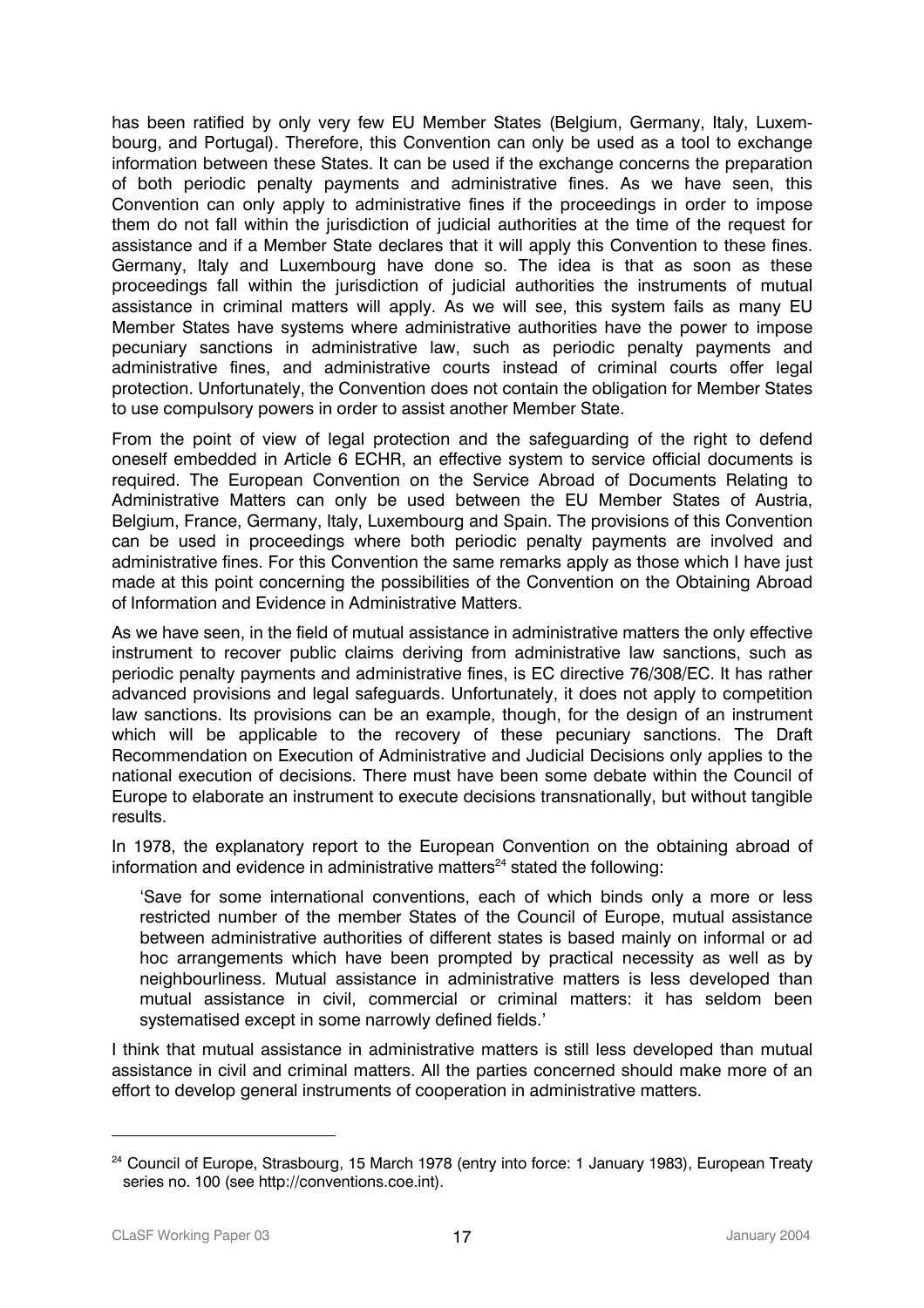## General European Instruments of Mutual Cooperation in Criminal Matters

The most interesting general instruments on mutual assistance in criminal matters can be found at the level of the Council of Europe and the European Union.

#### Council of Europe

Within the Council of Europe I should point to the European Convention on Mutual Assistance in Criminal Matters (20 April 1959), the European Convention on the International Validity of Criminal Judgments (28 May 1970) and the European Convention on the Transfer of Proceedings in Criminal Matters (Strasbourg 15 May 1972).

#### The European Convention on mutual assistance in criminal matters (20 April 1959) 25

The European Convention on mutual assistance in criminal matters only concerns mutual assistance in proceedings in respect of offences the punishment of which falls within the jurisdiction of the judicial authorities of the requesting party. The first additional protocol  $(1978)^{26}$  widens the scope of the Convention to the service of documents concerning the enforcement of a sentence, the recovery of a fine or the payment of costs of proceedings (Article 3 (a)). The second additional protocol to this Convention<sup>27</sup> broadens the scope of the Convention to mutual assistance in proceedings brought by the administrative authorities in respect of acts which are punishable under the national law of the requesting or the requested Party by virtue of being infringements of the rule of law, where the decision may give rise to proceedings before a court having jurisdiction in criminal matters in particular (Article 1, third paragraph). Article 15 of the Convention will be replaced by other provisions on the channels of communication. According to these new provisions requests for mutual assistance, as well as spontaneous information, shall be addressed in writing by the Ministry of Justice of the requesting Party to the Ministry of the requested Party and shall be returned through the same channels. However, they may be forwarded directly between the judicial authorities (new Article 15, first paragraph of the Convention). Requests for mutual assistance concerning the proceedings mentioned in paragraph 3 of Article 1 may also be forwarded directly by the administrative or judicial authorities of the requesting Party to the administrative or judicial authorities of the requested Party and returned through the same channels (new Article 15, third paragraph of the Convention). Parties may at any time define by declaration what they deem to be administrative authorities for the purpose of Article 1, paragraph 3, of the Convention (Article 27). They shall also define what authorities they deem to be judicial authorities (the new Article 24 of the Convention).

These changes to the Convention are all part of the first Chapter of this protocol. The second Chapter contains provisions on subjects such as hearing by video conference (Article 9), hearing by telephone conference (Article 10), the spontaneous exchange of information (Article 11), the restitution of articles to the rightful owners (Article 12), the temporary transfer of detained persons to the requested Party (Article 13), the service by post of procedural documents and judicial decisions to persons in the territory of any other Party (Article 16), cross-border observations, controlled delivery, covert investigations, joint investigation teams, criminal and civil liability regarding officials (Articles 21 and 22), the

 $25$  The convention entered into force on 12 June 1962. By 23 July 2003 this convention had been ratified by 43 States (42 members of the COE and Israel).

<sup>&</sup>lt;sup>26</sup> The first protocol of 17 March 1978 entered into force on 12 April 1982 and had been ratified by 38 States by 23 July 2003.

<sup>&</sup>lt;sup>27</sup> This protocol of 8 November 2001 had not entered into force by 23 July 2003. By then it had only been ratified by Albania and Denmark.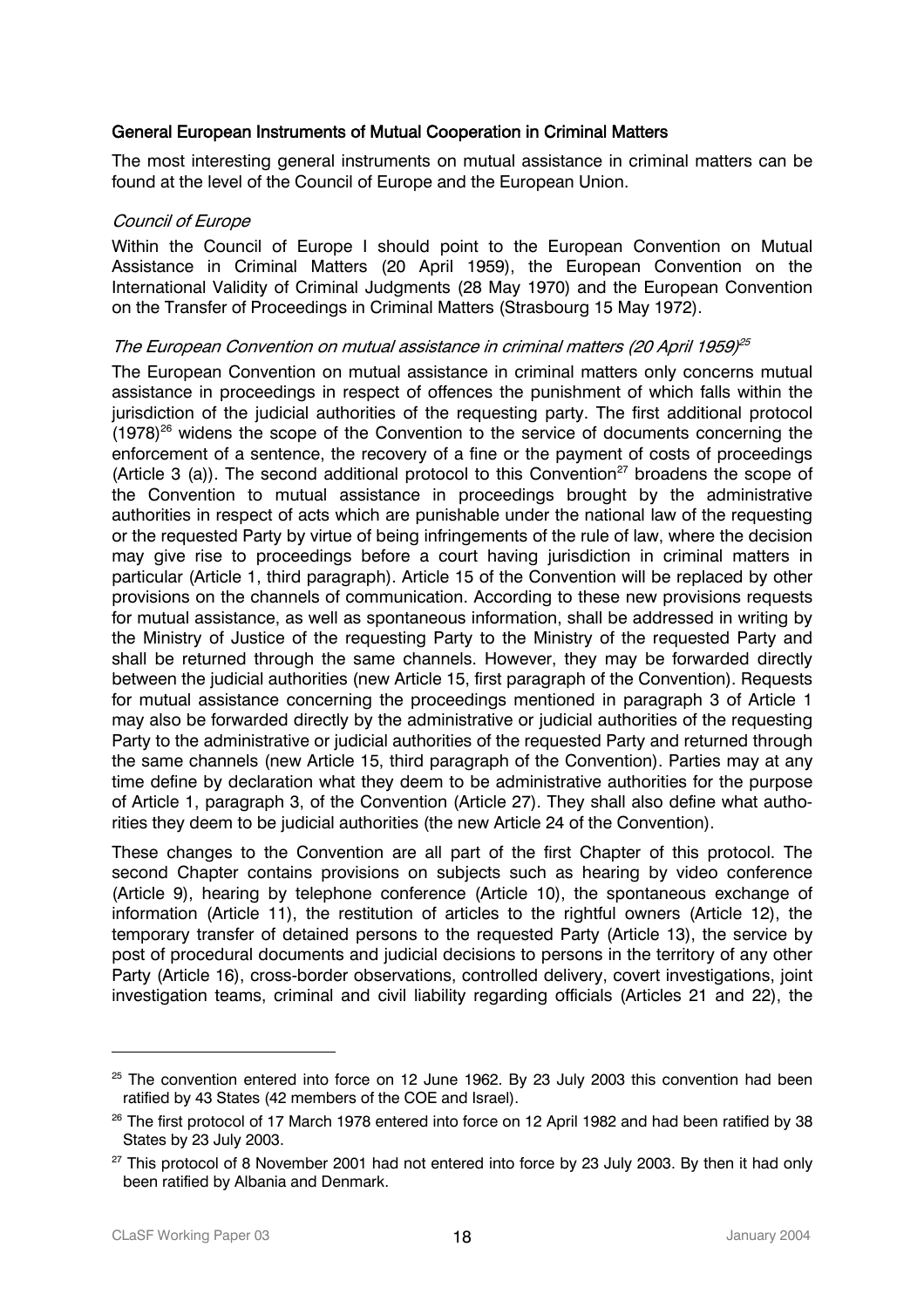protection of witnesses (Article 23), confidentiality (Article 25) and data protection (Article 26).

In short, the European Convention on Mutual Assistance in Criminal Matters does not apply to sanctions imposed by administrative authorities, such as periodic penalty payments and administrative fines. As far as administrative fines are concerned, the second protocol will change this situation. There will be an important restriction though. It is only possible to afford mutual assistance if these administrative fines are to be imposed by a decision which may give rise to proceedings before a court having jurisdiction in criminal matters in particular. Unfortunately, as far as I can see, many systems within the EU will only have the possibility to address a court with jurisdiction in administrative matters.

The second protocol will enable not only judicial authorities to communicate their requests of assistance directly with each other, but also administrative authorities. The provision to service procedural documents and judicial decisions directly to persons who are on the territory of another Party only applies to judicial authorities. As we have seen, the second protocol has not entered into force.

The provisions which this European Convention offers can however be used as a tool in the enforcement of competition law by criminal law sanctioning powers. This means that national competition authorities (or national judicial authorities competent to enforce competition law and designated in conformity with article 35 of EC Regulation 2003/1) which cooperate with other competition authorities with a criminal law sanctioning system to enforce competition law can choose between the tools provided to in Article 12 and the tools provided to in this European Convention.

## European Convention on the punishment of road traffic offences (30 November 1964)<sup>28</sup>

The European Convention on the punishment of road traffic offences<sup>29</sup> enables the Contracting State where a person has committed a road traffic offence to request the Contracting State of residence to take proceedings against this person. It also provides for the request to enforce a judgment or decision which is enforceable in the State of the offence<sup>30</sup> after the offender has been given an opportunity to present his defence (Article 1, third paragraph). The road traffic offence in respect of which proceedings or enforcement is requested in accordance with Article 1 must be punishable under the laws of both the State of the offence and the State of residence<sup>31</sup> (Article 2, first paragraph). For the purposes of prosecution or the enforcement of a sentence the law of the State of residence shall be applicable. The only traffic rules<sup>32</sup> to be referred to are the ones in force at the place of the offence (Article 2, second paragraph).

The Convention has provisions on both the proceedings on request in the State of residence (section II, Articles 3-7) and the enforcement in the State of residence (section III, Articles 8-13).

<sup>&</sup>lt;sup>28</sup> This convention entered into force on 18 July 1972. On 23 July 2003 it was ratified by Cyprus, Denmark, France, Romania, and Sweden.

<sup>&</sup>lt;sup>29</sup> According to Article 24 (a) road traffic offences are the offences listed in the 'Common Schedule of Road Traffic Offences' annexed to the convention.

<sup>&</sup>lt;sup>30</sup> According to Article 24 (b) 'State of the offence' means the State Party to the convention in whose territory a road traffic offence has been committed.

<sup>&</sup>lt;sup>31</sup> According to Article 24 (c) 'State of residence' means the State Party to the convention in which the person who has committed a road traffic offence is ordinarily resident.'

<sup>&</sup>lt;sup>32</sup> According to Article 24 (d) 'Road traffic rules' means any rules covering items 4-7 in annex I to this Convention entitled 'Common Schedule of Road Traffic Offences.'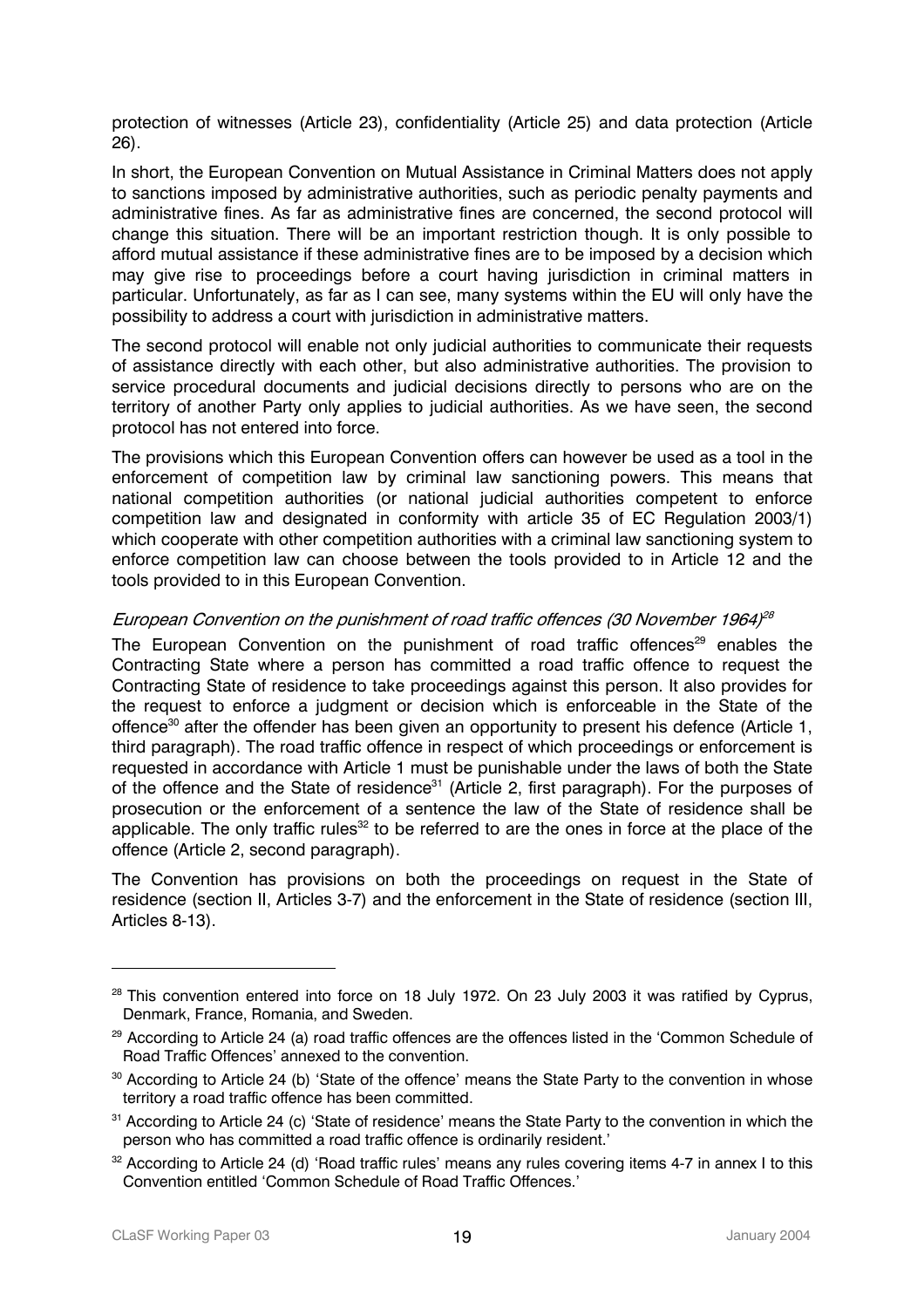As far as the provisions on proceedings on request are concerned, the authorities of the State of residence shall be competent to prosecute at the request of the State of the offence for a road traffic offence committed in the territory of that State (Article 3). When the State of the offence has addressed a request for proceedings it may no longer proceed or enforce a decision against the offender. However, it may resume proceedings or enforcement whenever the State of residence has notified the State of the offence that it has not taken action on the request. The State of the offence can also resume proceedings or enforcement whenever it has notified the State of residence of the withdrawal of its request before the opening of the hearing in a court of first instance or before the delivery of an administrative decision in the State of residence (Article 5, second paragraph). The limitation of the time for proceedings shall be suspended in the State of the offence as from the date when the competent authority made application on the request for proceedings. It shall begin to run again from the date of the notifications which I have just mentioned. In the State of residence the time limitation for prosecution shall only begin to run from the date of receiving the request for proceedings (Article 6).<sup>33</sup> Documents drawn up by the judicial and administrative authorities of the State of the offence shall have the same legal force in the State of residence as if they had been drawn up by the authorities of that State, and vice versa (Article 7).

As far as enforcement in the State of residence is concerned, the authorities of the State of residence shall be competent to enforce the enforceable judgement<sup>34</sup> or administrative decision<sup>35</sup> at the request of the State of the offence (Article 8). Enforcement in the State of residence shall not take place if the offender has been the subject of a final decision in that State in respect of the same offence, if the time-limit for the penalty has expired according to the law of either State of the offence or the State of residence, or if the offender has benefited under an amnesty or a pardon in either the State of residence or the State of the offence (Article 9, first paragraph). The second paragraph of Article 9 provides for the possibilities to refuse enforcement:

The State of residence may refuse enforcement:

a. if the competent authorities in that State have decided not to take proceedings, or to drop proceedings already begun, in respect of the same act;

b. if the act for which sentence has been pronounced is also the subject of proceedings in that State;

c. to the extent that that State deems it likely that enforcement would do violence to the fundamentals of its legal system or would be incompatible with the principles governing the applications of its own penal law. In particular if, on account of his age, the offender could not have been sentenced in that State.

The Convention differentiates between the enforcement of a fine and the enforcement of some sanction other than a fine. As far as the latter is involved the State of residence shall substitute the penalty by the penalty prescribed by the law of the State of residence for a like offence if necessary (Article 10).

<sup>&</sup>lt;sup>33</sup> When a complaint from the victim is required for the institution of proceedings in the State of residence, the time-limit within which such complaint shall be lodged will begin to run from the date of receipt of receiving the request for proceedings.

<sup>&</sup>lt;sup>34</sup> According to Article 24 (e) 'judgment' refers to decisions rendered by a judicial authority, including ordonnances pénales and amendes de composition.

<sup>&</sup>lt;sup>35</sup> According to Article 24 (f) 'Administrative decision' refers to decisions rendered in some States by administrative authorities empowered to impose the penalties prescribed by law for certain classes of road traffic offences.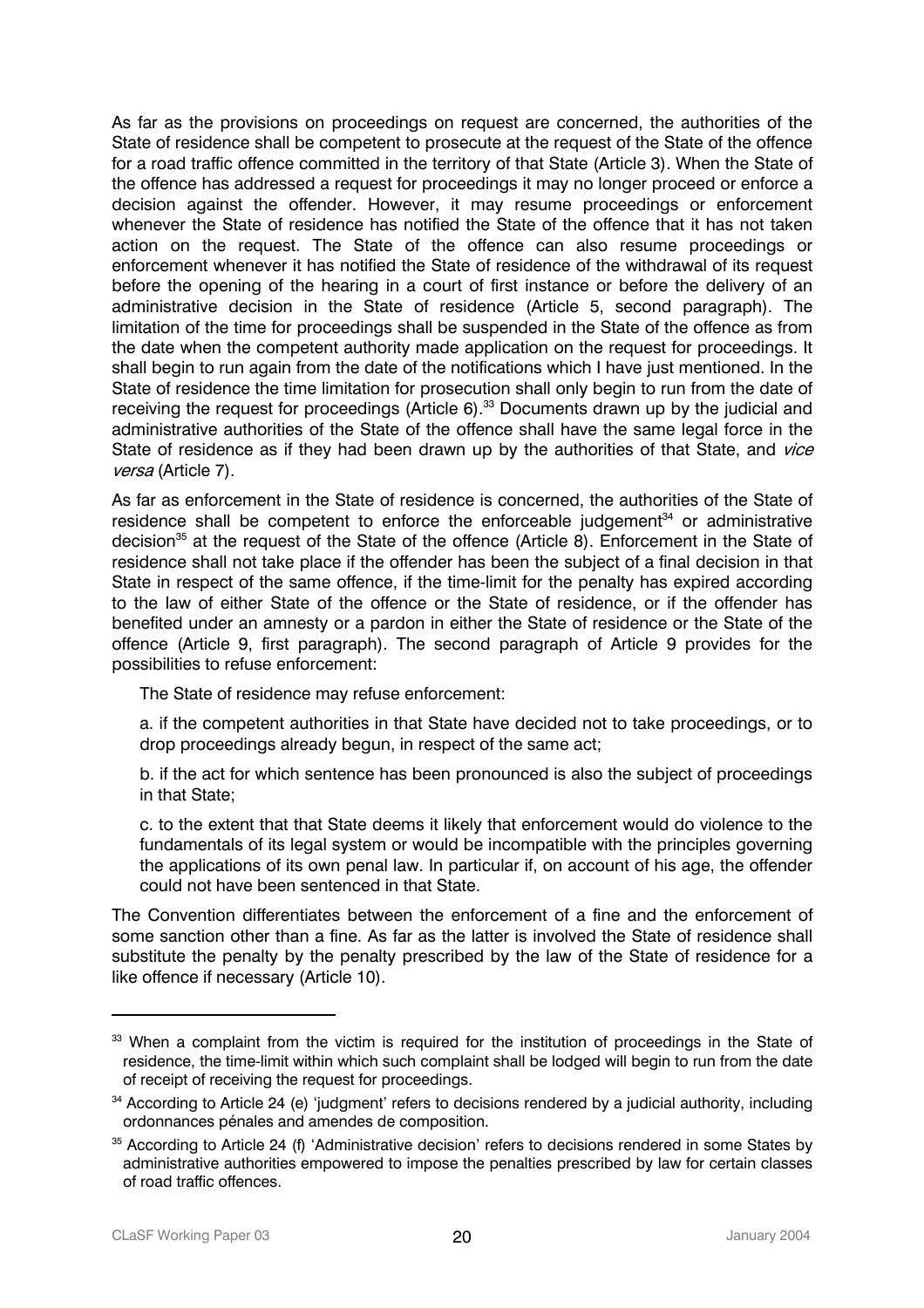This Article continues: Such penalty shall, as far as possible, correspond in nature to that imposed by the decision of which enforcement is requested. It may not exceed the maximum penalty provided for by the legislation of the State of residence; nor may it be longer or more severe than that imposed by the State of the offence. In determining the penalty, the competent authorities of the State of residence may also take into consideration the methods whereby the penalty is customarily enforced in that State.

When a request is made for the enforcement of a fine, the State of residence shall collect payment in accordance with the conditions prescribed by its law up to the maximum sum fixed by such law in respect of a like offence or, failing such a maximum, up to the amount of the fine customarily imposed in the State of residence in respect of the like offence (Article 11). In the case of the non-payment of the fine, the State of residence shall, if requested by the State of the offence, apply such compulsory measures as are prescribed by its own laws. The State of residence shall not apply a compulsory or substitute measure involving imprisonment prescribed by a sentence in the State of offence unless expressly requested to do so by that State (Article 12). The State of the offence may no longer enforce any decision against the offender unless a refusal or an inability to enforce has been notified to it by the State of residence (Article 13).

Article 17 governs the relationship between this convention and the European Convention on Mutual Assistance in Criminal Matters.

It reads as follows:

The Contracting Parties shall extend the legal assistance they afford one another in criminal matters to measures necessary for the execution of this Convention, including the transmission of writs drawn up by the administrative authorities and service of orders to pay, the latter measure being deemed an enforcement measure.

In the explanatory report it is stated:

'The mutual assistance provided for in a general way by the latter Convention is that lent between judicial authorities with a view to the punishment of all kinds of offences. As certain road traffic offences are punished in some States by authorities which other States do not consider judicial authorities, it seems necessary to provide that for the purposes of the Convention, assistance will be granted under any circumstances whatever the authorities concerned. Furthermore, (...) the European Convention on Mutual Assistance does not apply to the enforcement of sentences. It follows that the despatch to the State of residence by the State of the offence of a payment order in respect of a person sentenced to a fine might give rise to difficulties in cases where such an act would be regarded by the State of residence as a measure preparatory to enforcement. It is in order to avoid such contingencies that Article 17 provides that the payment order shall not be deemed an enforcement measure.'

According to Article 14 the requests shall be made in writing and be accompanied by the original or the authentic copy of all statements and documents relating to the offence, by a copy of the applicable legal provisions, and by copies of the offender's record of convictions, statutory provisions relating to the time limitation, writs suspending the time limitation, together with supporting facts. The request for enforcement shall be accompanied by the original or an authentic copy of the decision, which shall be certified enforceable in the manner prescribed by the law of the State of the offence.<sup>36</sup>

<sup>&</sup>lt;sup>36</sup> When the decision for which enforcement is requested supersedes another decision without reproducing the statement of the facts, an authentic copy of the decision containing such statement shall be appended.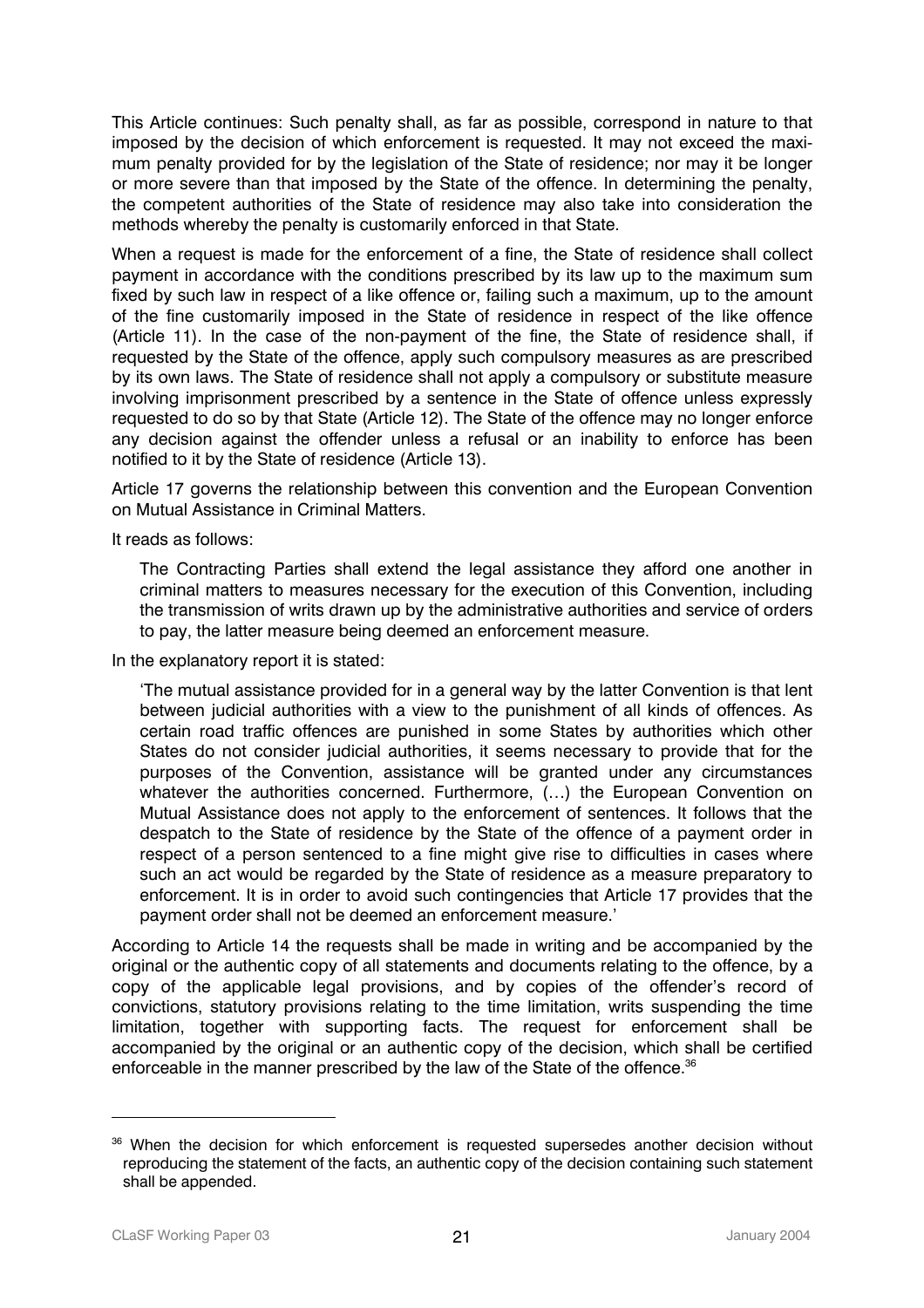Requests shall be sent by the Ministry of Justice in the State of the offence to the Ministry of Justice of the State of residence and the reply shall be sent through the same channels.<sup>37</sup> Any necessary communications shall be exchanged either through the channels I just mentioned or directly between the authorities of the Contracting Parties (Article 15, first and second paragraph).<sup>38</sup>

If the State of residence considers that the information supplied by the State of the offence is inadequate to enable it to apply this convention, it shall request the required additional information. It may fix a time-limit for the receipt of such information (Article 16). The State of residence shall inform the State of the offence without delay of the action taken on a request for proceedings or enforcement and shall send to the latter State a document certifying that the penalty has been enforced and also, in the case of proceedings, an authentic copy of the final decision (Article 18). Evidence and documents transmitted under this convention need not be authenticated (Article 20).

The proceeds of fines shall become the property of the State of residence; it shall have the power to collect, at the request of the State of the offence, the costs of prosecution and trial incurred in that State (Articles 21 and 22).

In short, although this Convention has been ratified by no more than 5 States and it applies to sanctions imposed for road traffic offences, it can offer an example for the design of a general convention on mutual assistance in matters of administrative fines and other kinds of administrative law sanctions, such as periodic penalty payments or astreintes.

As we have seen, the Convention has provisions on the transfer of proceedings and the enforcement of final decisions or judgments.

In order to be able to transfer proceedings, the offence should be comparably punishable in both the requesting State (the State of the offence in this Convention) and the requested State (in this Convention the State of residence). The Convention prevents that the person who has committed the offence will be subject to proceedings in two (or more) States for the same offences at the same time, which is of course an important legal safeguard. There are also provisions on the possibility to resume proceedings in the requesting State. As far as the provisions on applicable law are involved, after the transfer of proceedings the law of the requested State will apply to the prosecution, sanctioning and enforcement of the punishment; the road traffic rules of the requesting State will define the offence to be prosecuted and sanctioned.

For the requested State to be able to enforce a judgement or a decision it is necessary that the decision or judgement is enforceable. In some jurisdictions this will mean that the offender has had the opportunity to challenge the decision or judgment and has not used this possibility, or has used one or more possibilities but without success. These are jurisdictions where the decisions are only enforceable if they are res judicata. In other jurisdictions this will mean that the enforceability can change during the process. These jurisdictions have a system where the decision or judgment is directly enforceable, unless the offender has made use of the possibility to challenge that decision and/or its immediate enforceability. This Convention only enables States to execute a judgement or decision at the request of another State if the decision is enforceable and the offender has been given an opportunity to present his defence (Article 1, second paragraph). As is stated in the explanatory report, the relevant expression relates to administrative decisions and to judicial

<sup>&</sup>lt;sup>37</sup> According to Article 19 there is no translation required unless a Contracting Party reserves the right to require a translation.

<sup>38</sup> In the case of an emergency, the communications may be made through Interpol (Article 15, third paragraph).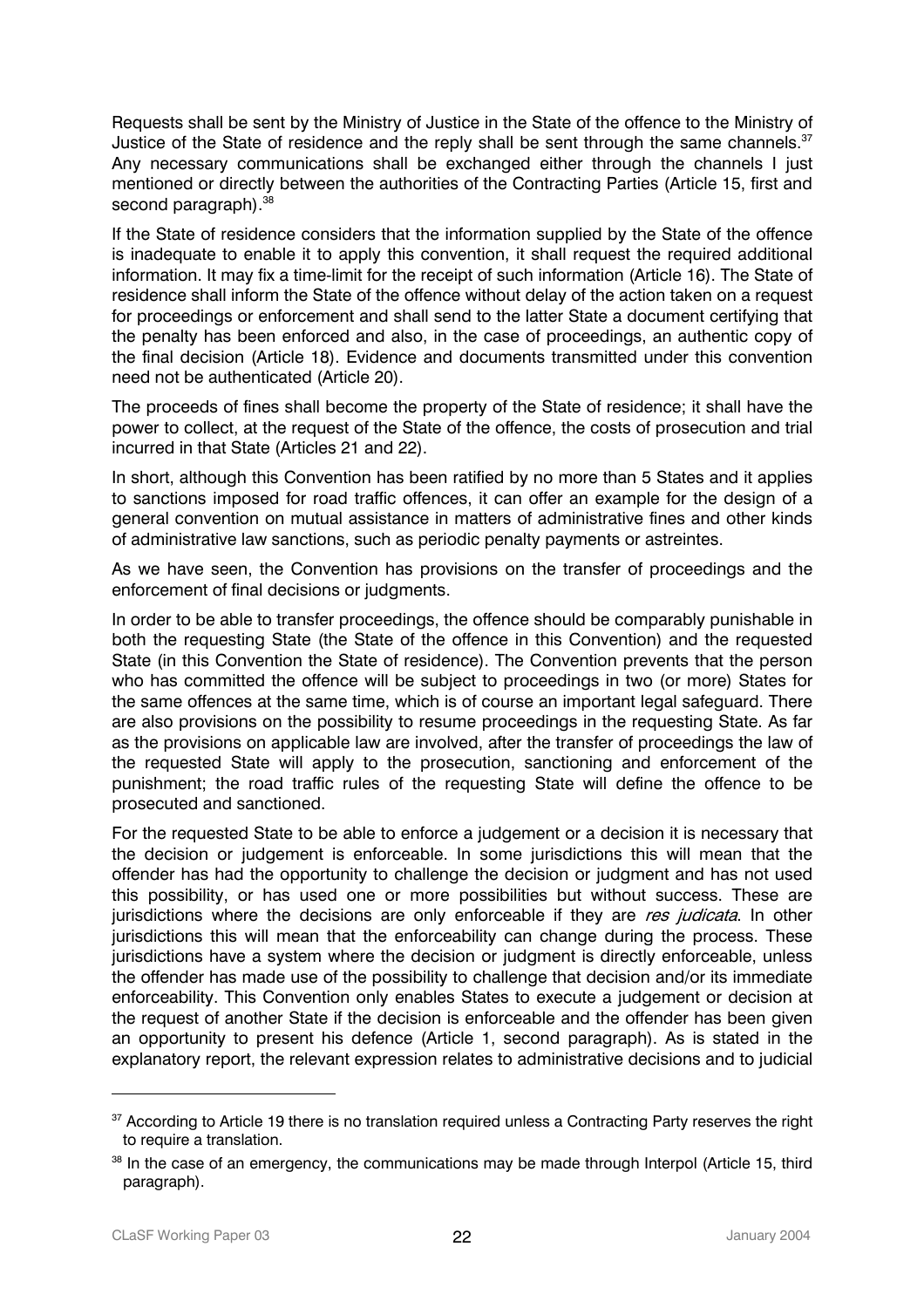decisions rendered by default in so far as they are final. As we have seen, as far as sanctions other than fines are concerned the Convention provides for the substitution of the sanction where necessary. The Convention can be used to mutually assist both judicial authorities and administrative authorities having the power to sanction road traffic offences.

## European Convention on the International Validity of Criminal Judgments (28 May 1970) 39

The European Convention on the International Validity of Criminal Judgments enables one Contracting State to enforce a sanction imposed in another Contracting State. A sanction has been defined as any punishment or other measure expressly imposed on a person, in respect of an offence,<sup>40</sup> in a European criminal judgment,<sup>41</sup> or in an *ordonnance pénale*.<sup>42</sup>

The sanction shall not be enforced by another Contracting State unless the act for which the sanction was imposed would be an offence if committed on its territory and the person on whom the sanction was imposed would be liable to punishment if he had committed the act there (Article 4, first paragraph). Articles 5 and 6 form the core of the system to enable a Contracting State to request another Contracting State to enforce the sanction and the possibilities for another Contracting State to refuse to comply:

#### Article 5

The sentencing State may request another Contracting State to enforce the sanction only if one or more of the following conditions are fulfilled: a. if the person sentenced is ordinarily resident in the other State; b. if the enforcement of the sanction in the other State is likely to improve the prospects for the social rehabilitation of the person sentenced; c. if, in the case of a sanction involving deprivation of liberty, the sanction could be enforced following the enforcement of another sanction involving deprivation of liberty which the person sentenced is undergoing or is to undergo in the other State; d. if the other State is the State of origin of the person sentenced and has declared itself willing to accept responsibility for the enforcement of that sanction; e. if it considers that it cannot itself enforce the sanction, even by having recourse to extradition, and that the other State can.

#### Article 6

 $\overline{a}$ 

Enforcement requested in accordance with the foregoing provisions may not be refused, in whole or in part, save: a. where enforcement would run counter to the fundamental principles of the legal system of the requested State; b. where the requested State considers the offence for which the sentence was passed to be of a

<sup>&</sup>lt;sup>39</sup> The Convention entered into force on 26 July 1974. On 22 July 2003 it had been ratified by 15 States: Austria, Cyprus, Denmark, Estonia, Georgia, Iceland, Lithuania, the Netherlands, Norway, Romania, San Marino, Spain, Sweden, Turkey, and Ukraine. Austria, Cyprus, Estonia, Georgia, Lithuania, Romania, Spain, Ukraine have used the possibility (Appendix 1, paragraph b) to declare that they will refuse enforcement of a sanction for an act which, according to their own law, could have been dealt with only by an administrative authority.

 $40$  An offence 'comprises, apart from acts dealt with under the criminal law, those dealt with under the legal provisions listed in Appendix II to the present Convention on condition that where these provisions give competence to an administrative authority there must be opportunity for the person concerned to have the case tried by a court.' The list in Appendix II only consists of the French unlawful behaviour sanctioned by a 'contravention de grande voirie', the German unlawful behaviour dealt with according to the procedure laid down in the Gesetz über Ordnungswidrigkeiten and the Italian 'any unlawful behaviour' to which Act No. 317 of 3 March 1967 applies.

<sup>&</sup>lt;sup>41</sup> Defined as 'any final decision delivered by a criminal court of a Contracting State as a result of criminal proceedings'.

<sup>&</sup>lt;sup>42</sup> These decisions will be listed in appendix III.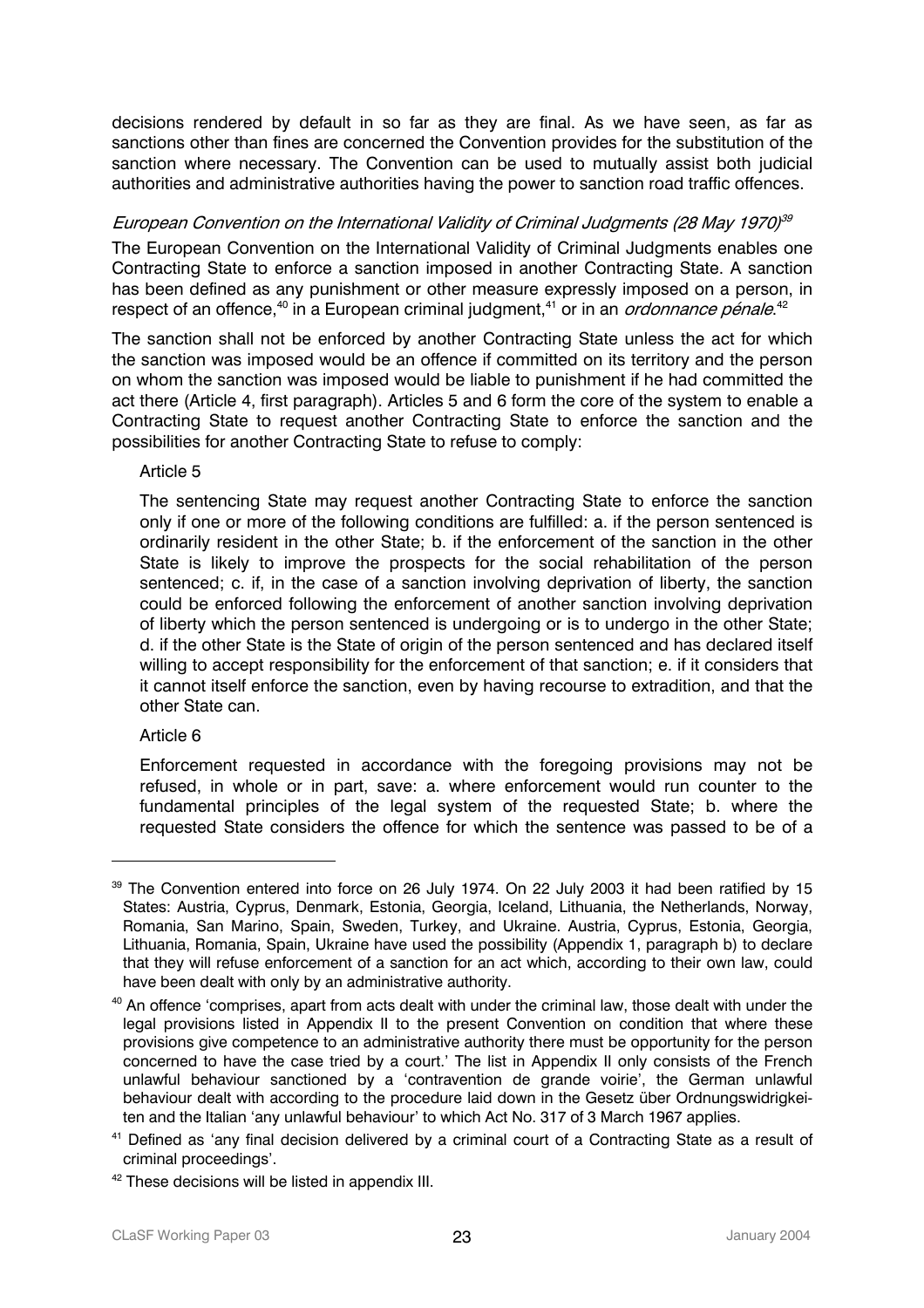political nature or a purely military one; c. where the requested State considers that there are substantial grounds for believing that the sentence was brought about or aggravated by considerations of race, religion, nationality or political opinion; d. where enforcement would be contrary to the international undertakings of the requested State; e. where the act is already the subject of proceedings in the requested State or where the requested State decides to institute proceedings in respect of the act; f. where the competent authorities in the requested State have decided not to take proceedings or to drop proceedings already begun, in respect of the same act; g. where the act was committed outside the territory of the requesting State; h. where the requested State is unable to enforce the sanction; i. where the request is grounded on Article 5.e and none of the other conditions mentioned in that article is fulfilled; j. where the requested State considers that the requesting State is itself able to enforce the sanction; k. where the age of the person sentenced at the time of the offence was such that he could not have been prosecuted in the requested State; l. where under the law of the requested State the sanction imposed can no longer be enforced because of the lapse of time; m. where and to the extent that the sentence imposes a disqualification.

Articles 8-14 regulate the effects of the transfer of enforcement. The enforcement shall be governed by the law of the requested State and that State alone shall be competent to take all appropriate decisions. The requesting State alone shall have the right to decide on any application for review of sentence. Either State may exercise the right of amnesty or pardon (Article 10). When the sentencing State has requested enforcement it may no longer itself begin the enforcement of a sanction which is the subject of that request (Article 11, first paragraph, first sentence).<sup>43</sup> The competent authorities of the requested State shall discontinue enforcement as soon as they have knowledge of any pardon, amnesty or application for review of sentence or any other decision by reason of which the sanction ceases to be enforceable. The same shall apply to the enforcement of a fine when the person sentenced has paid it to the competent authority in the requesting State. The requesting State shall inform the requested State of any decision or procedural measure taken on its territory that causes the right of enforcement to lapse (Article 12). Articles 15-20 regulate the request for enforcement. Articles 21-30 regulate the way judgments rendered in absentia and ordonnances pénales are dealt with. Articles 31-38 regulate provisional measures such as the arrest of a sentenced person and the possibility to detain him in custody. Section 5, Articles 37-52 regulate the enforcement of sanctions. General clauses can be found in subsection a (Article 37-42), subsection b (Articles 43-44) contains clauses on the enforcement of sanctions involving deprivation of liberty, subsection c (Articles 45- 48), which is of interest to us, contains clauses on the enforcement of fines and confiscations, subsection d (Articles 49-52) on the enforcement of disqualification.

The general rule is that a sanction imposed in the requested state shall not be enforced in the requested State except by a decision of the Court of the requested State. If this sanction is only a fine Member States may empower other authorities to take such decisions if these decisions are susceptible to appeal to a court (Article 37). According to Appendix 1, sub. b, each contracting party may declare that it reserves the right to refuse the enforcement of a sanction for an act which, according to the law of the requested State, could only have

<sup>&</sup>lt;sup>43</sup> The right of enforcement shall revert to the requesting State: a. if it withdraws its request before the requested State has informed it of an intention to take action on the request; b. if the requested State notifies a refusal to take action on the request; c. if the requested State expressly relinquishes its right of enforcement. Such relinquishment shall only be possible if both the States concerned agree or if enforcement is no longer possible in the requested State. In the latter case, a relinquishment demanded by the requesting State shall be compulsory (Article 11, second paragraph).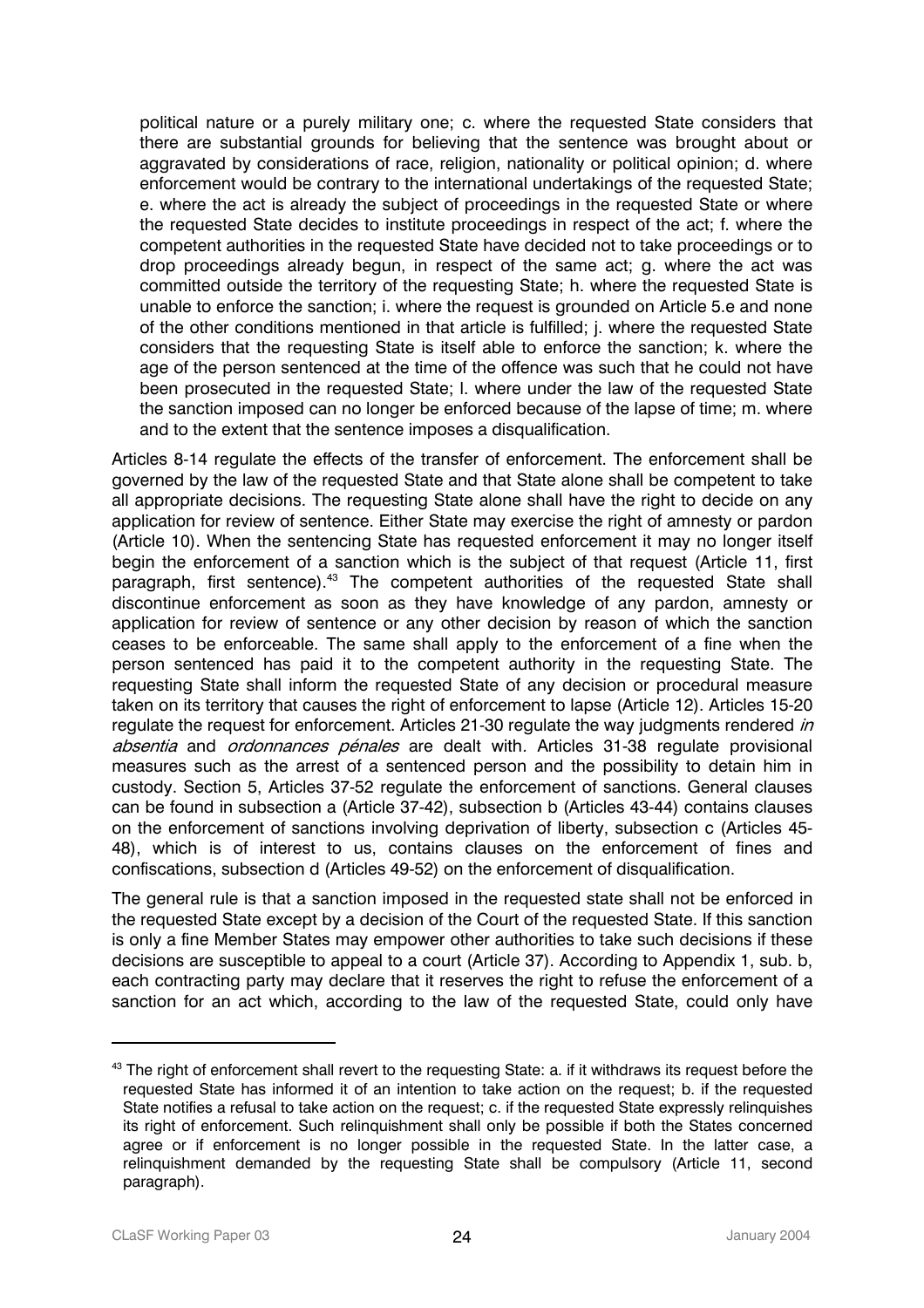been dealt with by an administrative authority. Appendix II contains a list of offences other than offences dealt with under criminal law (Article 62).

The principle of *ne bis in idem* (double jeopardy) has been provided for in Articles 53-55. Together with the provisions on taking other judgments into consideration (Articles 56 and 57), these provisions are part of Part III on the international effects of European criminal judgments. A person in respect of whom a European criminal judgment has been rendered may for the same act neither be prosecuted nor sentenced nor subjected to enforcement of a sanction in another Contracting State if he was acquitted, if the sanction imposed has been completely enforced or is being enforced, or if the court convicted the offender without imposing a sanction. This is not possible either if the sanction which has been imposed has been the subject of a pardon or an amnesty or if it can no longer be enforced because of lapse of time (Article 53, first paragraph).

Article 53 continues:

2. Nevertheless, a Contracting Party shall not, unless it has itself requested the proceedings, be obliged to recognise the effect of *ne bis in idem* if the act which gave rise to the judgment was directed against either a person or an institution or any thing having public status in that State, of if the subject of the judgment had himself a public status in that State.

3. Furthermore, any Contracting State where the act was committed or considered as such according to the law of that State shall not be obliged to recognise the effect of ne bis in idem unless that State has itself requested the proceedings.

If new proceedings are instituted against a person who in another Contracting State has been sentenced for the same act, then any period of deprivation of liberty arising from the sentence enforced shall be deducted from the sanction which may be imposed (Article 54). $44$ 

In short, the European Convention on the International Validity of Criminal Judgments enables States to enforce final judgments delivered by a criminal court and a few decisions of administrative authorities in respect of an offence, such as the German Ordnungswidrigkeiten. Germany has not ratified the convention, however. The act for which the sanction was imposed should be punishable and the offender should be liable in both the requesting and the requested State before it is possible to transfer the enforcement of the sanction for the act for which the sanction was imposed. Article 6 contains a list of possible grounds of refusal to comply with a request to enforce a sanction. After the transfer the law applicable is the law of the requested State. When the sentencing State has requested enforcement it may no longer impose a sanction itself. The convention can not be used to enforce periodic penalty payments. As far as administrative fines are concerned, the convention offers the possibility to transfer enforcement, but the scope of this possibility is very narrow, as only France, Germany and Italy have listed their sanctions in Appendix II and more than half of the Contracting States have declared that they will refuse enforcement of a sanction for an act which under their law could only have been dealt with by an administrative authority.

<sup>&</sup>lt;sup>44</sup> According to Article 55 it is possible to apply wider domestic provisions relating to the effect of ne bis in idem attached to foreign criminal judgments.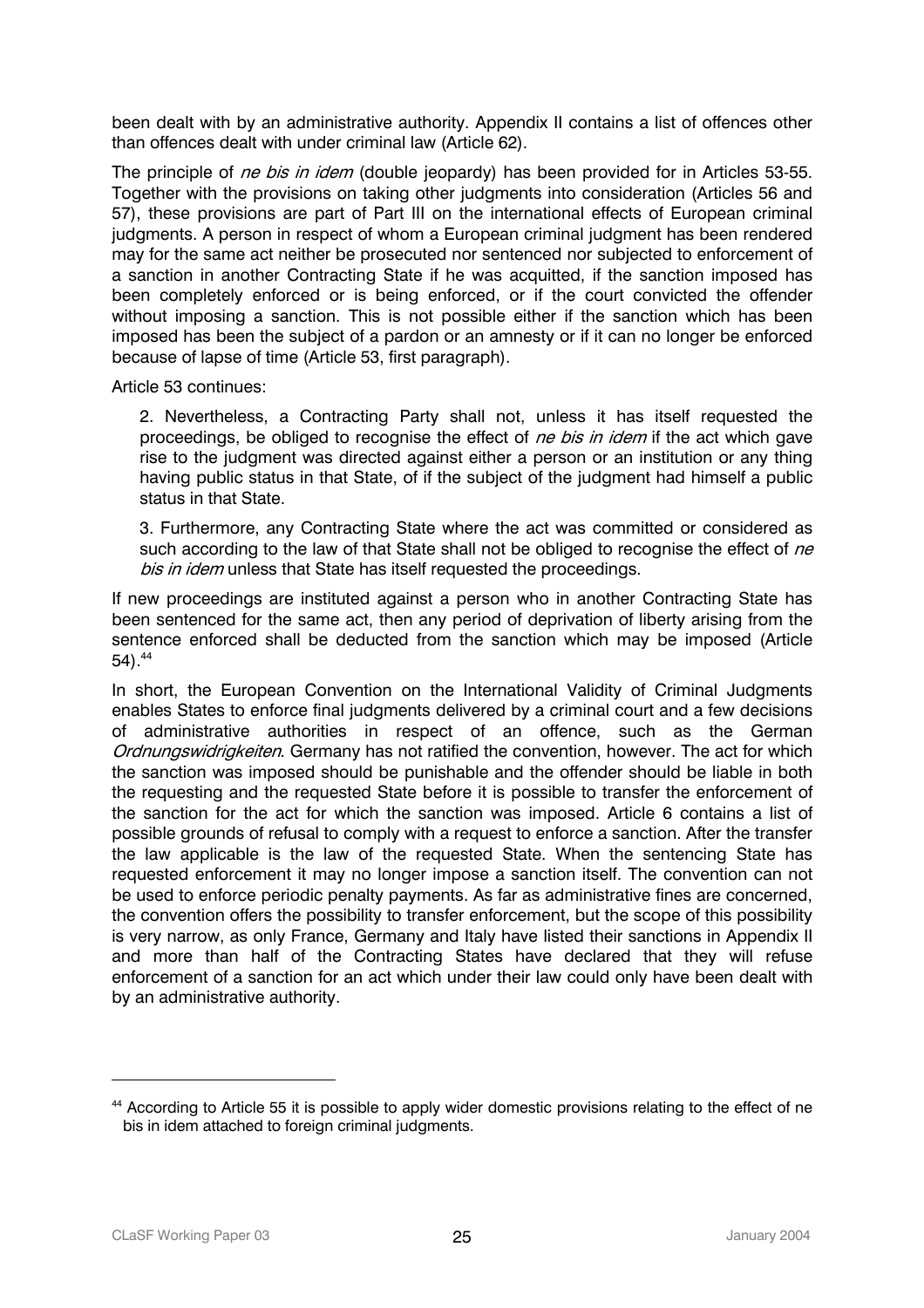## European Convention on the Transfer of Proceedings in Criminal Matters (15 May 1972) 45

One of the aims of the European Convention on the Transfer of Proceedings in Criminal Matters is to avoid the disadvantages resulting from conflicts of competence. Therefore it is stipulated that any Contracting State shall have competence to prosecute under its own criminal law any offence to which the law of another Contracting State is applicable (Article 2, first paragraph). This competence may be exercised only pursuant to a request for proceedings presented by another Contracting State. Any Contracting State having competence under its own law to prosecute an offence may, for the purposes of applying this Convention, waive or desist from proceedings against a suspected person who is being or will be prosecuted for the same offence by another Contracting State. The requested State shall discontinue proceedings exclusively grounded on Article 2 when to its knowledge the right of punishment is extinguished under the law of the requesting State for a reason other than time limitation (Article 4).

When a person is suspected of having committed an offence under the law of a Contracting State, that State may request another Contracting State to take proceedings. Proceedings may not be taken in the requested State unless the offence in respect of which the proceedings are requested would be an offence if committed in its territory and when, under these circumstances, the offender would also be liable to a sanction under its own law (Article 7, first paragraph).

The Articles 8 and 11 form the core of the system of enabling a Contracting State to request for proceedings and the possibilities for another Contracting State to refuse.

These Articles read as follows:

#### Article 8

1. A Contracting State may request another Contracting State to take proceedings in any one or more of the following cases: a. if the suspected person is ordinarily resident in the requested State; b. if the suspected person is a national of the requested State or if that State is his State of origin; c. if the suspected person is undergoing or is to undergo a sentence involving deprivation of liberty in the requested State; d. if proceedings for the same or other offences are being taken against the suspected person in the requested State; e. if it considers that transfer of the proceedings is warranted in the interests of arriving at the truth and in particular that the most important items of evidence are located in the requested State; f. if it considers that the enforcement in the requested State of a sentence if one were passed is likely to improve the prospects for the social rehabilitation of the person sentenced; g. if it considers that the presence of the suspected person cannot be ensured at the hearing of proceedings in the requesting State and that his presence in person at the hearing of proceedings in the requested State can be ensured; h. if it considers that it could not itself enforce a sentence if one were passed, even by having recourse to extradition, and that the requested State could do so; 2. Where the suspected person has been finally sentenced in a Contracting State, that State may request the transfer of proceedings in one or more of the cases referred to in paragraph 1 of this article only if it cannot itself enforce the sentence, even by having recourse to extradition, and if the other

<sup>&</sup>lt;sup>45</sup> The Convention entered into force on 30 March 1978. On 22 July 2003 it had been ratified by 18 States: Albania, Austria, Cyprus, Czech Republic, Denmark, Estonia, Latvia, Liechtenstein, Lithuania, Netherlands, Norway, Romania, Serbia and Montenegro, Slovakia, Spain, Sweden, Turkey, and Ukraine. Albania, Austria, Liechtenstein, Lithuania, Romania and Spain have used the right (Appendix I, paragraph b) to declare that they will refuse a request for proceedings for an act the sanctions for which, in accordance with its own law, can only be imposed only by an administrative authority.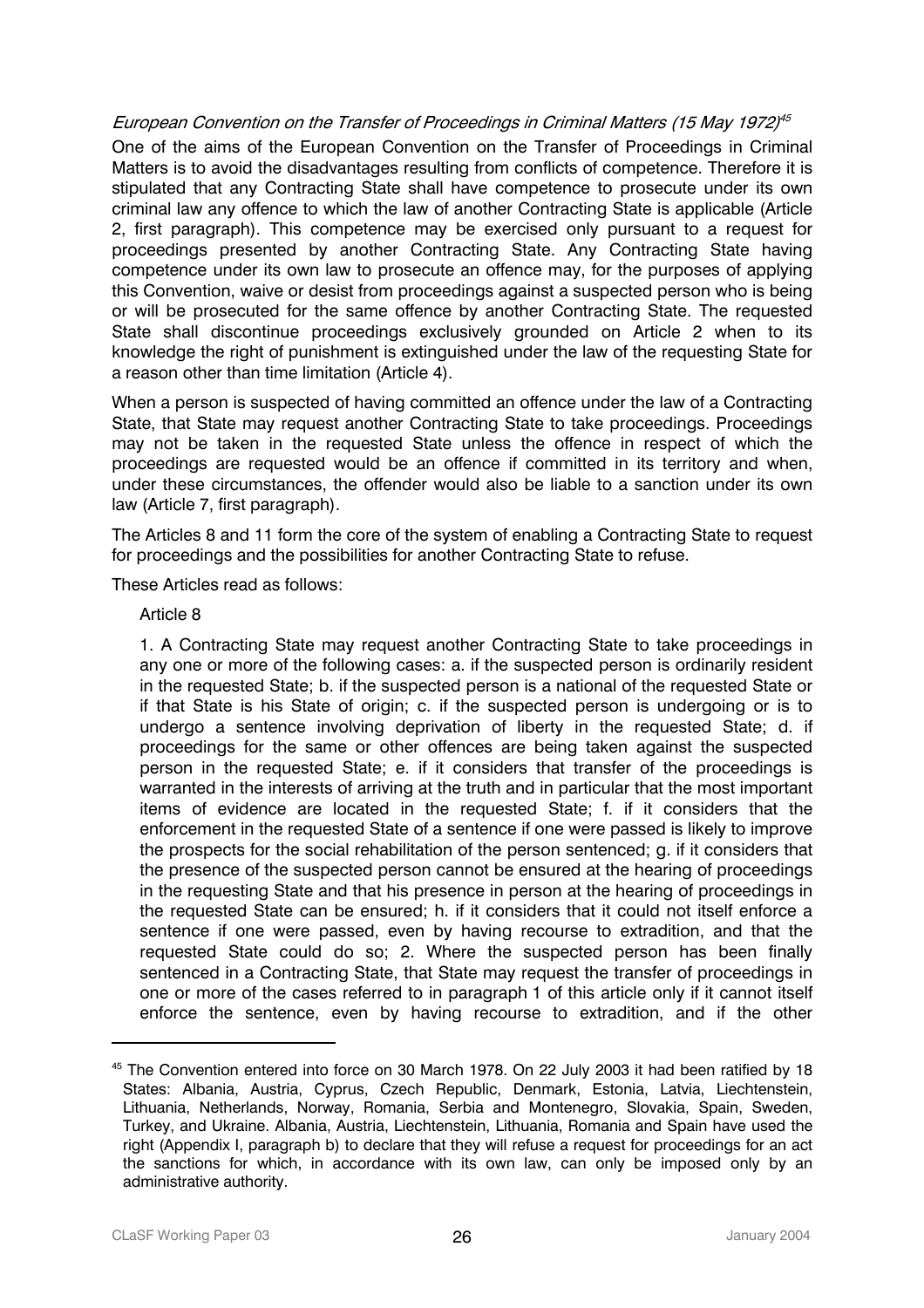Contracting State does not accept enforcement of a foreign judgment as a matter of principle or refuses to enforce such sentence.

#### Article 11

Save as provided for in Article 10 the requested State may not refuse acceptance of the request in whole or in part, except in any one or more of the following cases: a. if it considers that the grounds on which the request is based under Article 8 are not justified; b. if the suspected person is not ordinarily resident in the requested State; c. if the suspected person is not a national of the requested State and was not ordinarily resident in the territory of that State at the time of the offence; d. if it considers that the offence for which proceedings are requested is an offence of a political nature or a purely military or fiscal one; e. if it considers that there are substantial grounds for believing that the request for proceedings was motivated by considerations of race, religion, nationality or political opinion; f. if its own law is already applicable to the offence and if at the time of the receipt of the request proceedings were precluded by lapse of time according to that law; Article 26, paragraph 2, shall not apply in such a case; g. if its competence is exclusively grounded on Article 2 and if at the time of the receipt of the request proceedings would be precluded by lapse of time according to its law, the prolongation of the time-limit by six months under the terms of Article 23 being taken into consideration; h. if the offence was committed outside the territory of the requesting State; i. if proceedings would be contrary to the international undertakings of the requested State; j. if proceedings would be contrary to the fundamental principles of the legal system of the requested State; k. if the requesting State has violated a rule of procedure laid down in this Convention.

The Competent authorities in the requested State shall examine the request for proceedings and shall decide, in accordance with their own law, what action to take thereon. If the requested State has not deposited the declaration stating the conditions under which its domestic law permits the punishment of certain offences by an administrative authority, it has to notify the requesting State (Article 9). Germany has used this possibility for the unlawful behaviour dealt with by the procedure according to the *Gesetz über* Ordnungswidrigkeiten (Appendix III).<sup>46</sup> Articles 13 to 20 further regulate the transfer procedure, Articles 21-26 the effects in the requesting State and the requested State of a request for proceedings. Articles 27-29 contain provisions on provisional measures in the requested State such as the provisional arrest of the suspected person. The important principle of *ne bis in idem* has been secured in Article 35-37.

The core of this principle as it has been incorporated in the Convention is Article 35:

1. A person in respect of whom a final and enforceable criminal judgment has been rendered may for the same act neither be prosecuted nor sentenced nor subjected to enforcement of a sanction in another Contracting State: a. if he was acquitted; b. if the sanction imposed: i. has been completely enforced or is being enforced, or ii. has been wholly, or with respect to the part not enforced, the subject of a pardon or an amnesty, or iii. can no longer be enforced because of lapse of time; c. if the court convicted the offender without imposing a sanction.

2. Nevertheless, a Contracting State shall not, unless it has itself requested the proceedings, be obliged to recognise the effect of *ne bis in idem* if the act which gave rise to the judgment was directed against either a person or an institution or any thing having public status in that State, or if the subject of the judgment had himself a public status in that State.

<sup>&</sup>lt;sup>46</sup> There are other declarations by Italy and France.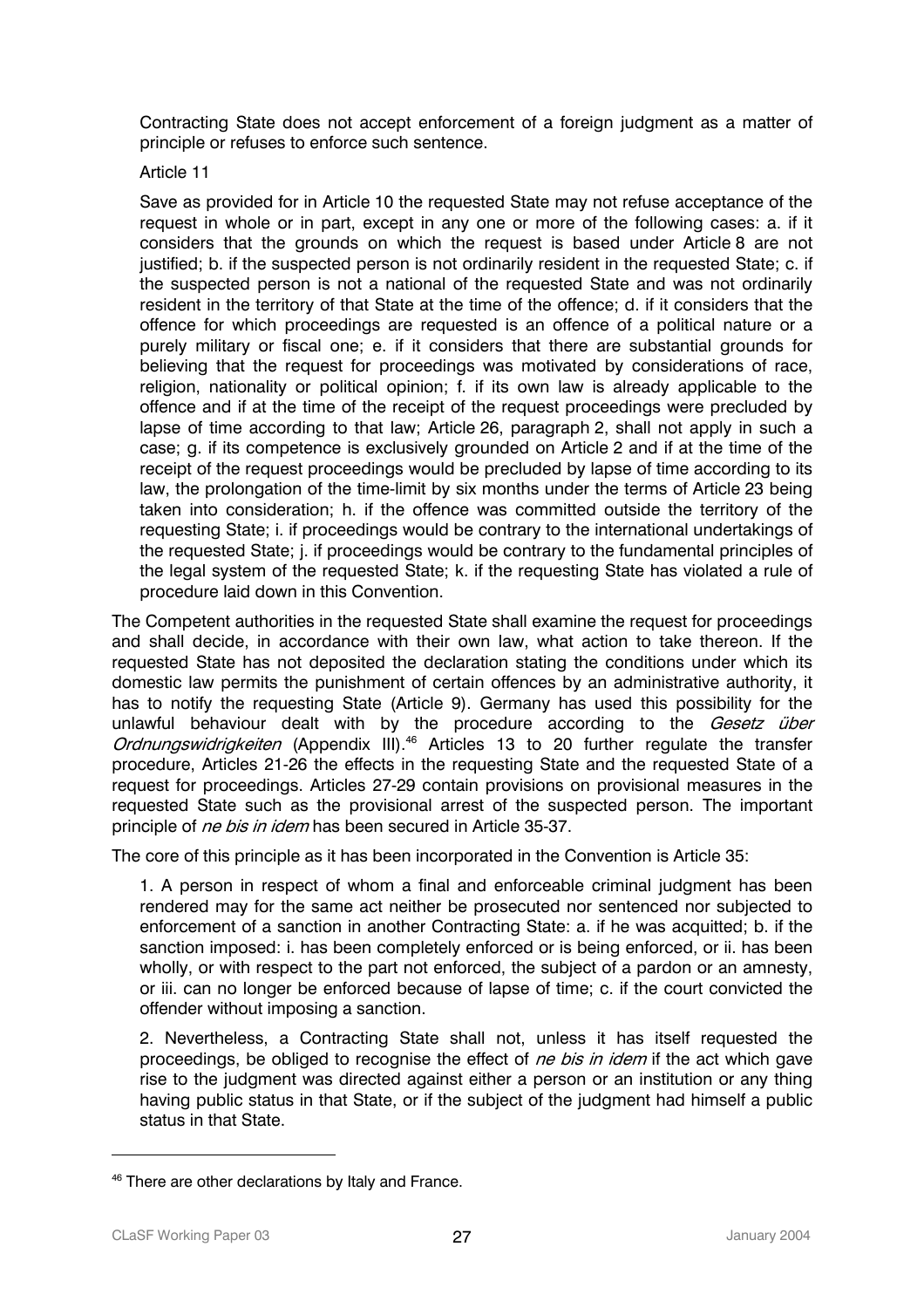3. Furthermore, a Contracting State where the act was committed or considered as such according to the law of that State shall not be obliged to recognise the effect of ne bis in *idem* unless that State has itself requested the proceedings.

In short, the European Convention on the Transfer of Proceedings in Criminal Matters enables Contracting States to transfer proceedings. The Convention even gives any Contracting State the competence to prosecute any offence to which the law of another Contracting State is applicable. The competence may only be exercised pursuant to a request. This system differs from the system we have seen in the Convention on the punishment of road traffic offences which I discussed previously. The requested State cannot take over the proceedings if the offence involved is not an offence or the offender would not be liable under its own law.

The Convention applies to the German *Ordnungswidrigkeiten*, although Germany has not ratified it, and to the French unlawful behaviour sanctioned by a *contravention de grande* voirie and the Italian unlawful behaviour to which Act No. 317 of 3 March 1967 is applicable. Of the 18 Contracting Parties, 6 have declared that they will refuse a request for proceedings for an act the sanctions for which, in accordance with their own law, can only be imposed by an administrative authority.

## European Union

Both the Agreement between the Member States on the Transfer of Proceedings in Criminal Matters (Rome 6 November 1990) and the Convention between the Member States of the European Communities on the Enforcement of Foreign Criminal Sentences (Brussels 13 November 1991) date from the pre-Maastricht era (E.P.C.: European Political Cooperation) and have not been ratified. Therefore, they never entered into force. Nevertheless, they provide an interesting example for the design of a general Regulation.

## Agreement between the Member States on the Transfer of Proceedings in Criminal Matters

The Agreement between the Member States on the Transfer of Proceedings in Criminal Matters should have offered the Member States the possibility to send a request for proceedings to the Member State of which the suspected person is a national, to the Member State where the suspected person is currently present or to the Member State in which the suspected person is ordinarily resident (Article 2). 'Offence' has been defined as an act constituting a criminal offence and as an act constituting an administrative offence or an offence against a regulation, which is punishable by a fine provided that, if the offence falls within the competence of an administrative authority, the person concerned shall have the possibility of bringing the case before a judicial body (Article 1). Each Member State may state in a declaration those offences which it intends to exclude from the scope of the Agreement. The other Member States may apply the rule of reciprocity (Article 1, second paragraph). Only if the act underlying the request for proceedings would be an offence if committed in the requested State, may proceedings be taken in that State (Article 3, first paragraph) (*double criminality*). The requested State shall have the competence to prosecute under its own law the offences in respect of which a request for proceedings has been made (Article 4). Where the requested State has accepted the request, the requesting State shall discontinue proceedings against the person suspected of the offence (Article 7). Any act for the purposes of proceedings or preparatory inquiries, performed in a Member State in accordance with the provisions which are in force there, or any act interrupting or suspending the period of limitation shall have the same force in the other State as if it had been validly performed in that state (Article 8). In the requested State the sanction applicable to the offence shall be that laid down by the law of that State unless that law provides otherwise. Where the competence of the requested State is based solely on Article 4, the sanction incurred in that State may not be more severe than the sanction laid down by the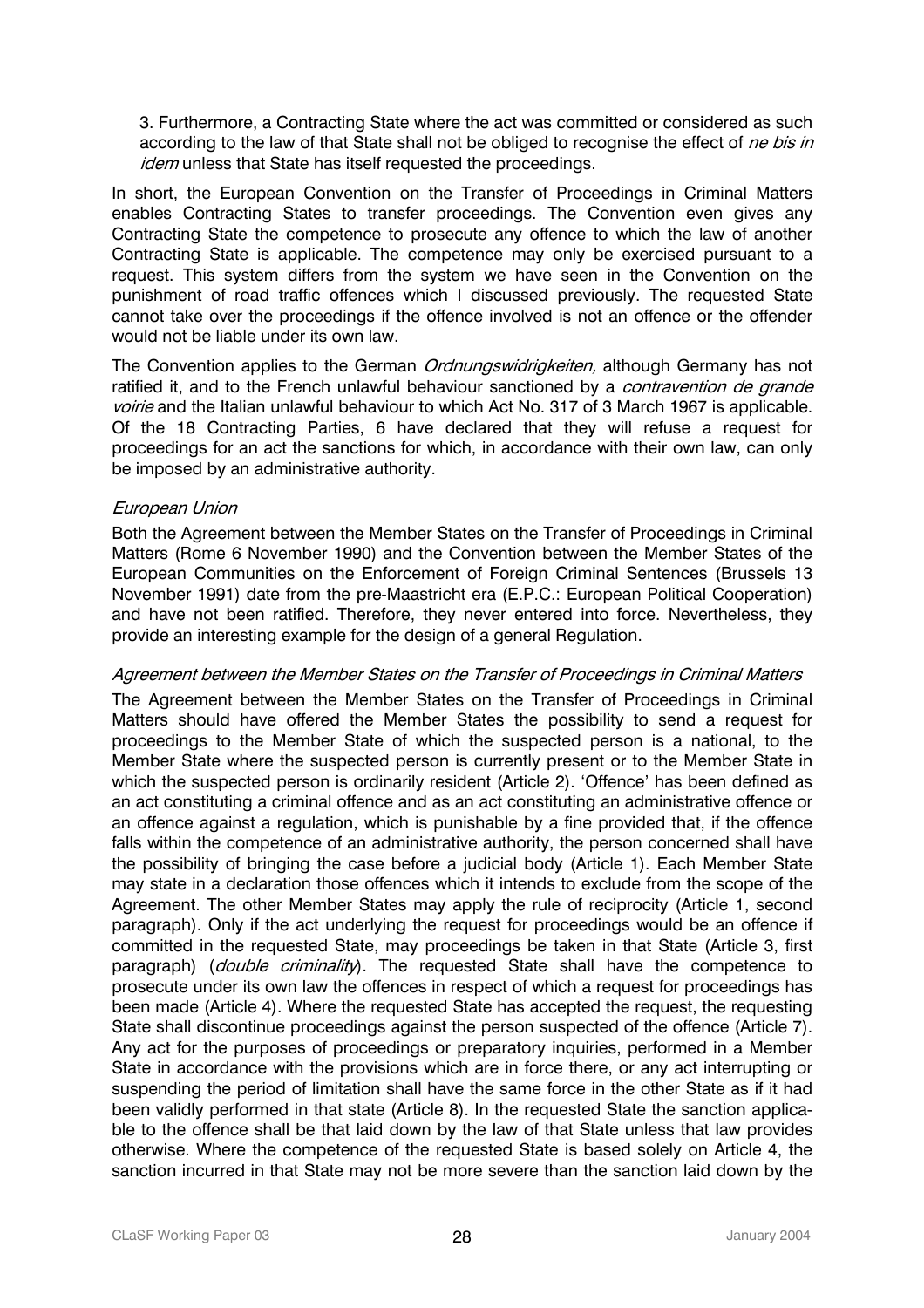law of the requesting State (Article 11). The Member States shall communicate between their Ministries of Justice (Article 14).

## Convention between the Member States of the European Communities on the Enforcement of Foreign Criminal Sentences<sup>47</sup>

The Convention between the Member States of the European Communities on the Enforcement of Foreign Criminal Sentences should have offered a Contracting State in the cases and under the conditions provided for in this Convention the possibility to request another Contracting State to enforce a sanction which is enforceable in the latter State. The Convention regards judgements, defined as final decisions of a court imposing a sentence<sup>48</sup> in respect of a criminal offence and the imposition of a pecuniary sanction by an administrative authority for an administrative offence or an offence against regulations, 'provided the individual concerned has had the opportunity to bring the matter before a court' (Article 1).

The Convention makes a distinction between the enforcement of a sentence involving a custodial penalty (Article 3) and the enforcement of a sentence involving a pecuniary penalty or sanction (Article 4). The latter may be requested where the sentenced person is a natural person who is permanently resident in the territory of the administering State<sup>49</sup> or has realizable property or income in its territory. If the sentenced person is a legal person it should have its seat in the territory of the administering State or has realizable property or funds in its territory.

The transfer of the enforcement of a sentence needs the agreement of the sentencing State and the administering State (Article 5).

The transfer of the enforcement shall be subject to the following conditions: (a) the judgment is final and enforceable; (b) the acts or omissions on account of which the sentence has been imposed constitute one of the offences referred to in Article 1(1)(a) according to the law of the administering State or would constitute such an offence if committed in its territory; (c) under the laws of the sentencing State or the administering State, the enforcement is not barred by time limitations; (d) final judgment against the sentenced person in respect of the same acts has not been delivered in the administering State; (e) when a final judgment against the sentenced person in respect of the same acts has been delivered in a third State, the transfer of enforcement would not run counter to the principle of prohibiting double jeopardy.

The communication on the requests for enforcement shall be between the Ministries of Justice (Article 6), although it is possible under certain conditions to have a particular agreement to communicate between judicial authorities directly. The request shall be accompanied by a certified document containing the judgment, the text of the provisions applied, a statement certifying any period of provisional detention already served or any part of the sentence which, where appropriate, had already been enforced and any other matter of relevance for the enforcement of the sentence, and by documents enabling the requested State to decide whether or not to agree to the transfer of enforcement of the sentence (Article 7).

<sup>&</sup>lt;sup>47</sup> The Convention has been signed by Belgium, Denmark, Germany, Greece, Spain, France, Italy and Luxembourg. No Member State has ratified it. The convention can be found via ue.eu.int/ejn.

<sup>48</sup> Defined as the imposition of a custodial or pecuniary penalty by a court or the imposition of a pecuniary sanction by an administrative authority.

<sup>&</sup>lt;sup>49</sup> Defined as the State to which enforcement of the sentence has been or may be transferred.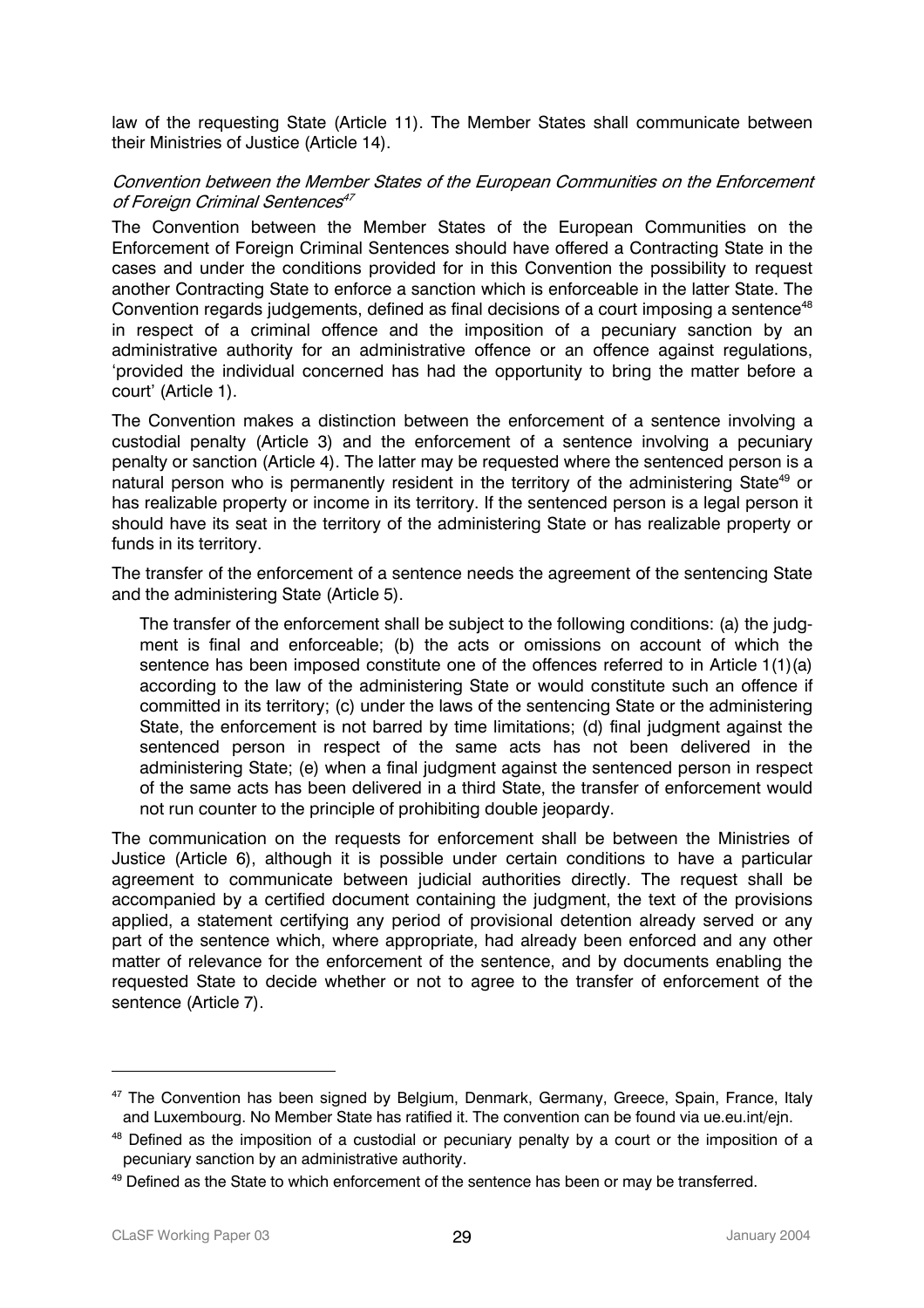The sentencing State may not proceed with enforcement of the sentence once it has agreed with the administering State to transfer enforcement. Where the enforcement of a sentence involving a pecuniary penalty or sanction is transferred, the right of enforcement of the sentence shall revert to the sentencing state if the administering State has not been able to enforce the pecuniary penalty or sanction and it could not apply a substitutive sanction (Article 17).

Article 8 provides for rules on the determination of the transferred custodial penalty, Article 9 on the determination of the pecuniary penalty or sanction.

Article 9 reads:

1. If the transfer of enforcement of a sentence involving a pecuniary penalty or sanction is accepted, the competent authorities of the administering State shall, by means which may include a court or administrative order, convert the penalty or sanction into the currency of the administering State at the rate of exchange obtaining at the time when the decision is taken. However, the amount so determined shall not exceed the maximum amount fixed by that State's law for the same offence. Where a penalty or sanction of a different and more severe nature is permitted for the same offence in the administering State, the competent authorities of this State shall leave the amount of the pecuniary penalty or sanction imposed in the sentencing State unchanged.

2. The administering State which cannot comply with a request for enforcement on account of the fact that it is related to a legal person, may, by virtue of bilateral agreements, indicate its willingness to recover, in accordance with its provisions on civil procedure in enforcement matters, the amount of the pecuniary penalty or sanction imposed by the sentencing State.

The enforcement of the sentence shall be governed by the law of the administering State. The administering State shall be competent to decide on the procedures for enforcement and to determine all the measures relating thereto. Any part of the penalty or sanction enforced in the sentencing State shall be deducted in full from the sentence to be enforced in the administering State (Article 11). Either Member State concerned may grant an amnesty, pardon or commutation of a penalty or sanction, but only the sentencing State may determine any application for a review of the judgment (Article 13). The administering State shall determinate enforcement of the sentence as soon as it is informed by the sentencing State of any decision or measure as a result of which the sentence ceases to be enforceable (Article 14). Monies obtained from the enforcement of pecuniary penalties or sanctions shall accrue to the administering State unless otherwise agreed upon between that State and the sentencing State (Article 15).

In short, this Convention enables Member States to transfer the enforcement of a judgement or a sanction. It not only applies to final decisions of a court imposing a sentence, but also to the imposition of a pecuniary sanction by an administrative authority for an administrative offence or an offence against regulations, 'provided the individual concerned has had the opportunity to bring the matter before a court.' Unlike many other Conventions which I have discussed here, the restriction is not limited to criminal courts. The possibility to transfer the enforcement is not only restricted to the State of residence but also to the State where the person has realizable property or income.

## Schengen Implementation Convention (1990)

Articles 48 et seq. contain supplements to the 1959 European Convention on mutual assistance in criminal matters in relation to the EU Member States involved.

According to Article 49 mutual assistance shall also be afforded in proceedings brought by the administrative authorities in respect of offences which are punishable in one of the two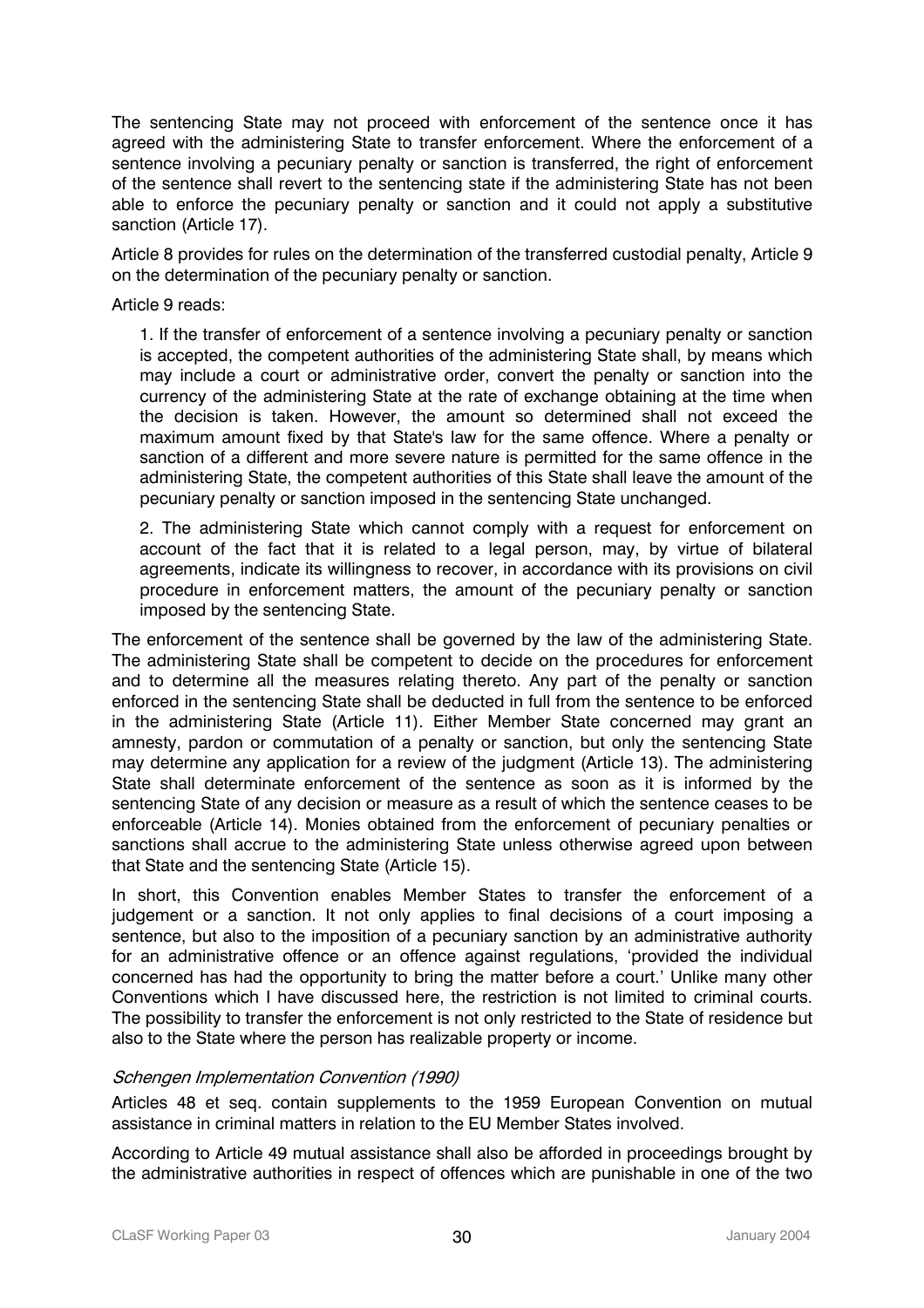Contracting Parties or in both Contracting Parties by virtue of being infringements of the rules of law, where the decision may give rise to proceedings before a criminal court, and in the service of judicial documents relating to the enforcement of a sentence or a preventive measure, the imposition of a fine or the payment of costs for proceedings.<sup>50</sup>

Each contracting party may send procedural documents directly by post to persons who are in the territory of another contracting party (Article 52, first paragraph). If the act on which the request for assistance is based is punishable under the law of both contracting parties by virtue of being an infringement of the rules of law which is being prosecuted by the administrative authorities, and where the decision may give rise to proceedings before a court having jurisdiction in particular in criminal matters, the procedure outlined in paragraph 1 must in principle be used for the forwarding of procedural documents (Article 52, fourth paragraph). Procedural documents may be forwarded via the judicial authorities of the requested contracting party where the addressee's address is unknown or where the requesting contracting party requires a document to be served in person. Where there is reason to believe that the addressee does not understand the language in which the document is written, the document – or at least the important passages thereof – must be translated into (one of) the language(s) of the contracting party in whose territory the addressee is staying. If the authority forwarding the document knows that the addressee only understands some other language, the document – or at least the important passages thereof – must be translated into that other language.

In short, the Schengen Implementation Convention broadens the scope of the European Convention on Mutual Assistance in Criminal Matters to cover mutual assistance in proceedings of an administrative authority imposing a sanction, where the decision may give rise to proceedings before a criminal court. According to the Schengen Implementation Convention it is possible to serve judicial documents that relate to the enforcement of a sentence or the imposition of a fine. These documents can be sent directly to the addressee by post. In the light of Article 6 ECHR, Article 52 of the Schengen Implementation Convention contains important provisions on the translation of (important parts of) these documents.

## Agreement on Cooperation in Proceedings for Road Traffic Offences and the Enforcemen t of Financial Penalties imposed in respect thereof<sup>61</sup>

The Agreement on Cooperation in Proceedings for Road Traffic Offences and the Enforcement of Financial Penalties Imposed in respect thereof is part of the Schengen acquis. Its scope is limited to road traffic offences. They are described as conduct which infringes road traffic regulations and which is considered a criminal or administrative offence, including breaches of regulations pertaining to driving hours and rest periods and regulations on hazardous goods. 'Decision' is described as the act by the competent authorities (a judicial or administrative authority) of one of the Contracting Parties establishing a road traffic offence in respect of which a financial penalty has been imposed on a person, against which an appeal may be or could have been lodged. Although this convention only applies to sanctions such as fines imposed for traffic infringements, this agreement sets an interesting example for our subject. The agreement provides for the

<sup>&</sup>lt;sup>50</sup> According to subparagraphs b, c, d and f mutual assistance will also be afforded in proceedings for claims for damages arising from wrongful prosecution or conviction, in clemency proceedings, in civil actions which are in conjunction with criminal proceedings, and in respect of measures relating to the deferral of delivery or suspension of enforcement of a sentence or a preventive measure, to conditional release or to a stay or interruption of enforcement of a sentence or a preventive measure.

<sup>51</sup> OJ, 2000, L239/429.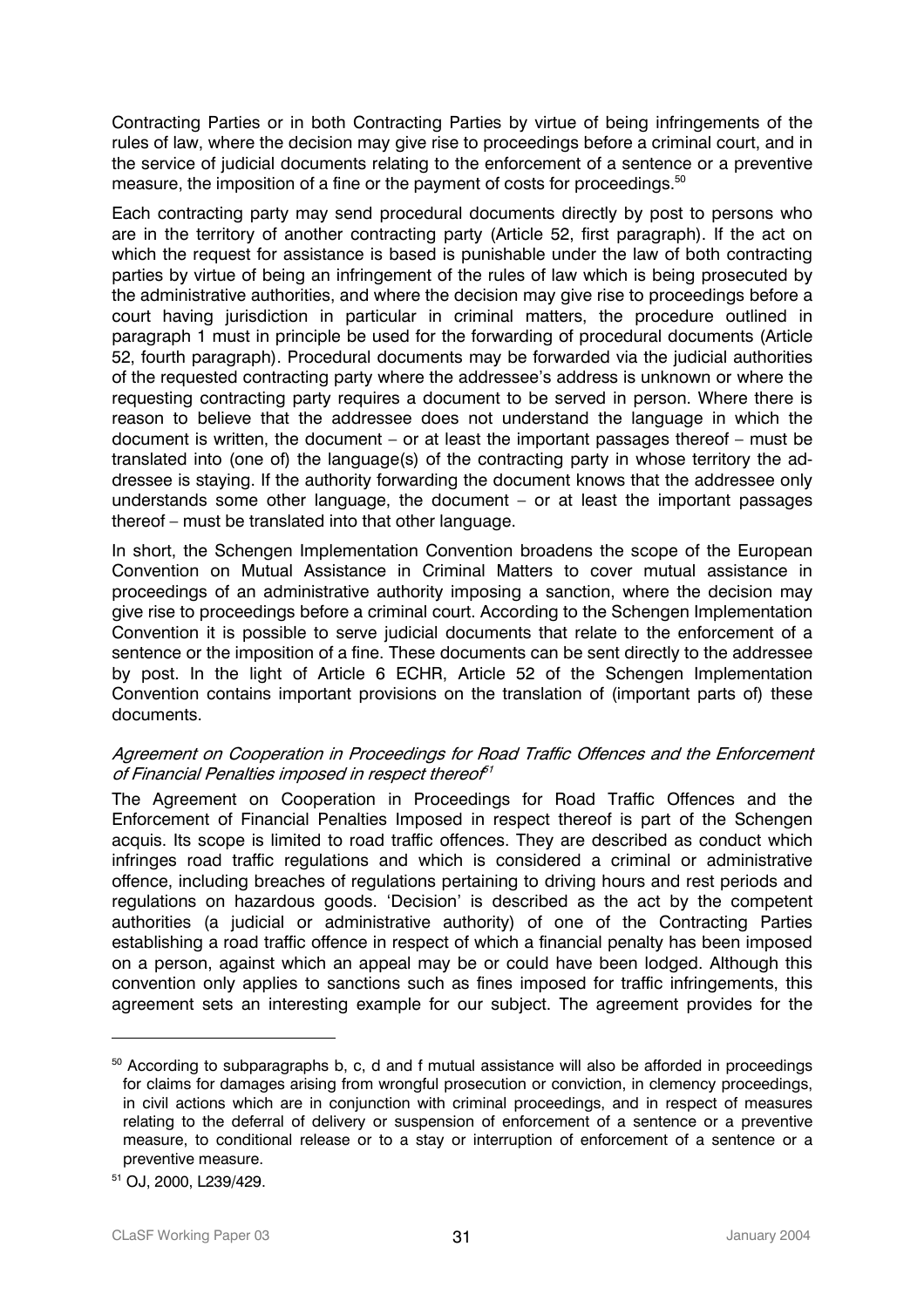exchange of information between the competent authorities, the service of documents directly on the person suspected of having committed a road traffic offence, and the enforcement of decisions.

Competent authorities can exchange information by communicating the vehicle registration number through their national registration authorities. The competent authority of one Contracting Party may request information concerning the type and make of the motor vehicle corresponding with the registration as well as the identity and address of the person or persons with whom the motor vehicle in question was registered when the road traffic offence was committed (Article 3). The requesting State may send all communications concerning the consequences and decisions relating to the road traffic offence directly to the persons suspected of having committed a road traffic offence. The provisions of Article 52 of the Schengen Convention shall apply by analogy.

The aforementioned communications and decisions shall contain or be accompanied by all the information which the recipient needs in order to react thereto, in particular the information mentioned in article 4, second paragraph:

'(a) the nature of the road traffic offence, the place, date and time at which it was committed and the manner in which it was established;

(b) the registration number and, where possible, the type and the make of the motor vehicle with which the road traffic offence was committed or, in the absence of this information, any means of identifying the vehicle;

(c) the amount of the financial penalty which may be imposed, or, where appropriate, the financial penalty which has been imposed, the deadline within which it has to be paid and the method of payment;

(d) the possibility of invoking exonerating circumstances, as well as the deadlines and procedures for presenting these circumstances;

(e) the possible channels of appeal against the decisions, the procedures and deadlines for lodging an appeal if it should be lodged.'

If the addressee does not respond to these communications within the stipulated period or if the requesting authority considers further information necessary to apply this agreement, the latter may directly seek further information necessary to apply this agreement, and this authority may directly seek assistance from the requested authority (Article 5).

The transfer of the enforcement of decisions may only be requested where the conditions of Article 6 are met. The request for the transfer of enforcement of a decision shall be accompanied by a copy of the decision and a declaration by the competent authority of the requesting Contracting Party certifying that the conditions laid down in subparagraphs a, b, and c of Article 6 (1) have been fulfilled.

The conditions mentioned in article 6, first paragraph, are:

'(a) all channels of appeal against the decision have been exhausted and the decision is enforceable in the territory of the requesting Contracting Party;

(b) the competent authorities have, in particular in accordance with Article 4, requested the person concerned to pay the financial penalty imposed but to no avail;

(c) the financial penalty is not statute-barred by limitation under the law of the requesting Contracting Party;

(d) the decision concerns a person who resides or who has his habitual residence in the territory of the requested Contracting Party;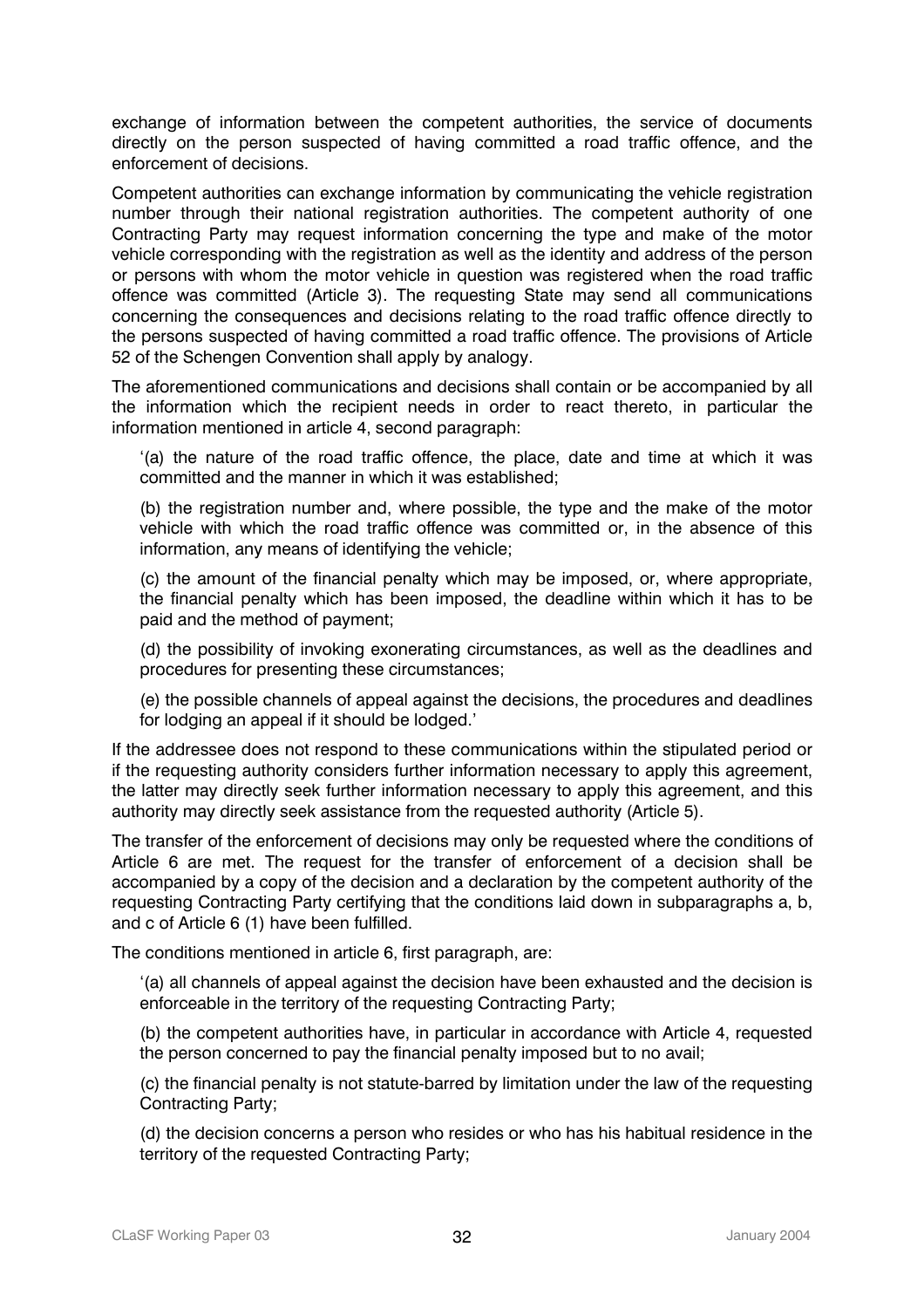(e) the amount of the fine or financial penalty imposed is at least Euro 40.<sup>'52</sup>

The transfer of the enforcement of a decision may not be refused if the situations mentioned in article 7, first paragraph, are at hand.

These are:

'(a) the road traffic offence giving rise to the decision is not provided for under the law of the requested Contracting Party;

(b) enforcement of the request runs counter to the principle of  $ne$  bis in idem pursuant to Articles 54 to 58 of the 1990 Convention;

(c) the financial penalty is statute-barred by limitation under the law of the requested Contracting Party;

(d) the person concerned would have been granted an amnesty or a pardon by the requested Contracting Party if the road traffic offence had been committed on the territory of the requested Contracting Party.'

The decision shall be enforced by the competent authorities of the requested Contracting Party without delay (Article 8, first paragraph).<sup>53</sup> The financial penalty shall be payable in the currency of the requested Contracting Party. If the financial penalty imposed by the decision exceeds the maximum amount of the financial penalty prescribed in respect of the same type of road traffic offence by the law of the requested Contracting Party, the enforcement of the decision shall not exceed this maximum amount (Article 8, third, paragraph). The enforcement is governed by the law of the requested Contracting Party. Any part of the financial penalty already enforced in the requesting Contracting Party shall be deducted in full from the penalty to be enforced in the requested Contracting Party. The financial penalty and the cost of the proceedings incurred by the requesting Contracting Party shall be enforced. Monies obtained from the enforcement of decisions shall accrue to the requested Contracting Party (Article 15). Where a financial penalty cannot be enforced, either totally or in part, an alternative penalty involving deprivation of liberty or coercive detention may be applied by the requested Contracting Party if provided for in both Contracting States, unless expressly excluded by the requesting Contracting Party (Article 9).

The requesting Contracting Party may no longer proceed with the enforcement of the decision once it has requested the transfer of enforcement. The right of enforcement shall revert to the requesting Contracting Party upon its being informed by the requested Contracting Party of the latter's refusal or inability to enforce (Article 10). The requested Contracting Party shall terminate the enforcement of the decision as soon as it is informed by the requesting Contracting Party of any decision, measure or any other circumstance as a result of which the enforcement of the decision is suspended or the decision ceases to be enforceable (Article 11).

According to Article 12 requests for the transfer of the enforcement of a decision and all communications relating thereto shall be made in writing. They may be transmitted through

<sup>&</sup>lt;sup>52</sup> According to the second paragraph of this Article the Contracting Parties may bilaterally alter the scope of the provisions under paragraph 1 (e).

<sup>53</sup> Article 8, fourth paragraph, reads: 'At the time of depositing its instrument of ratification, acceptance or approval, each State may, for reasons of a constitutional order or of equal importance, declare that it intends to derogate from the application of paragraph 1 by making a declaration defining the cases in which the financial penalty to be enforced must be declared enforceable by a judicial decision of the requested Contracting Party before enforcement. This judicial decision shall not, however, concern the contents and the amount of the decision of the requesting Contracting Party which is to be enforced.'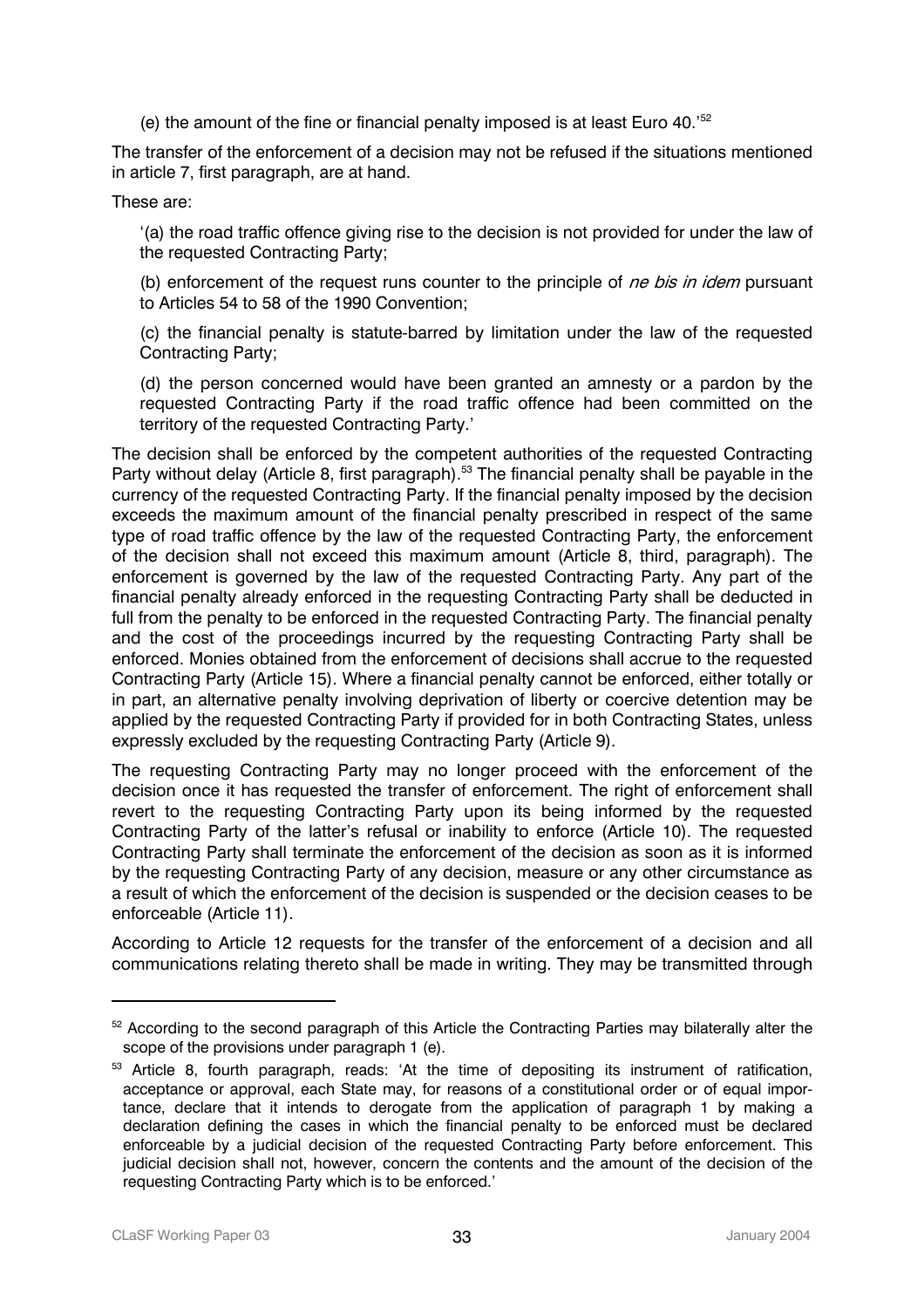any appropriate channels leaving a written record, including a fax. Documents shall be transmitted directly between the competent authorities of the Contracting Parties.<sup>54</sup>

The request for the transfer of enforcement of a decision shall be accompanied by a copy of the decision and a declaration by the competent authority of the requesting Contracting Party certifying that the conditions have been fulfilled. Where appropriate the requesting Contracting Party shall accompany its request by other information relevant to the transfer of the enforcement of a decision, in particular information regarding the special circumstances of the offence which were taken into consideration when assessing the financial penalty, and, where possible, the text of the legal provisions applied (Article 13).

In short, this Agreement offers an interesting example for a general regulation of mutual assistance in the imposition of pecuniary sanctions, such as periodic penalty payments and administrative fines, imposed by administrative authorities, although its scope is restricted to road traffic offences. Unlike the European Convention on the punishment of road traffic offences which I discussed earlier, the practical impact of this Agreement is great, as almost all EU Member States are bound by it.

What we might learn from this Agreement is that a general agreement on mutual assistance in the imposition of pecuniary sanctions imposed by administrative authorities should at least provide for the exchange of information between competent authorities in a practical way, the service of documents directly on the person suspected of committing the offence and the enforcement of decisions.

#### Convention on mutual assistance in Criminal Matters

As far as interesting conventions within the EU are concerned, I should discuss the Convention on mutual assistance in Criminal Matters.55 This Cnvention supplements the provisions and facilitates the application between the EU Member States of the European Convention on Mutual Assistance in Criminal Matters, its Additional Protocol of 17 March 1978, the provisions on mutual assistance in criminal matters of the Schengen Implementation Convention and Chapter 2 of the Benelux Treaty on Extradition and Mutual Assistance in Criminal Matters.

Article 3 of this Convention states that mutual assistance shall also be afforded in proceedings brought by the administrative authorities in respect of acts which are punishable under the national law of the requesting or the requested Member State, or both, by virtue of being infringements of the rules of law, and where the decision may give rise to proceedings before a court having jurisdiction in criminal matters in particular. Mutual assistance shall also be afforded in connection with proceedings which relate to offences or infringement for which a legal person may be held liable in the requesting Member State. The requested Member State shall comply with the formalities and procedures expressly indicated by the requesting Member State, unless the Convention provides otherwise. If these procedures and formalities are contrary to the fundamental principles of law in the requested Member State, the latter is not obliged to comply. The requested Member State shall execute the request for assistance as soon as possible, taking as full account as possible of the relevant procedural deadlines (Article 4, second paragraph). Article 5 allows Member States to send and serve documents directly by post on persons who are in the

<sup>&</sup>lt;sup>54</sup> They shall be transmitted via the designated central authorities of the Contracting Party if the contact details of the competent authority 'cannot be inferred from the information' furnished by the vehicle registration authorities.

<sup>55</sup> OJ, 2000, C197/1, Council Act of 29 May 2000.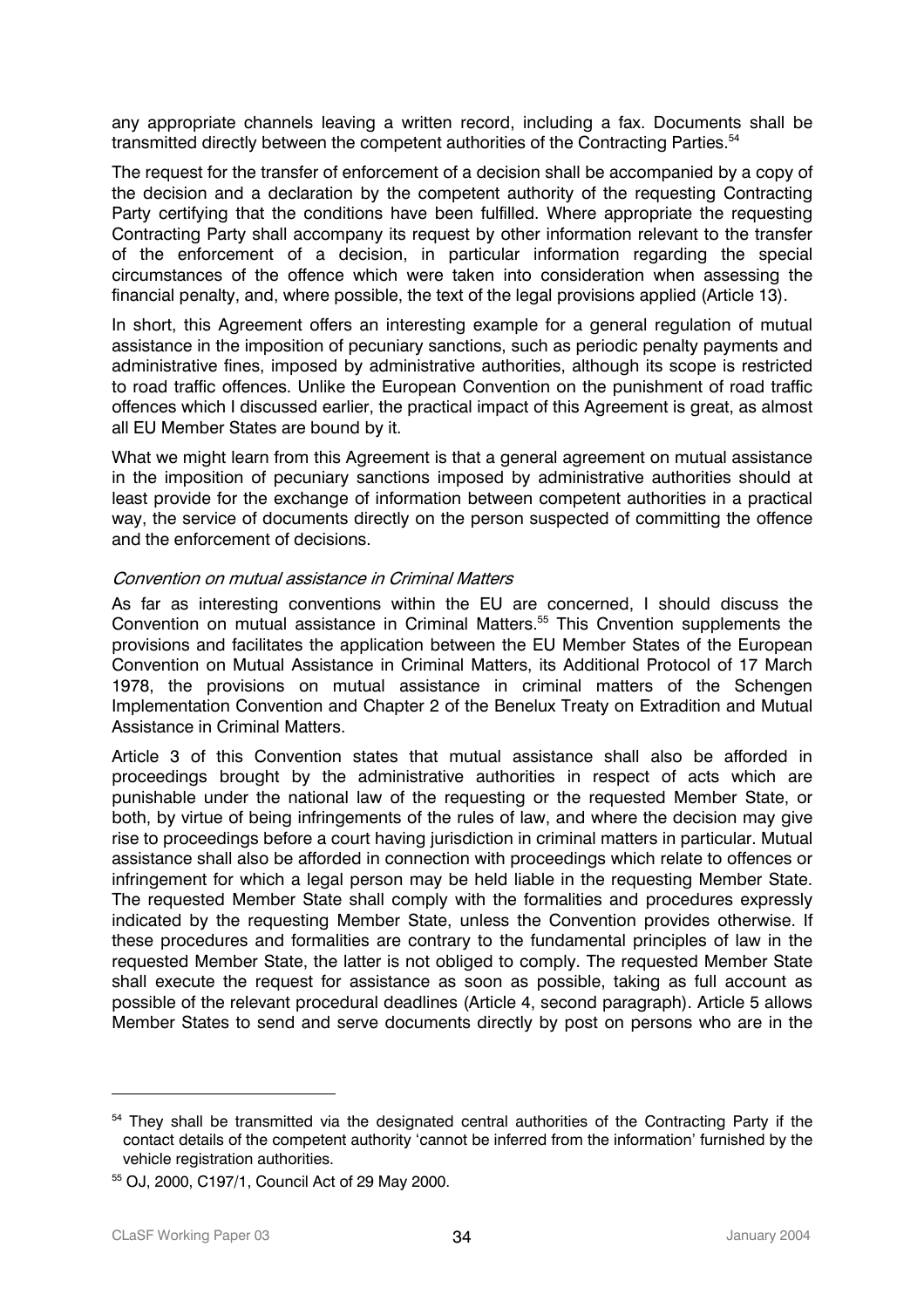territory of another Member State.<sup>56</sup> Where there is a reason to believe that the addressee does not understand the language in which the document is drawn up, the document, or at least the important passages thereof, must be translated into (one of) the language(s) of the Member State in the territory in which the addressee is staying. If the authority by which the procedural document was issued knows that the addressee understands only some other language, the document, or at least the important passages thereof, must be translated into that other language (article 5, third paragraph). All procedural documents shall be accompanied by a report stating that the addressee may obtain information from the authority by which the document was issued or from other authorities in that Member State regarding his or her rights and obligations concerning the document. When necessary, this information should also be translated (Article 5, fourth paragraph).<sup>57</sup>

Requests for mutual assistance and spontaneous exchanges of information<sup>58</sup> shall be made in writing or by any means capable of producing a written record under conditions allowing the receiving Member State to establish authenticity. These requests shall be made directly between judicial authorities with territorial competence for initiating and executing them, and shall be returned through the same channels. As far as requests for mutual assistance in relation to proceedings as envisaged in Article 3, first paragraph, are involved, and the competent authority is a judicial authority or a central authority in one Member State and an administrative authority in another, requests may be made and answered directly between these authorities.<sup>59</sup>

The Convention also has provisions for specific forms of mutual assistance, such as the restitution of articles obtained by criminal means to their rightful owners (Article 8), the temporary transfer of persons held in custody for the purpose of investigation (Article 9), hearing by video conference (Article 10), hearing of witnesses and experts by telephone conferences (Article 11), controlled deliveries (Article 12), joint investigation teams (Article 13) and covert investigations (Article 14). Articles 15 and 16 contain provisions on the criminal and civil liability regarding officials, Articles 17-22 on the interception of telecommunications and Article 23 on personal data protection.

The protocol to the Convention on Mutual Assistance in Criminal Matters between the Member States of the European Union has provisions on the exchange of information concerning bank accounts in cases where the investigation concerns serious criminal offences (Article 1), the exchange of information concerning banking transactions (Article 2), the request to monitor banking transactions (Article 3), and on the confidentiality of this information (Article 4).

The protocol also limits the possibilities of Member States to refuse cooperation. Member States shall not invoke banking secrecy as a reason to refuse cooperation, and mutual

<sup>&</sup>lt;sup>56</sup> According to the second paragraph procedural documents may be sent via the competent authorities of the requested Member State only if the address of the person for whom the document is intended is unknown or uncertain, if the relevant procedural law of the requesting Member State requires proof of service of the document on the addressee, other than proof that can be obtained by post, or it has not been possible to serve the document by ports, or the requesting Member State has justified reasons for considering that dispatch by post will be ineffective or is inappropriate.

<sup>57</sup> According to its fifth paragraph Article 5 shall not affect the application of Articles 8, 9 and 12 of the European Mutual Assistance Convention and Articles 32, 34 and 35 of the Benelux Treaty.

<sup>&</sup>lt;sup>58</sup> Article 7 has provisions on the spontaneous exchange of information.

<sup>&</sup>lt;sup>59</sup> Article 6, paragraph 6. Any Member State may declare when giving the notification of Article 27, second paragraph, that it is not bound by paragraph 6.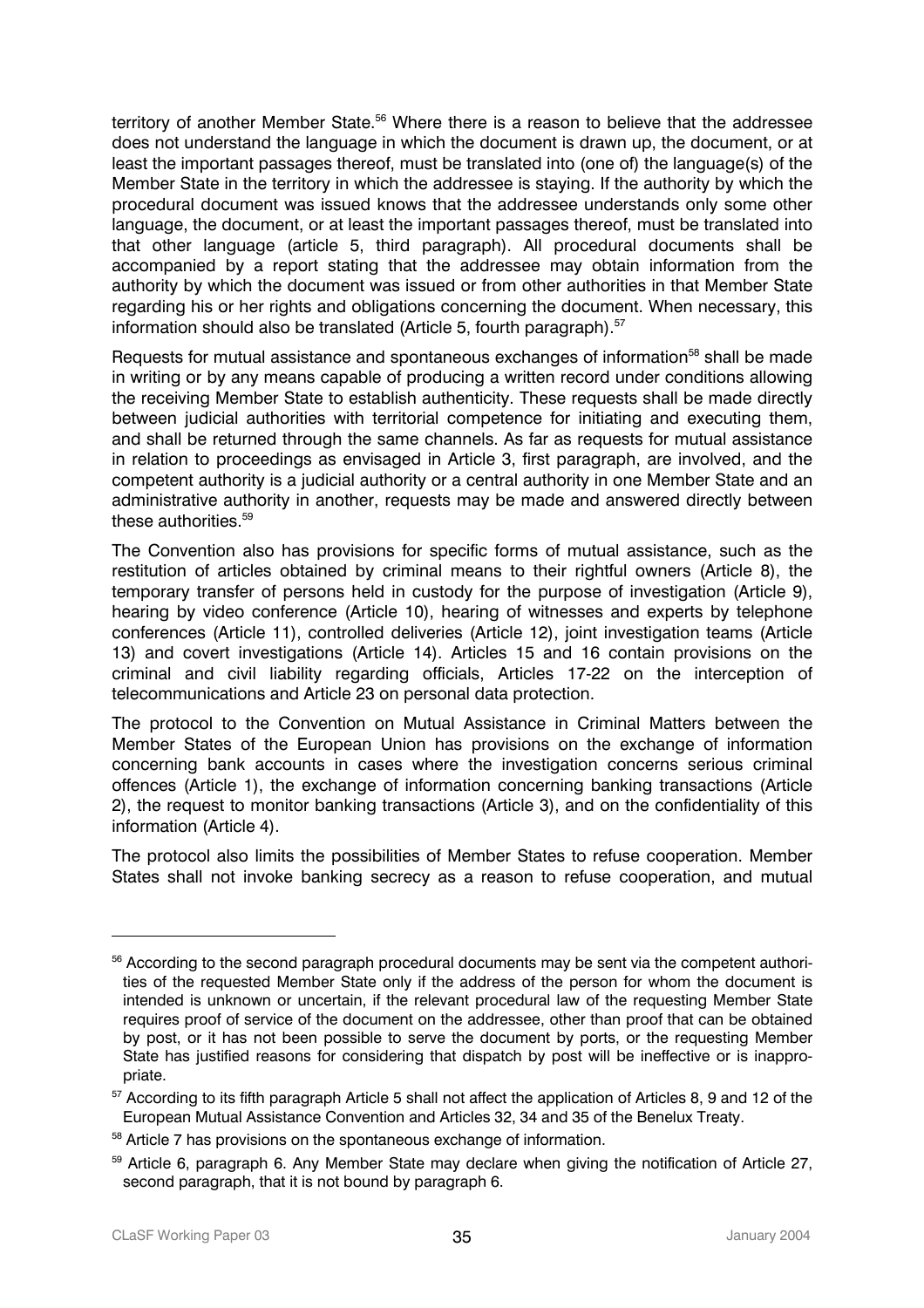assistance cannot be refused only on the ground that it involves a fiscal or political offence in its own law. $60$ 

In short, as far as it involves Competition law sanctioning the Convention on Mutual Assistance in Criminal Matters is more important for EU Member States with a criminal law system to enforce competition law. Nevertheless, the provisions on administrative law fines are also important for EU Member States with an administrative law system to enforce competition law. As we have seen, it is possible to use the instruments of mutual assistance which this convention offers in proceedings brought by administrative authorities and where the decisions to impose a sanction may give rise to proceedings before a court having jurisdiction in particular in criminal matters. Unlike the European Convention on the International Validity of Criminal Judgments, the Agreement between the Member States on the Transfer of Proceedings in Criminal Matters and the Convention between the Member States of the European Communities on the Enforcement of Foreign Criminal Sentences, but in conformity with the Schengen Implementation Convention, the restriction in the scope of the Convention is related to the competence of criminal courts only.

#### The proposed Framework decision on the application of the principle of mutual recognition to financial penalties<sup>61</sup>

At the Tampere summit (15, 16 October 1999) the European Council decided that the principle of mutual recognition should become the cornerstone of judicial cooperation in both civil and criminal matters within the European Union. This principle should also apply to financial penalties imposed by judicial or administrative authorities. In November 2000 the Council adopted a programme of measures to implement the principle of mutual recognition giving priority to the adoption of an instrument applying this principle to financial penalties.<sup>62</sup>

On 10 October 2001 the initiative by the United Kingdom, the French Republic and the Kingdom of Sweden was published $63$  and this initiative proposed that the Council of the European Union should adopt a Framework decision on the application of the principle of mutual recognition to financial penalties. Apparently, the last version of this Framework decision should have been determined on 30 April 2003. Unfortunately, it has not yet been published.

The Framework decision offers a provision to transmit a judgment to impose a financial penalty to the competent authorities of a Member State in which the natural or legal person against whom a judgment has been delivered has property or income, is normally resident or, in the case of a legal person, has its seat (Article 2, first paragraph).

Article 1 defines the important terms 'judgement' and 'financial penalty':

'"Judgement" shall mean a final decision requiring a financial penalty to be paid by a natural or legal person, where the decision was made either by:

(i) a court in respect of a criminal offence; or

<sup>&</sup>lt;sup>60</sup> According to Article 8, third paragraph, Article 50 of the Schengen Implementation Convention is repealed.

<sup>&</sup>lt;sup>61</sup> The joint declaration by the ministers and state secretaries meeting in Schengen on 19 June 1990 already stated that the governments of the Contracting Parties will open and continue discussions on the possibilities of reciprocal enforcement of fines (OJ, 2000, L239/60).

<sup>62</sup> OJ, 2001, C12/10.

<sup>63</sup> OJ, 2001, C278/4.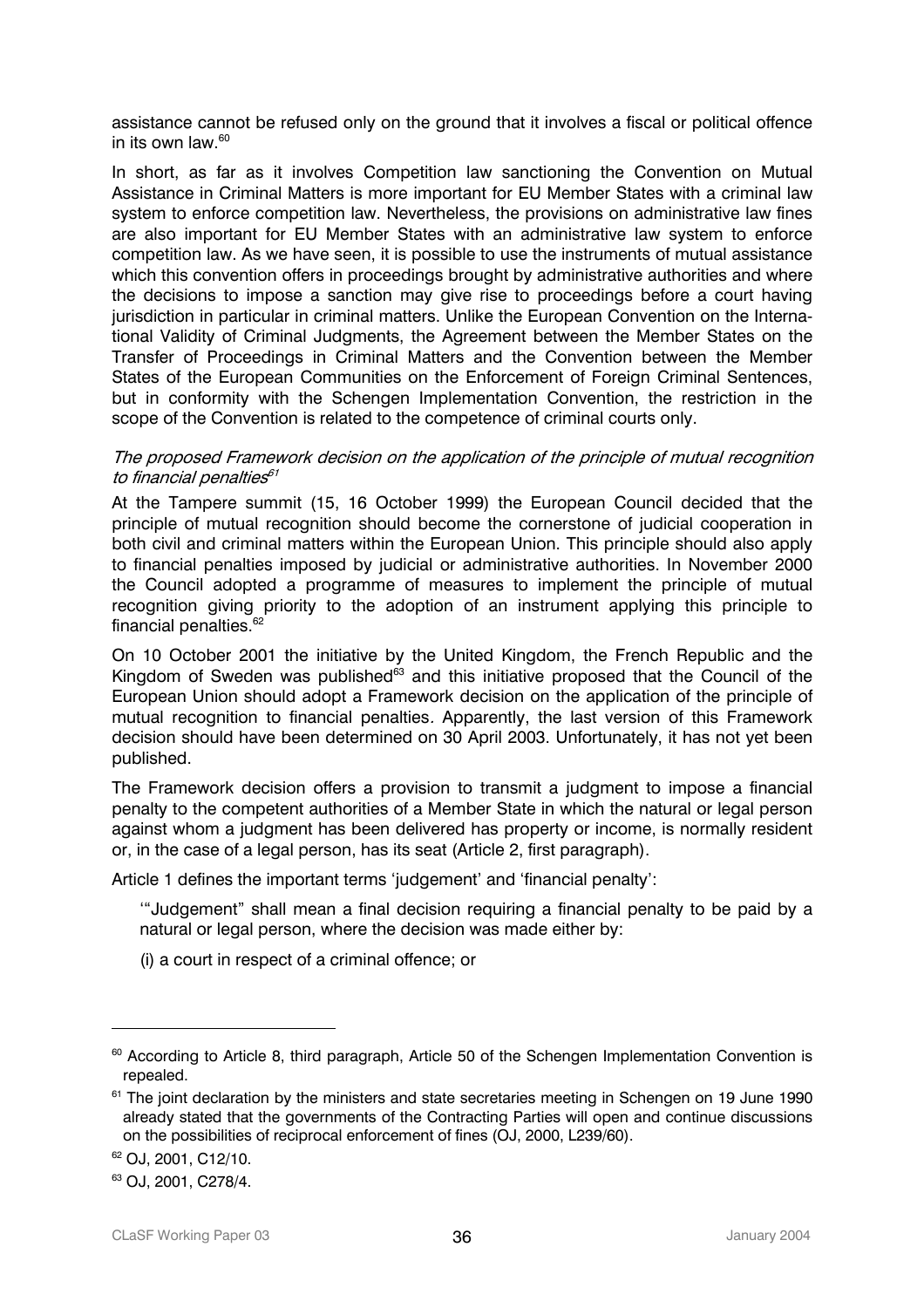(ii) an administrative authority in respect of an administrative offence or an offence against regulations, where the decision may give rise to proceedings before a court having jurisdiction in particular in criminal matters; a list of such administrative offences is provided in Annex I;

(b) "Financial penalty" shall mean the obligation to pay a sum of money on conviction of a criminal or administrative offence, including orders made in criminal proceedings to pay compensation for the benefit of victims of crime, and orders to pay sums in respect of the costs of court or administrative proceedings; however, it shall not include orders for the confiscation of instrumentalities or proceeds of crime or orders that are enforceable in accordance with Council Regulation (EC) No. 44/2001 of 22 December 2000 on jurisdiction and the recognition and enforcement of judgements in civil and commercial matters.'

As far as administrative fines are concerned, this Treaty can only be used to recover them transnationally if they have been imposed to punish administrative offences or offences against certain regulations (*Ordnungswidrigkeiten*), where the decision may give rise to proceedings before a court having jurisdiction in criminal matters in particular.

The proposed Framework decision enables the competent authorities of both the issuing state and the executing state to communicate officially with each other directly. Allegedly, the new version of the Framework decision lists offences which can give rise to recognition and enforcement of decisions imposing financial penalties, if they are punishable in the issuing state. As I have heard this list will resemble the list in the Framework decision on the European Arrest Warrant, and therefore, interestingly enough, it should contain quite a large number of offences which, given their serious character, will more likely be punished with liberty depriving sanctions than with financial penalties. The principle of double criminality would not apply to the listed offences, which would be a consequence of the system of mutual recognition. The competent authorities in the executing State would have to recognise a decision which has been transmitted according to the Framework Decision rules without any formality being required and would have to take all the necessary measures for its execution, unless the competent authority would invoke one of the grounds for not recognising execution provided for in Article 4.

The proposed Article 4 states the following:

1. The competent authority in the Executing State may decide not to enforce the judgement if the certificate provided for in Article 2 is not produced, or the particulars in that certificate are incomplete or manifestly incorrect.

2. The competent authority in the Executing State may also decide not to enforce the judgment if it is established that:

(a) judgement against the sentenced person in respect of the same acts has been delivered

– in the Executing State or

– in another Member State or a third State,

and that judgment has been enforced; or

(b) the judgment is exclusively related to acts which were carried out within the territory of the Executing State or a Member State, other than the Executing or Issuing State, and

– these acts do not constitute an offence within the law of that State; or

– enforcement of the decision is barred by statutory time limitations in that State.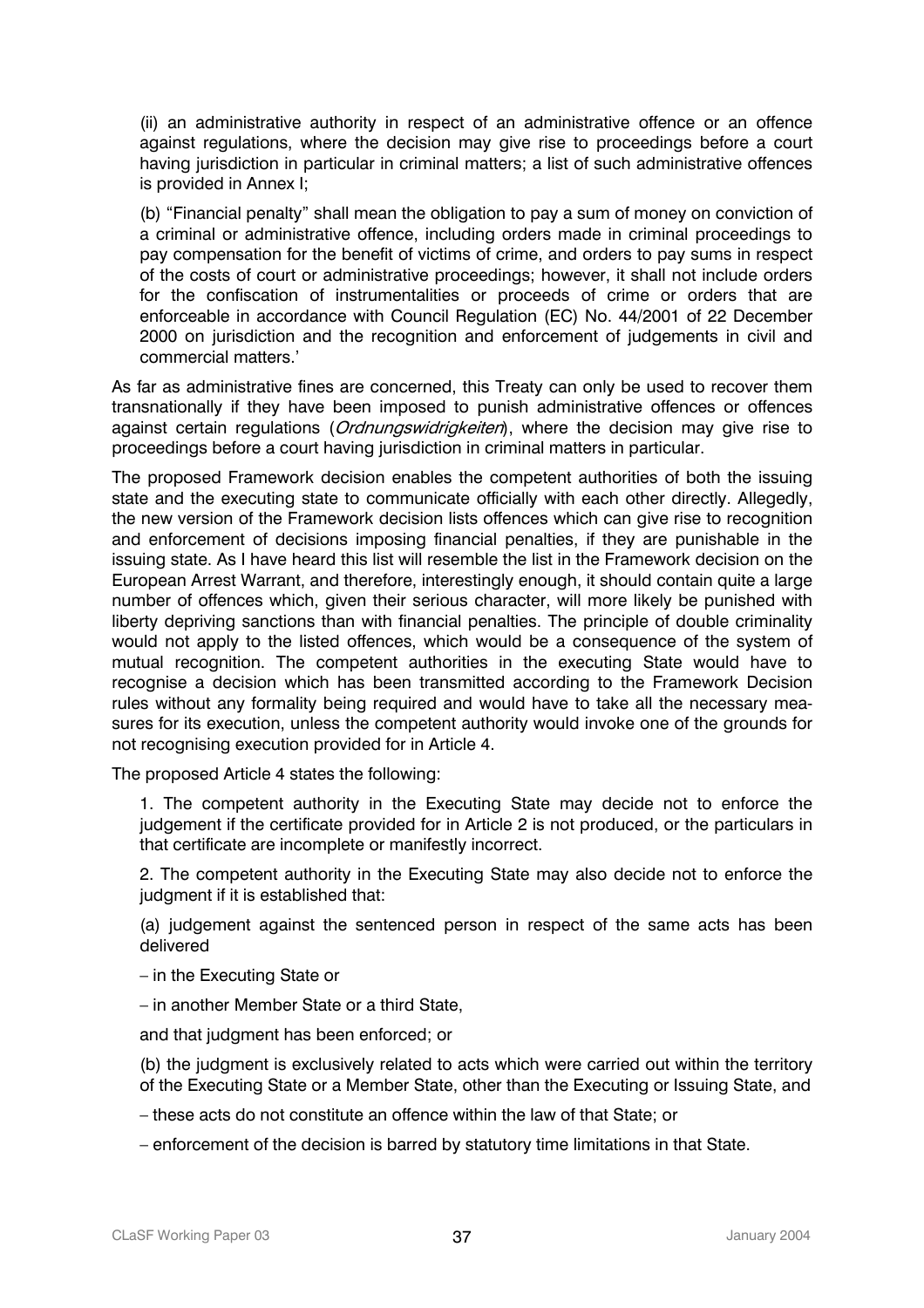3. Any decision not to enforce a judgement shall be taken and notified as soon as possible, together with the reasons for the decision, to the competent authorities of the Issuing State by any means which leaves a written record.

4. Before deciding not to enforce a judgement, the competent authority in the Executing State shall consult the competent authority in the Issuing State and shall ask it to supply the necessary supplementary information without delay.

If offences other than the listed ones are involved, the executing State may make the recognition and execution of a decision subject to the condition that the decision is related to conduct which would constitute an offence under the law of the executing State.

The enforcement of the decision shall be governed by the law of the executing State in the same way as a financial penalty of the executing State. The authorities of the executing State alone shall be competent to decide on the procedures for enforcement and to determine all the measures relating thereto.

The proposed Article 6:

1. Subject to paragraph 3 and to Article 7, the enforcement of the judgement shall be governed by the law of the Executing State, and its authorities alone shall be competent to decide on the procedures for enforcement and to determine all the measures relating thereto.

2. Any part of the penalty recovered in whatever manner in the Issuing State or in another Member State or a third State, shall be deducted in full from the amount which is to be enforced in the Executing State.

3. A judgement imposed on a legal person shall be enforced even if the Executing State does not recognise the principle of criminal liability of legal persons.

The proposed Framework Decision also has a provision to enable the competent authorities of the executing State to apply alternative custodial sanctions to enforce a judgement imposing a financial penalty.

Where it is not possible to enforce a judgment, either totally or in part, an alternative custodial sanction may be applied by the Executing State if its laws, and those of the Issuing State, so provide in such cases. The length of the custodial sanction shall be determined in accordance with the law of the Executing State, but may not exceed any maximum term stated in the certificate transmitted by the Issuing State (proposed Article 7). The Issuing State may not proceed with the enforcement of a judgement after it has been transmitted to the Executing State to undertake enforcement. The right of enforcement of the judgement, including for the purpose of converting the financial penalty into a custodial sanction, shall revert to the Issuing State upon its being informed by the Executing State of the total or partial non-enforcement of the judgement. Only the Issuing State may grant an amnesty, pardon or commutation of a financial penalty or determine any application for a review of the judgement (proposed Article 8, first paragraph).

## **Summary**

 $\overline{a}$ 

The general instruments of mutual assistance in criminal matters are clearly better developed than the ones which I discussed on mutual assistance in administrative matters.<sup>64</sup> There is obviously a longer tradition in mutual assistance in criminal and civil matters than in administrative matters. The instruments which I discussed on mutual assistance in criminal matters can of course be used to cooperate with the imposition of criminal sanctions to enforce criminal law. Concerning sanctions to be imposed by

 $64$  Directive 76/308/EEC is of course an important exception to the rule.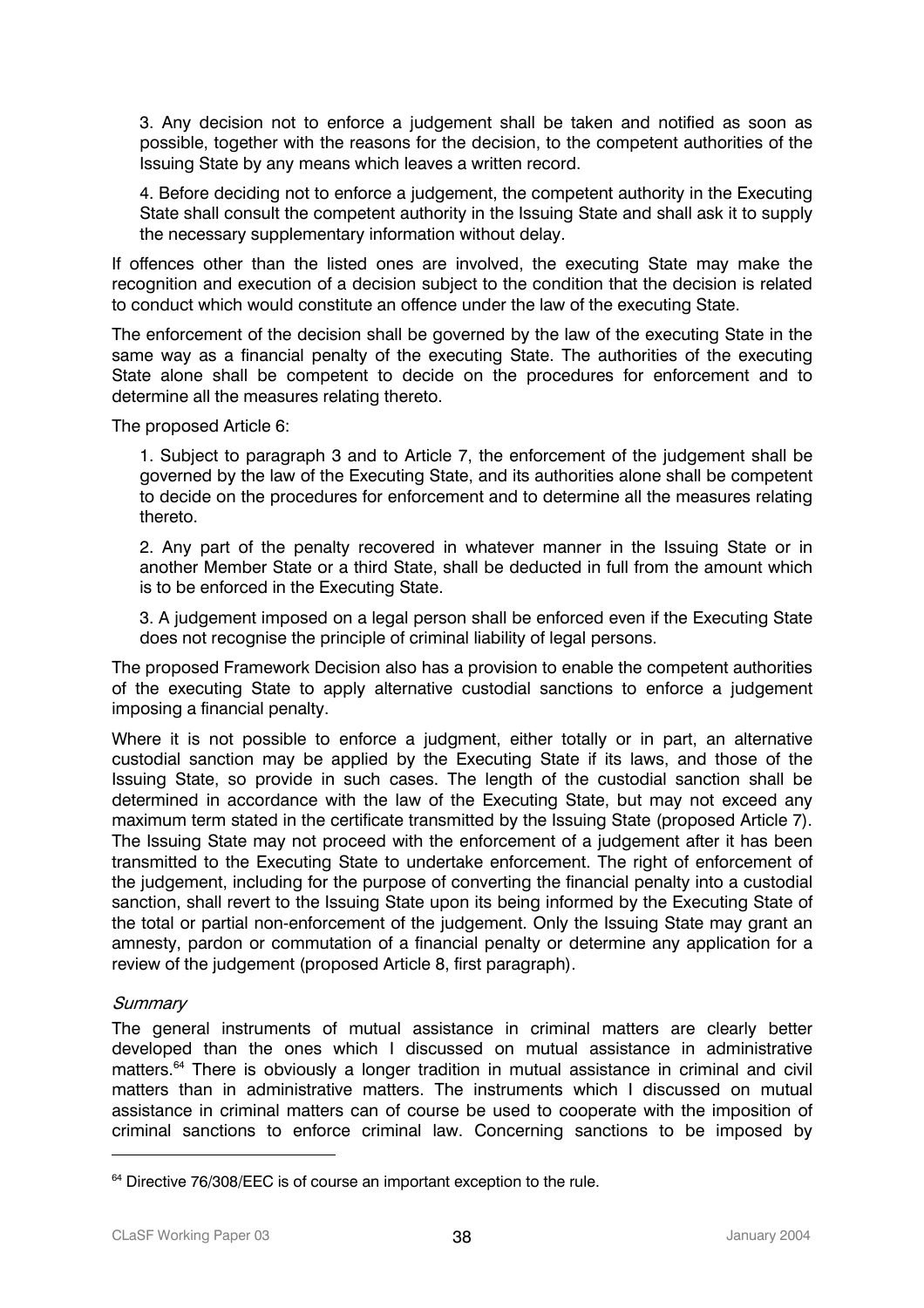administrative authorities, in most cases the scope of the Convention involved is related to the national jurisdiction of criminal courts to review these sanctions. The instruments on mutual assistance in criminal matters which I discussed above are not suited to cooperation where periodic penalty payments are involved. In sanctioning systems where administrative (for example, Belgium, France, the Netherlands and Spain) or civil courts (for example, Austria) offer legal protection against administrative fines the provisions of the conventions which I discussed can not be used. The European Convention on the International Validity of Criminal Judgements offers the possibility to enforce administrative fines susceptible to an appeal to a court of law if they are listed in Appendix II. This possibility has only been used by France, Germany and Italy. Only in the case of Germany do all its administrative fines fall within the scope of this Convention. It does not apply in Germany, though, as Germany did not ratify. The same is the case with the European Convention on the Transfer of Proceedings in Criminal Matters.

The scope of the Agreement between the Member States on the Transfer of Proceedings in Criminal Matters also involves administrative fines, as long as the offender has the possibility to bring the case before a judicial body, which could, if I am not mistaken, well be an administrative court. The scope of the Convention between the Member States of the European Communities on the Enforcement of Foreign Criminal Sentences is comparable on this point: the individual concerned should have had the opportunity to bring the matter before a court. Both the Agreement and the Convention never entered into force, as they have not been ratified by any State.

Both the European Convention on the punishment of road traffic offences and the Agreement on Cooperation in Proceedings for Road Traffic Offences and the Enforcement of Financial Penalties imposed in respect thereof have a limited scope (road traffic offences) but are interesting examples for the design of a general instrument to assist mutually in the imposition of sanctions by administrative authorities. Those who will design this general instrument can learn a great deal from the body of agreements in the field of mutual assistance in criminal matters. An example is the distinction between the exchange of information, the service of documents, the transfer of proceedings and the transfer of enforcement of final decisions. Another example is the provision on the translation of documents which we have seen in the Schengen Implementation Agreement and the Convention on mutual assistance in Criminal Matters. On a more detailed level there are many examples of how to design a comparable provision in such a general instrument.

## Concluding Remarks and a Few Recommendations

Within the European Union there are no general instruments of mutual assistance in administrative matters available or in force to enable administrative authorities to exchange information, to serve official documents, to transfer proceedings and to transfer execution or to execute transnationally as far as administrative sanctions are involved, such as periodic penalty payments and administrative fines. Although there are general instruments of mutual assistance in criminal matters available and in force which can be used in proceedings where administrative fines are involved, the scope of the relevant conventions is related to the jurisdiction of criminal courts. Systems where legal protection against decisions imposing administrative fines is offered by administrative courts, fall outside the scope of these instruments of mutual assistance in criminal matters. As we have seen some of these instruments are in force and can be used between very few EU Member States. Of course these instruments can be used to cooperate in criminal proceedings. As many EU Member States have systems that fall outside the scope of the useable conventions and there exist no general instruments to cooperate in administrative proceedings imposing